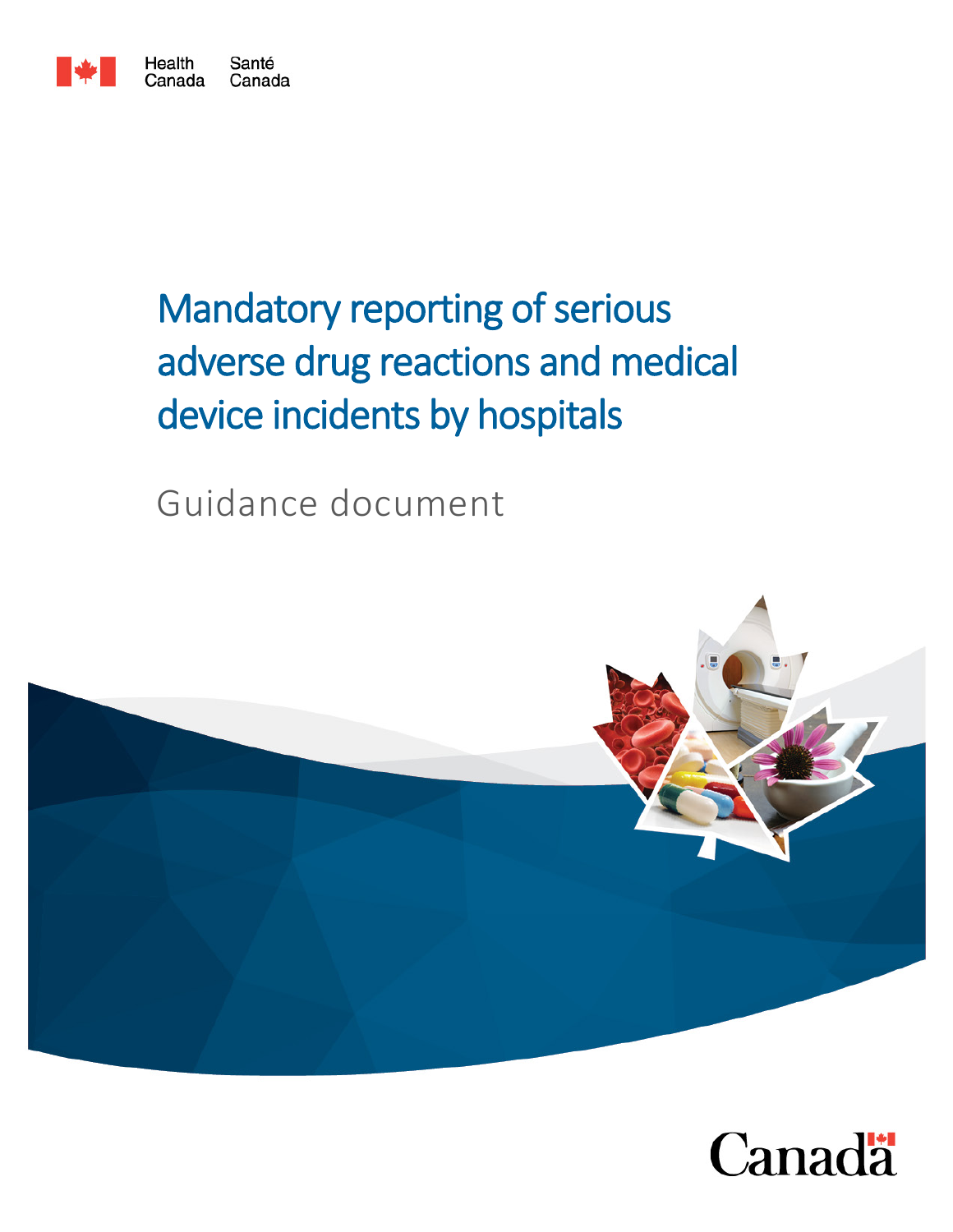**Health Canada is the federal department responsible for helping the people of Canada maintain and improve their health.** Health Canada is committed to improving the lives of all of Canada's people and to making this country's population among the healthiest in the world as measured by longevity, lifestyle and effective use of the public health care system.

Également disponible en français sous le titre :

Déclaration obligatoire des réactions indésirables graves à un médicament et des incidents liés aux instruments médicaux par les hôpitaux : Document d'orientation

To obtain additional information, please contact:

Health Canada Address Locator 0900C2 Ottawa, ON K1A 0K9 Tel.: 613-957-2991 Toll free: 1-866-225-0709 Fax: 613-941-5366 TTY: 1-800-465-7735 E-mail: [hc.publications-publications.sc@canada.ca](mailto:hc.publications-publications.sc@canada.ca)

© Her Majesty the Queen in Right of Canada, as represented by the Minister of Health, 2019

Publication date: June 2019

This publication may be reproduced for personal or internal use only without permission provided the source is fully acknowledged.

Cat.: H164-280/2019E-PDF ISBN: 978-0-660-31216-3 Pub.: 190097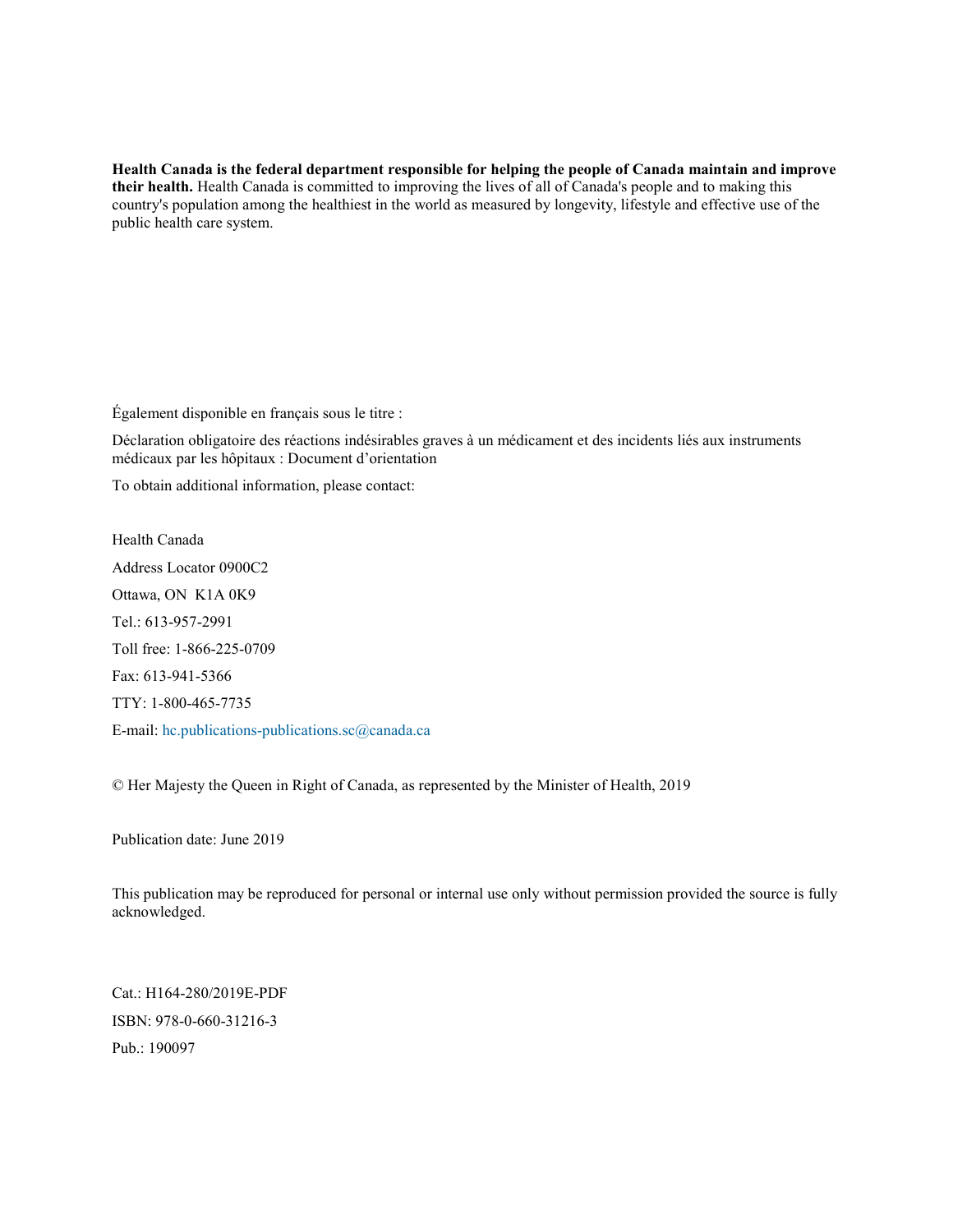## Forward

Guidance documents are meant to provide assistance on how to comply with governing statutes and regulations. Guidance documents also provide assistance to Health Canada staff on how our mandates and objectives should be implemented in a manner that is fair, consistent and effective.

Guidance documents are administrative instruments not having force of law and, as such, allow for flexibility in approach. Alternate approaches to the principles and practices described in this document may be acceptable provided they are supported by adequate justification. Alternate approaches should be discussed in advance with the relevant program area to avoid the possible finding that applicable statutory or regulatory requirements have not been met.

As a corollary to the above, it is equally important to note that Health Canada reserves the right to request information or material, or define conditions not specifically described in this document, in order to allow the Department to adequately assess the safety, effectiveness or quality of a therapeutic product. Health Canada is committed to ensuring that such requests are justifiable and that decisions are clearly documented.

This document should be read in conjunction with relevant sections of other applicable guidance documents.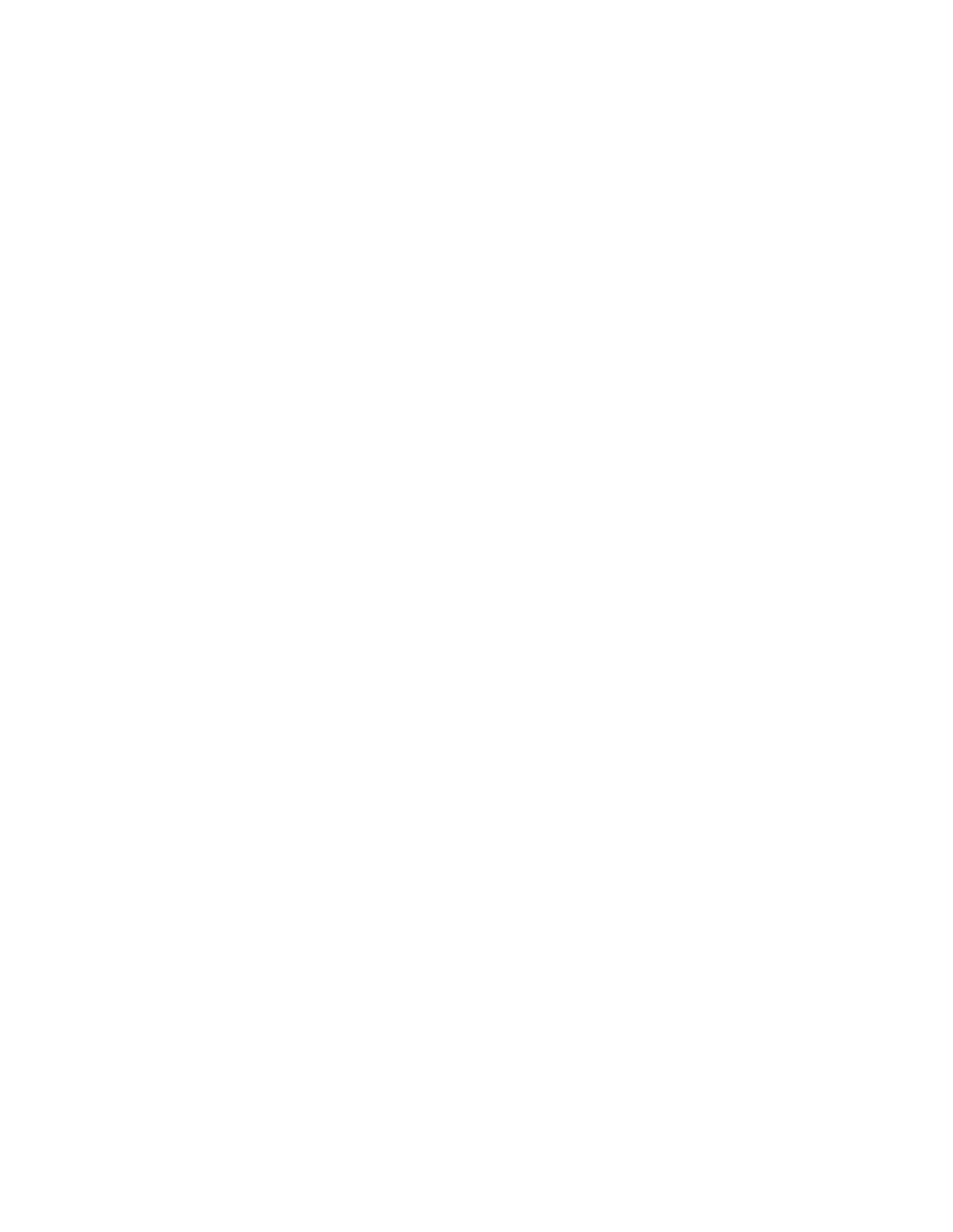## Table of contents

| 4.1.1 Drugs for an urgent public health need, regulated under Part C, Division 10 of the Food and Drug         |  |
|----------------------------------------------------------------------------------------------------------------|--|
|                                                                                                                |  |
|                                                                                                                |  |
|                                                                                                                |  |
| 4.3.1 Drugs and medical devices subject to the Clinical Trial (drugs)/Investigational Testing                  |  |
|                                                                                                                |  |
|                                                                                                                |  |
|                                                                                                                |  |
|                                                                                                                |  |
|                                                                                                                |  |
|                                                                                                                |  |
|                                                                                                                |  |
|                                                                                                                |  |
|                                                                                                                |  |
|                                                                                                                |  |
|                                                                                                                |  |
|                                                                                                                |  |
|                                                                                                                |  |
|                                                                                                                |  |
|                                                                                                                |  |
|                                                                                                                |  |
|                                                                                                                |  |
|                                                                                                                |  |
|                                                                                                                |  |
|                                                                                                                |  |
| 5.9 Causality assessment between the therapeutic product and serious adverse drug reaction or                  |  |
|                                                                                                                |  |
| 5.10 Adverse drug reaction or medical device incident associated with multiple suspect products or devices  14 |  |
|                                                                                                                |  |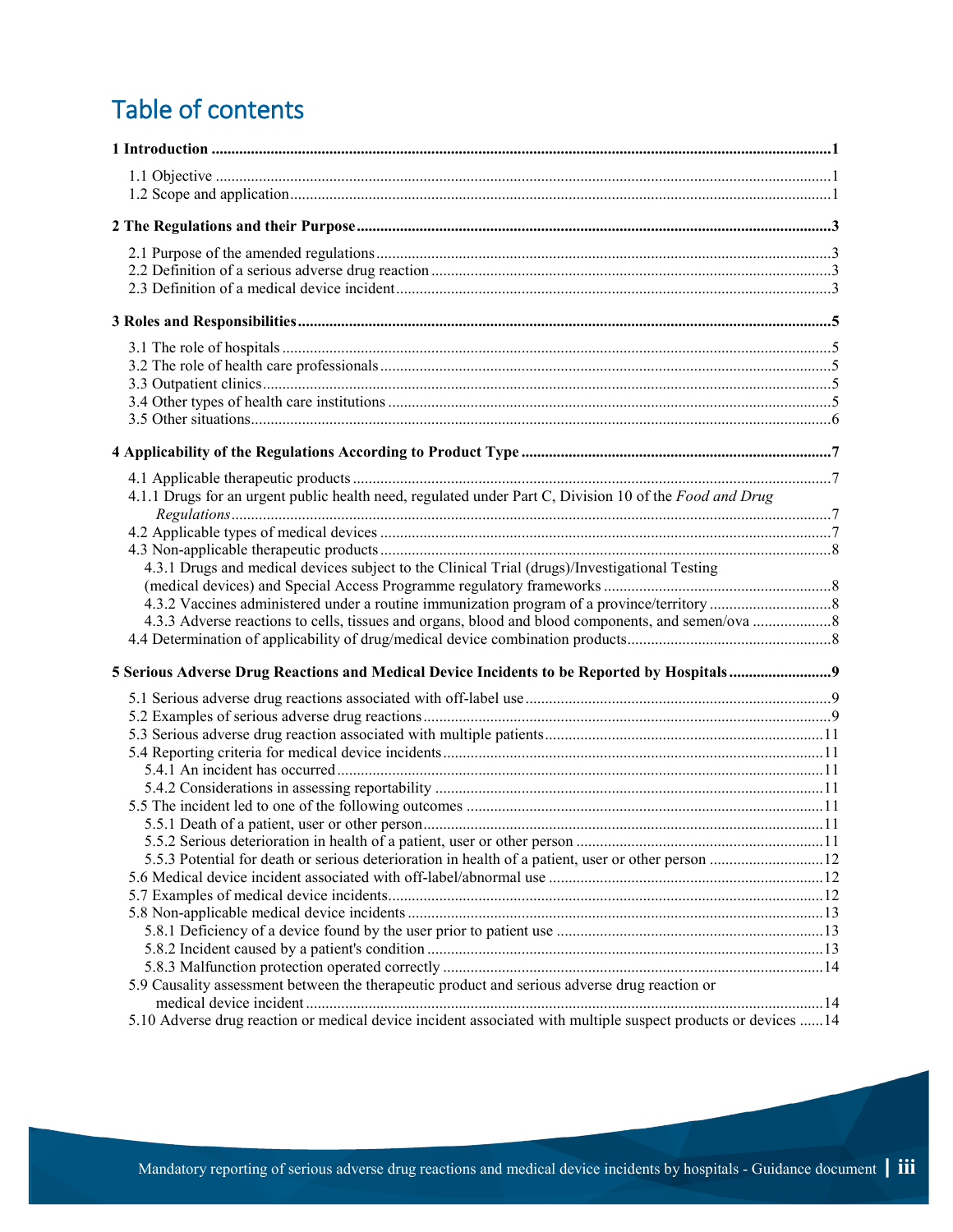| 5.11 Examples of serious adverse drug reaction and medical device incident documentation in a                                                                                     |  |
|-----------------------------------------------------------------------------------------------------------------------------------------------------------------------------------|--|
| 6 Information Requirements for Serious Adverse Drug Reaction and Medical Device Incident Reports 17                                                                               |  |
| 6.1 Information required for serious adverse drug reaction and medical device incident reports17                                                                                  |  |
| 6.5 Additional information encouraged to be submitted to Health Canada to enhance the value of an adverse                                                                         |  |
| 7 When and How to Submit Serious Adverse Drug Reaction and Medical Device Incident Reports21                                                                                      |  |
| 7.1 Timeline for reporting serious adverse drug reactions and medical device incidents to Health Canada21                                                                         |  |
|                                                                                                                                                                                   |  |
| 8.1 Management of potential privacy issues associated with patient information in serious adverse                                                                                 |  |
|                                                                                                                                                                                   |  |
| 9.1.2 Identification of duplicate reports associated with the same event submitted by different reporters 27                                                                      |  |
|                                                                                                                                                                                   |  |
|                                                                                                                                                                                   |  |
|                                                                                                                                                                                   |  |
|                                                                                                                                                                                   |  |
| Appendix 3 - Summary of the reporting requirements for therapeutic products not subject to the<br>mandatory reporting requirements for hospitals under section C.01.020(4) of the |  |
|                                                                                                                                                                                   |  |
|                                                                                                                                                                                   |  |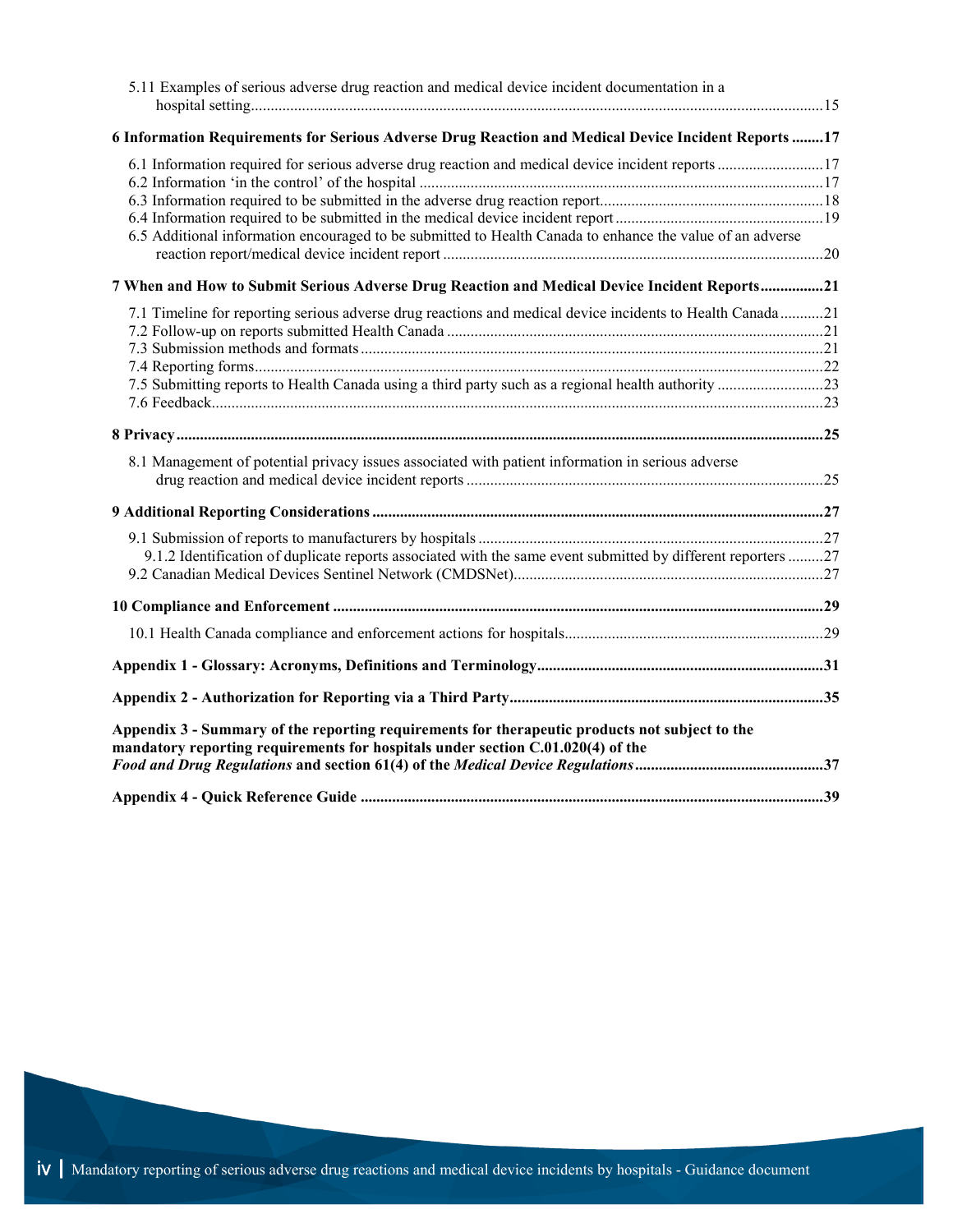## <span id="page-6-0"></span>1 Introduction

Therapeutic products can save lives, reduce suffering and improve the lives of Canadians. However, these products can cause serious adverse drug reactions (ADRs) and medical device incidents (MDIs), and Canadians can be hospitalized as a result of these events. This is a public health concern resulting in significant costs to the health care system as well as individual impacts on Canadians. Health Canada's monitoring of therapeutic product safety plays a vital role in public health and patient safety, providing health care providers and patients with the most up-to-date knowledge for decision making. It also provides Health Canada with information needed to monitor the benefit-risk ratio of products and act to protect Canadians where appropriate.

Like all therapeutic product regulators worldwide, Health Canada recognizes that there are limitations in understanding the benefits and harms of a product even after a product has been authorized for sale. It is generally understood that knowledge about drugs and medical devices over their life-cycle is required to adequately support patient safety. Increasing this knowledge reduces the uncertainty associated with the real-world benefits and harms of a product which may not be evident during the clinical trial or investigational testing phases.

Reports of serious ADRs and MDIs by manufacturers and importers, health care professionals and the public are often the first sign of emerging safety issues. The regulatory amendment for mandatory reporting of serious ADRs and MDIs by hospitals aims to increase the quantity of reporting and improve the quality of these reports, to enable a better understanding of the benefits and harms of therapeutic products being used in Canada. Improving the knowledge base on therapeutic product safety will empower Canadians along with their health care providers to make better, more informed decisions regarding their medical treatment and will support overall patient safety.

#### <span id="page-6-1"></span>1.1 Objective

The purpose of this guidance document is to provide hospitals with information that may be useful in achieving compliance with the federal regulatory requirement for hospitals to report serious ADRs and MDIs to Health Canada as outlined in section C.01.020.1 of the *Food and Drug Regulations* and section 62 of the *Medical Device Regulations*.

### <span id="page-6-2"></span>1.2 Scope and application

This regulatory requirement applies to hospitals that are regulated through provincial or territorial legislation, as well as hospitals operated by the federal government.

The regulations flow from section 21.8 of the *Food and Drugs Act* and apply to serious ADRs and MDIs involving a therapeutic product. A "therapeutic product" is defined in the *Food and Drugs Act* to be a drug or device or any combination of drugs and devices, but does not include a natural health product within the meaning of the *Natural Health Products Regulations*. For more information on the types of therapeutic products subject to the mandatory reporting requirements for hospitals, see [section 4](#page-11-1) of this guidance document.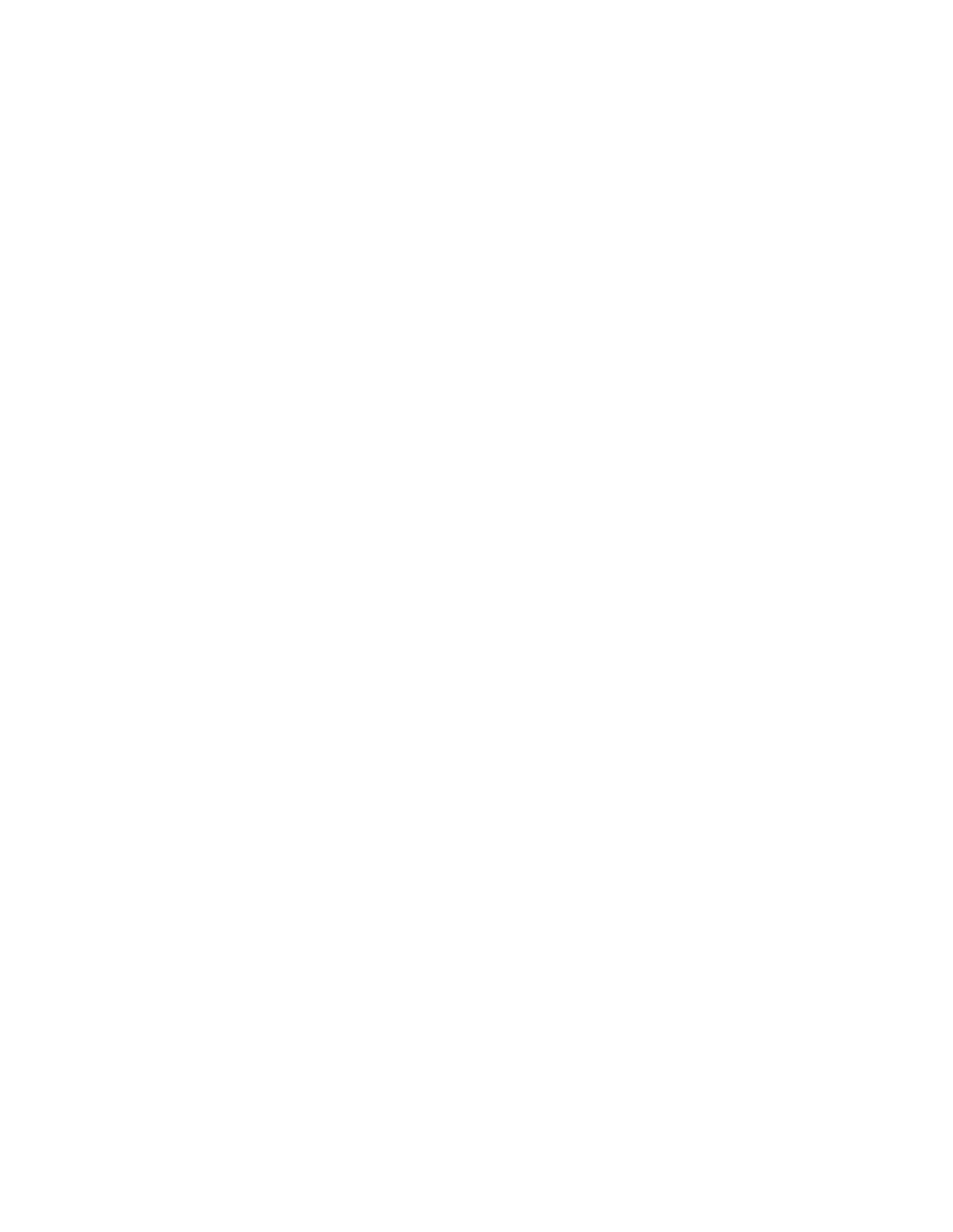## <span id="page-8-0"></span>2 The Regulations and their Purpose

#### <span id="page-8-1"></span>2.1 Purpose of the amended regulations

Health Canada is continuously looking for ways to strengthen the post-market knowledge base to reduce the uncertainty associated with the real-world benefits and harms of therapeutic products. These regulations put in place new authorities provided through the *Protecting Canadians from Unsafe Drugs Act* (Vanessa's Law) which made several amendments to the *Food and Drugs Act*, including a new requirement in section 21.8 for designated health care institutions to provide Health Canada with information on serious ADRs and MDIs that involve a therapeutic product. The central objective of this authority is to increase the quantity of reporting of serious ADRs and MDIs, improve the quality of these reports, and expand on the real-world data used by Health Canada to monitor the safety and effectiveness of therapeutic products as part of a life-cycle approach to their regulation. The requirement for mandatory ADR/ MDI reporting is effective as of December 16, 2019, with changes to both the *Food and Drug Regulations* and the *Medical Devices Regulations*.

#### <span id="page-8-2"></span>2.2 Definition of a serious adverse drug reaction

A serious adverse drug reaction, as defined in Part C, Division 1, subsection C.01.001(1.1) of the *Food and Drug Regulations* and for the purposes of the *Food and Drugs Act*, means a noxious and unintended response to a drug that occurs at any dose and that requires in-patient hospitalization or prolongation of existing hospitalization, causes congenital malformation, results in persistent or significant disability or incapacity, is life-threatening, or results in death. This definition implies that the causal relationship between the drug and the occurrence of the adverse reaction is suspected, and for the reaction to be considered serious, a minimum of one or any combination of the aforementioned outcomes should be fulfilled.

Medical and scientific judgement should be exercised in deciding whether reporting is appropriate in situations that may not be immediately life-threatening or result in death or hospitalization, but may jeopardize the patient or may require intervention to prevent one of the other outcomes listed in the above definition from the *Food and Drug Regulations*. Examples of such events include intensive treatment in an emergency room for allergic bronchospasm, blood dyscrasias or convulsions that do not result in hospitalization, or development of drug dependency or drug abuse. These important medical events should also usually be considered serious. Thus, Health Canada encourages hospitals to report the ADRs that led to important medical events.

The regulation requires hospitals to report serious ADRs, regardless of whether the reaction is expected or unexpected.

### <span id="page-8-3"></span>2.3 Definition of a medical device incident

In accordance with section 62(4) of the *Medical Devices Regulations*, a medical device incident refers to an incident related to a failure of a medical device or a deterioration in its effectiveness, or any inadequacy in its labelling or in its directions for use that has led to the death or a serious deterioration in the state of health of a patient, user, or other person, or could do so were it to recur.

A serious deterioration in the state of health means a life-threatening disease, disorder or abnormal physical state, the permanent impairment of a body function or permanent damage to a body structure, or a condition that necessitates an unexpected medical or surgical intervention to prevent such a disease, disorder or abnormal physical state or permanent impairment or damage.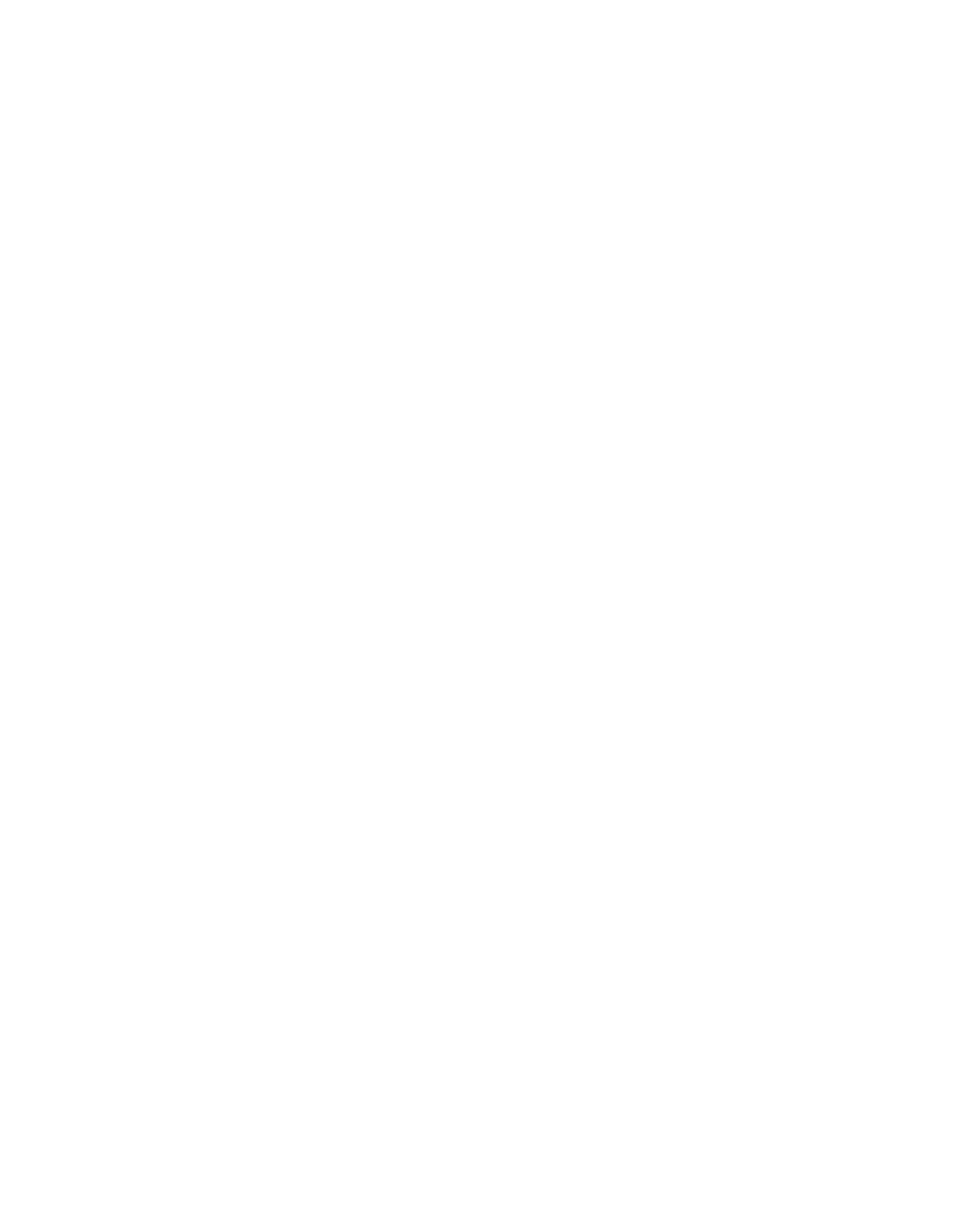## <span id="page-10-0"></span>3 Roles and Responsibilities

#### <span id="page-10-1"></span>3.1 The role of hospitals

Under the regulations*,* all hospitals are required to report serious ADRs and MDIs to Health Canada. The section C.01.020(4) of the *Food and Drug Regulations* and section 61(4) of the *Medical Devices Regulations* define a hospital as a facility that:

- is licensed, approved or designated as a hospital by a province or territory, in accordance with the laws of the province or territory, to provide care or treatment to persons suffering from any form of disease or illness; or
- is operated by the Government of Canada and provides health services to in-patients.

Hospitals should develop and maintain internal policies and procedures and provide staff training in order to comply with the mandatory reporting requirement. The procedures should provide for a standard process to identify reportable events in a timely fashion and be effective in compiling the information necessary for a complete report. Incorporating how follow-up requests from Health Canada will be addressed should be included in the process.

### <span id="page-10-2"></span>3.2 The role of health care professionals

The mandatory reporting requirement applies to the facility (hospital) rather than individual health care professionals working in the hospital.

While health care professionals play an important role in recognizing and documenting serious ADRs and MDIs, it is the hospital that is responsible for determining clear internal roles and responsibilities for its employees or contract workers/companies in complying with the mandatory reporting obligations.

### <span id="page-10-3"></span>3.3 Outpatient clinics

Outpatient clinics are subject to the regulations if they are legally part of the hospital, even if they are physically separate from the hospital. On the other hand, clinics that may be physically located within a hospital, but that are not legally part of the hospital, will not be subject to the regulations.

### <span id="page-10-4"></span>3.4 Other types of health care institutions

If a health care institution does not fall within the definition of a hospital in the regulations, it is not required to report serious ADRs and MDIs to Health Canada. In other words, only facilities that are licensed, approved or designated as a hospital according to the laws of a province or territory, or that are operated by the Government of Canada to provide health services to in-patients, are subject to these regulations. The rationale for limiting the scope of health care institutions to hospitals is that this is where the treatment of serious ADRs and MDIs is most likely to occur. Health care institutions that are outside the scope of the definition of hospitals, such as private clinics or longterm care facilities (e.g. nursing homes), continue to be encouraged to report to Health Canada on a voluntary basis either directly or via the manufacturer or importer (who must report all serious ADRs and MDIs to Health Canada). For more information on voluntary reporting, please refer to [Adverse Reaction and Medical Device Problem](https://www.canada.ca/en/health-canada/services/drugs-health-products/medeffect-canada/adverse-reaction-reporting.html)  [Reporting](https://www.canada.ca/en/health-canada/services/drugs-health-products/medeffect-canada/adverse-reaction-reporting.html) (https://www.canada.ca/en/health-canada/services/drugs-health-products/medeffect-canada/adversereaction-reporting.html)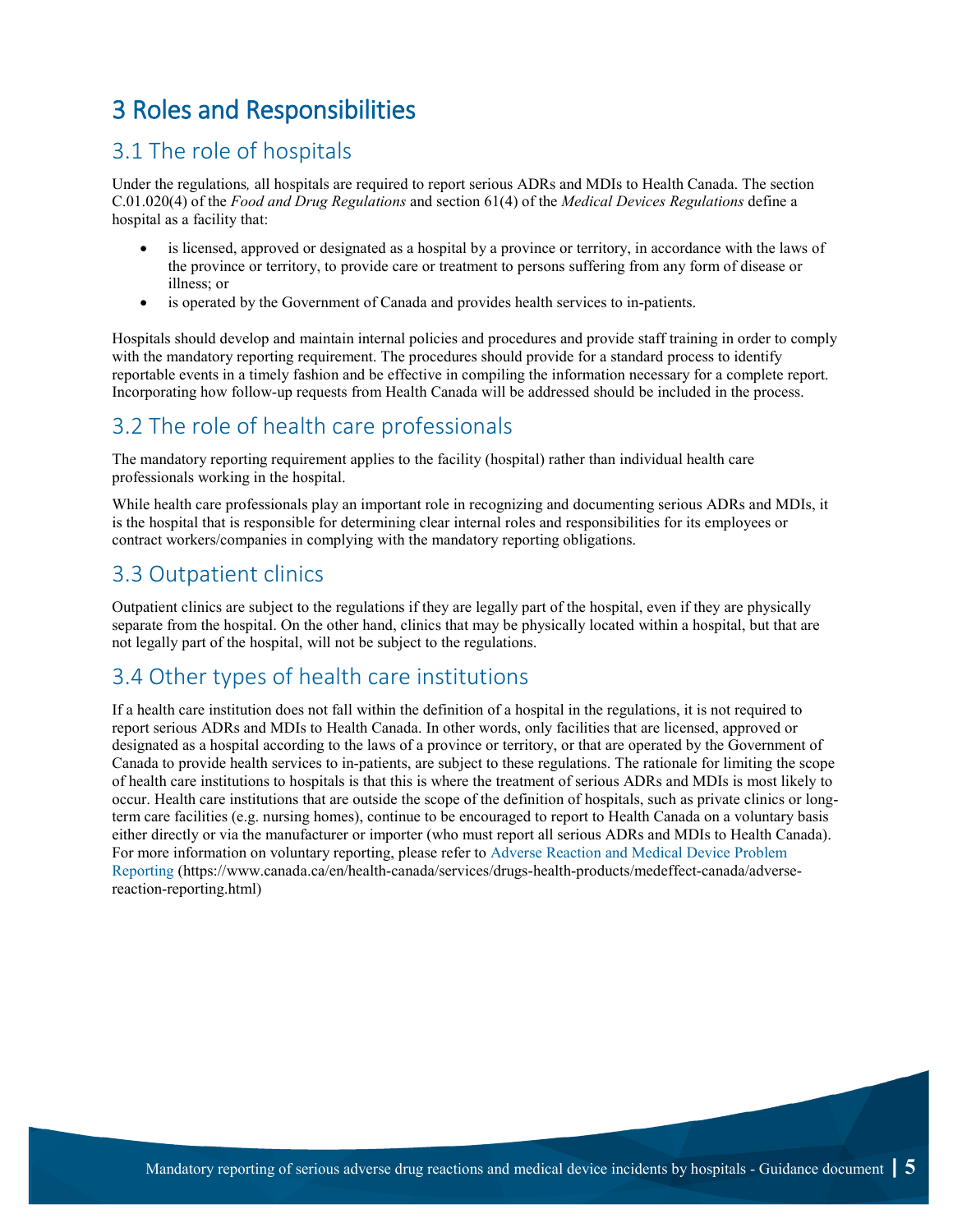### <span id="page-11-0"></span>3.5 Other situations

The hospital is required to report any serious ADR or MDI that it documents, regardless of whether the serious ADR or MDI originated within or outside of a hospital setting, or if the patient is admitted to hospital.

<span id="page-11-1"></span>

| Hospital's requirement to report in other situations |                                                                           |  |
|------------------------------------------------------|---------------------------------------------------------------------------|--|
| <b>Situation</b>                                     | Is the hospital required to report the serious ADR/MDI?                   |  |
| What if a serious adverse drug reaction or           | A facility (e.g., long-term care) which does not meet the definition of a |  |
| medical device incident occurred in another          | hospital in the regulations would not be required to report to Health     |  |
| health care institution that was not a hospital      | Canada. However if the serious ADR or MDI occurred at the long-term       |  |
| (e.g., long-term care) and led to the patient's      | care facility, and it was documented at the admitting hospital, that      |  |
| hospitalization?                                     | hospital would be required to report the event to Health Canada.          |  |
| What if a serious adverse drug reaction or           | If the serious ADR or MDI occurred in the community (such as at           |  |
| medical device incident occurred in the              | home or in an ambulance), led to the patient's hospitalization for        |  |
| community and led to the patient's                   | treatment and the reportable event was documented within the hospital,    |  |
| hospitalization?                                     | the hospital would be required to report the serious ADR or MDI to        |  |
|                                                      | Health Canada.                                                            |  |
| What if a serious adverse drug reaction or           | Even if the patient was not admitted as an in-patient after being treated |  |
| medical device incident occurred in the              | in the emergency room, as long as the serious ADR or MDI was              |  |
| community and the patient was treated in the         | documented at the hospital, the hospital is responsible for reporting the |  |
| hospital's emergency room but not admitted           | event to Health Canada.                                                   |  |
| as an in-patient?                                    | It should also be noted that, regardless of the specific service area in  |  |
|                                                      | the hospital where the serious ADR or MDI report was documented,          |  |
|                                                      | the hospital is responsible for sending all documented serious ADR or     |  |
|                                                      | MDI reports to Health Canada.                                             |  |
| What if the patient had a serious adverse            | If a serious ADR or MDI was documented at both hospitals, both            |  |
| drug reaction or medical device incident at          | hospitals are required to report to Health Canada. If the serious ADR or  |  |
| one hospital but is transferred to another           | MDI was only documented at one hospital, then that hospital is            |  |
| hospital?                                            | required to report to Health Canada. Hospitals are encouraged to          |  |
|                                                      | identify duplicate reporting when possible to ensure the ADR or MDI       |  |
|                                                      | is counted as a singular case.                                            |  |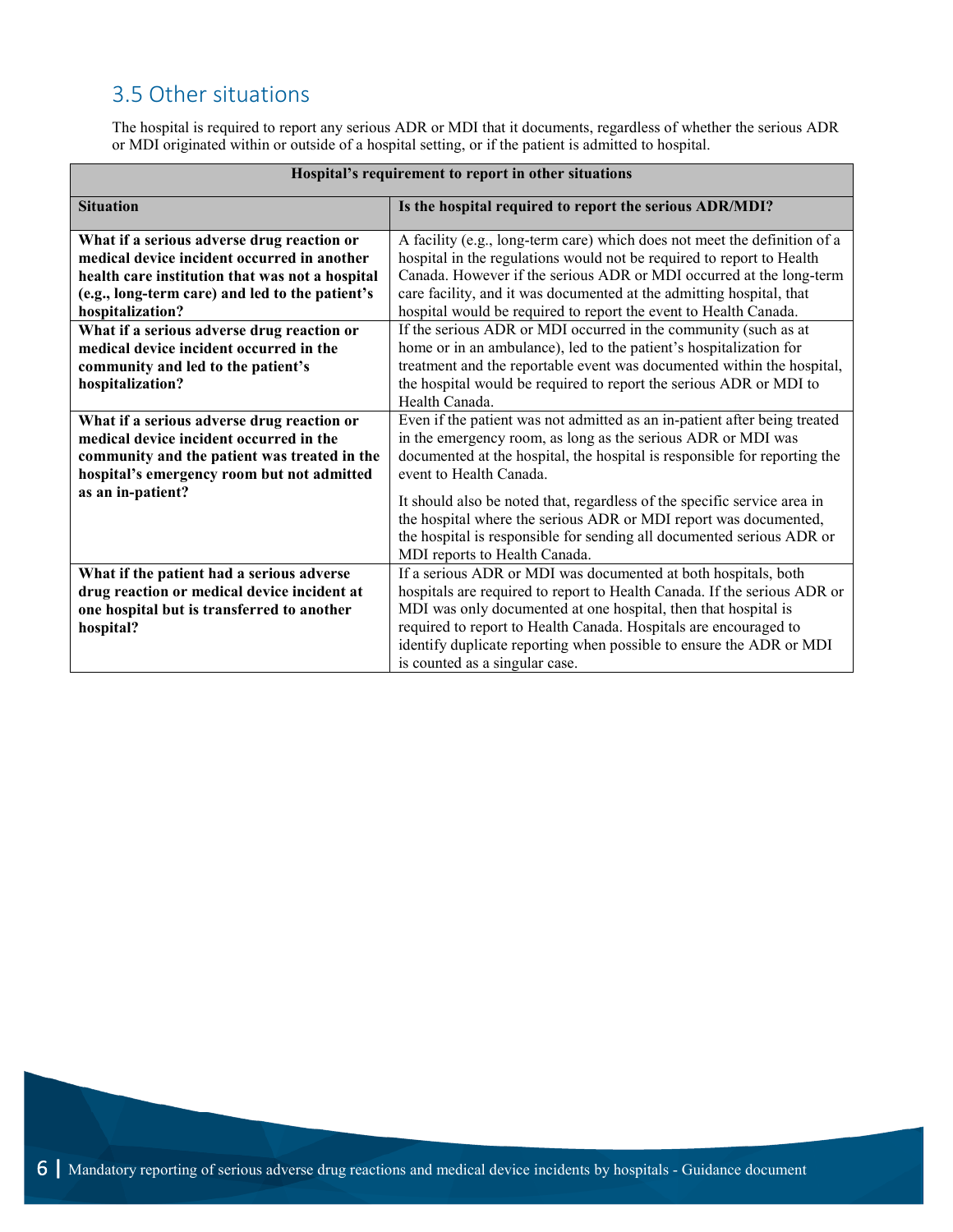## <span id="page-12-0"></span>4 Applicability of the Regulations According to Product Type

#### <span id="page-12-1"></span>4.1 Applicable therapeutic products

The mandatory reporting requirements for hospitals apply to the following products regulated under the *Food and Drug Regulations* and the *Medical Device Regulations*:

- Pharmaceuticals (which includes prescription and non-prescription pharmaceutical drugs);
- Biologic drugs (which includes biotechnology products, fractionated blood products, plasma proteins, as well as vaccines, excluding those administered under a routine immunization program of a province or territory);
- Radiopharmaceutical drugs;
- Disinfectants;
- Drugs for an urgent public health need;
- Medical devices.

While pharmaceutical products that contain ingredients derived from cannabis are subject to these mandatory reporting requirements, cannabis itself is not, regardless if it was used medically or recreationally.

A disinfectant is defined as a substance, or mixture of substances, capable of destroying or irreversibly inactivating pathogenic (disease-causing) and potentially pathogenic (opportunistic) microorganisms, but not necessarily bacterial spores, present on environmental surfaces and inanimate objects due to the antimicrobial action of the active ingredient(s). Disinfectants refer to hard surface disinfectants and not topical antiseptic agents. To determine if a disinfectant is subject to these mandatory reporting requirements, the presence of a DIN should be confirmed.

### <span id="page-12-2"></span>4.1.1 Drugs for an urgent public health need, regulated under Part C, Division 10 of the *Food and Drug Regulations*

Drugs for an Urgent Public Health Need, regulated under Part C, Division 10 of the *Food and Drug Regulations* are included in section C.01.020(2) of the mandatory reporting requirement under Vanessa's Law. Previously, these drugs (i.e. those set out in the [List of Drugs for an Urgent Public Health Need](https://www.canada.ca/en/health-canada/services/drugs-health-products/access-drugs-exceptional-circumstances/list-drugs-urgent-public-health-need.html) (https://www.canada.ca/en/healthcanada/services/drugs-health-products/access-drugs-exceptional-circumstances/list-drugs-urgent-public-healthneed.html)), had serious ADR reporting requirements that were similar, but not identical to, the requirements outlined in these regulations. To enhance clarity and alignment across the *Food and Drug Regulations*, Health Canada repealed the previous ADR reporting requirements under Part C, Division 10 of the *Food and Drug Regulations* and included drugs regulated under Part C, Division 10 of the *Food and Drug Regulations* in the mandatory reporting regulations of serious ADRs and MDIs for hospitals.

#### <span id="page-12-3"></span>4.2 Applicable types of medical devices

The term "medical device", as defined in Section 1 of the *Food and Drugs Act* and *Medical Devices Regulations* covers a wide range of health and/or medical instruments used in the treatment, mitigation, diagnosis or prevention of a disease or abnormal physical condition. Some examples of medical devices include pacemakers, artificial heart valves, hip implants, medical laboratory diagnostic instruments, test kits for diagnosis, bandages, tubing, and contraceptive devices.

Medical devices are classified into Classes I to IV, by means of the classification rules set out in Schedule 1 of the *Medical Devices Regulations*, where Class I represents the lowest risk and Class IV represents the highest risk. Examples of medical devices, by class can include: Class I- hospital beds, Class II- infusion sets, Class III- infusion pumps, Class IV-certain pacemakers/defibrillators. All classes of medical devices are included in mandatory reporting by hospitals.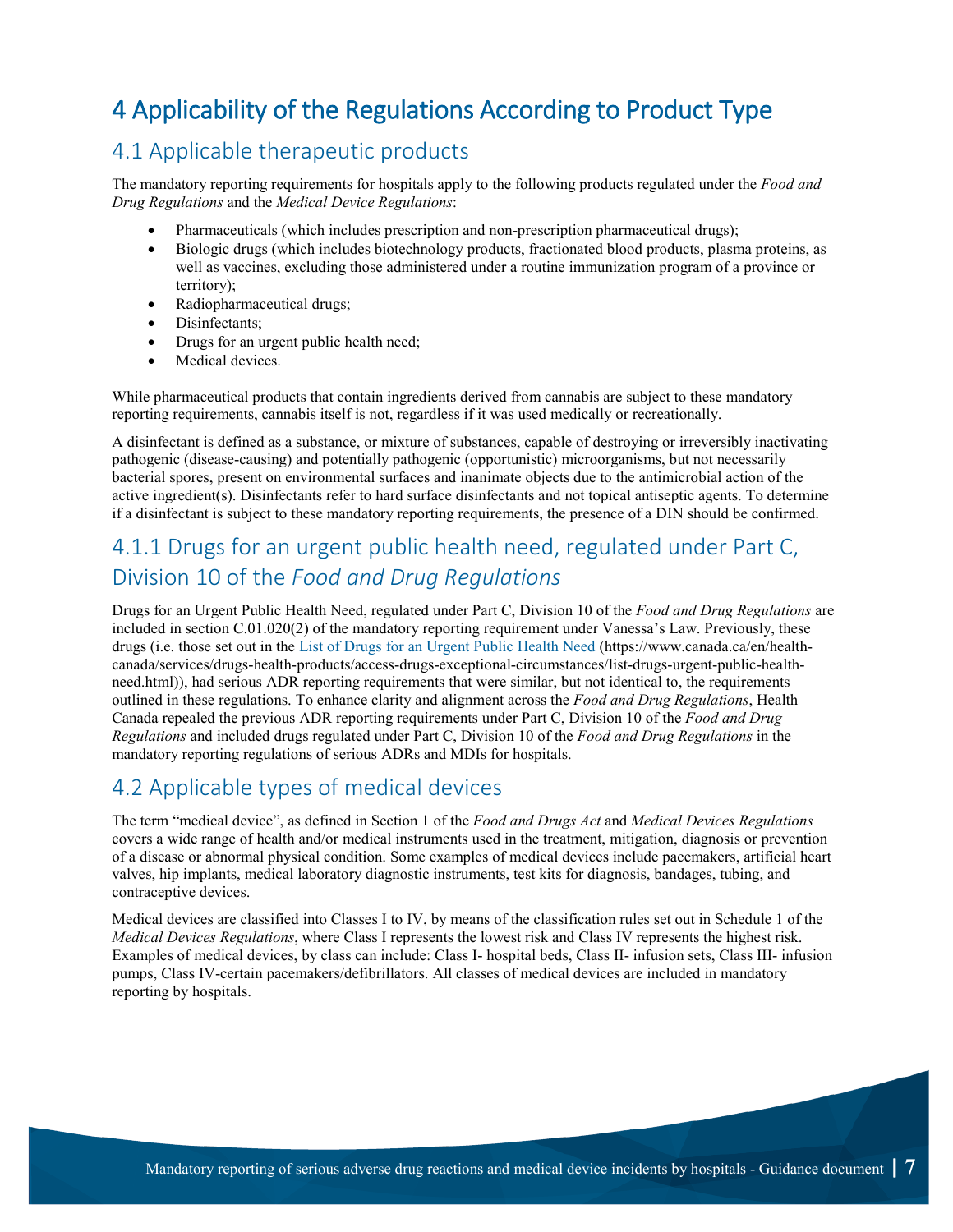### <span id="page-13-0"></span>4.3 Non-applicable therapeutic products

### <span id="page-13-1"></span>4.3.1 Drugs and medical devices subject to the Clinical Trial (drugs)/Investigational Testing (medical devices) and Special Access Programme regulatory frameworks

The Clinical Trial or Investigational Testing (IT) and Special Access Programme (SAP) sections C.05.014/C.08.010 of the *Food and Drug Regulations* and 79(3) /69(2) of the *Medical Device Regulations* already have reporting schemes in place, and require investigators and health care providers to report serious adverse events. As such, these categories of drugs and medical devices are excluded from the reporting requirements under Vanessa's Law. Refer to [Appendix 3](#page-40-1) for links to relevant regulations.

#### <span id="page-13-2"></span>4.3.2 Vaccines administered under a routine immunization program of a province/territory

Mandatory reporting requirements under Vanessa's Law do not apply to vaccines that are administered under routine childhood, adolescent or adult immunization programs of a province or territory. Hospitals and health care professionals should submit these reports to their local public health unit.

As part of provincial and territorial immunization programs, adverse events following immunization (AEFI) are monitored by local health units in part so that the Medical Officer of Health can monitor their local programs and provide advice to local health care providers and the community. These reports are also forwarded to provincial and territorial health authorities for jurisdictional review, and then on to the Public Health Agency of Canada for national collation and analysis. The Public Health Agency of Canada then uses the data in these reports and collaborates with Health Canada as part of federal post-market surveillance activities related to vaccines marketed in Canada.

In addition to a longstanding established AEFI network to monitor vaccine safety, AEFI reporting is already mandatory for health care professionals in most provincial and territorial jurisdictions. For these reasons the regulations state that vaccines administered under a routine provincial and territorial immunization program are to be exempted from the scope of the reporting requirements. Therefore, if a hospital submits an AEFI report to their local health unit, they do not have to submit a report to Health Canada as well. The regulations would still apply to vaccines that are administered outside of the context of routine immunization programs and that are not reported through an AEFI network; an example of this could be travel-related vaccines.

Requiring the mandatory reporting by hospitals for ADRs related to vaccines that are part of provincial and territorial immunization programs, would result in the duplication of reporting for this class of therapeutic products.

#### <span id="page-13-3"></span>4.3.3 Adverse reactions to cells, tissues and organs, blood and blood components, and semen/ova

Reporting suspected reactions associated with cells, tissues and organs, blood and blood components and assisted human reproduction therapies (semen/ova) are not within scope of this guidance. Reporting for these products is required for certain types of health facilities through other federal regulations (see [Appendix 3\)](#page-40-1).

### <span id="page-13-4"></span>4.4 Determination of applicability of drug/medical device combination products

Hospitals should determine whether the therapeutic product was licensed as a drug or a medical device by Health Canada. If the combination product has a Drug Identification Number (DIN) (e.g., allergy pens), the serious ADR should be reported under the mandatory reporting requirements if there has been an adverse reaction to the drug component, but if there was an issue with the non-drug component, this could be submitted as a voluntary report. On the other hand, if the product was licensed as a medical device and issued a licence number (e.g., stents) and there was an adverse reaction to the drug component, it would be reported as a medical device problem through a voluntary report. Searchable databases for the licensing of therapeutic products are available on the Health Canada website for medical devices (classes II-IV) (MDALL(https://health-products.canada.ca/mdall-limh/index-eng.jsp)) and drugs [\(DPD\(](https://health-products.canada.ca/dpd-bdpp/index-eng.jsp)https://health-products.canada.ca/dpd-bdpp/index-eng.jsp)).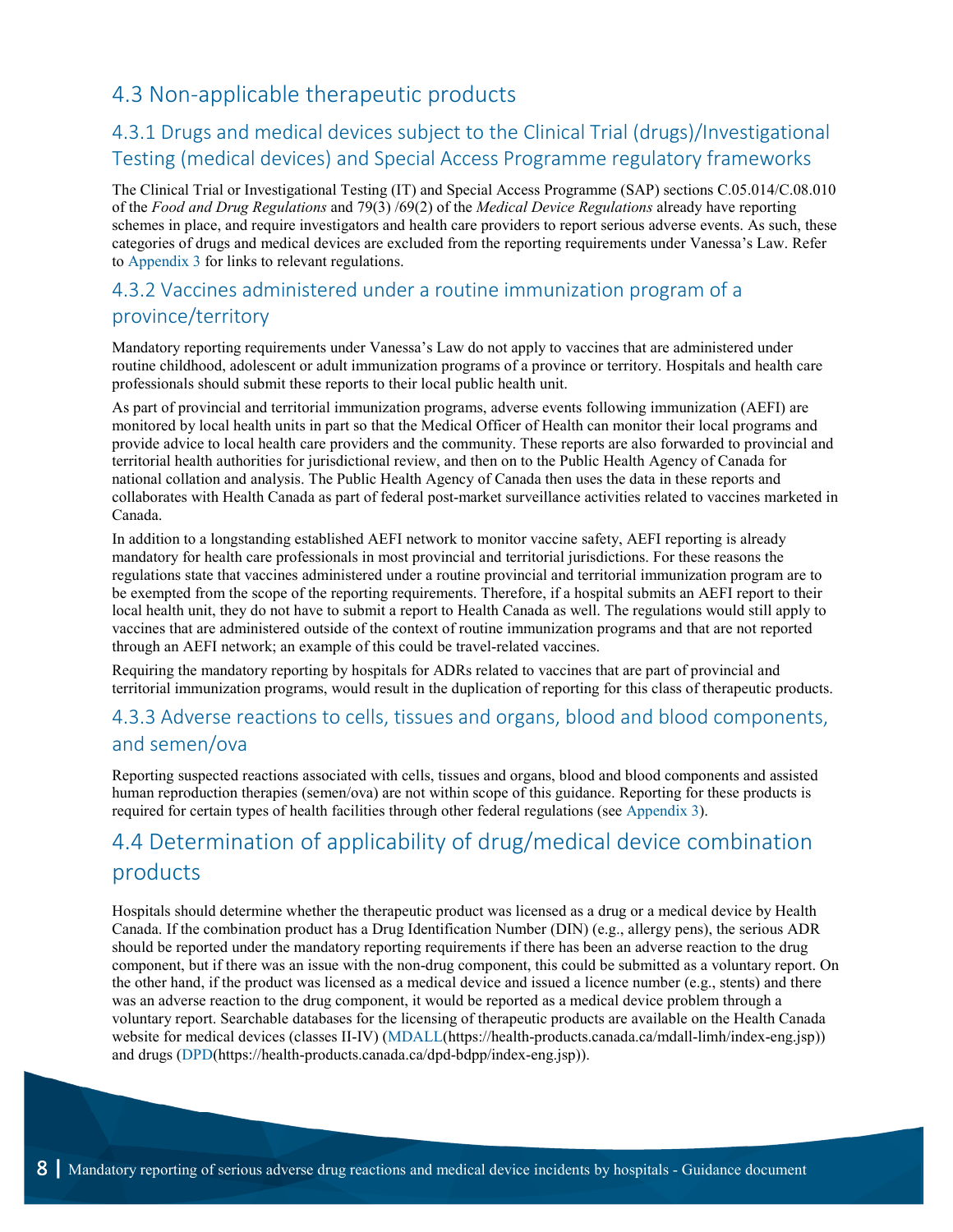## <span id="page-14-0"></span>5 Serious Adverse Drug Reactions and Medical Device Incidents to be Reported by Hospitals

#### <span id="page-14-1"></span>5.1 Serious adverse drug reactions associated with off-label use

All serious ADRs that are documented within the hospital must be reported to Health Canada, even if they occur as a result of off-label use. Off-label use refers to any intentional use of a drug as prescribed by a qualified health care professional, but that is not covered by the terms of its marketing authorization. Examples of off-label uses include the following: use for a different indication, use of a different dosage, dosing frequency or duration of use, use of a different method of administration, or use by a different patient group (e.g., children instead of adults) than what is indicated in the product monograph.

#### <span id="page-14-2"></span>5.2 Examples of serious adverse drug reactions

In order to determine whether the ADR meets the threshold of "serious", the following questions should be considered:

- Has the ADR resulted in:
	- $\checkmark$  In-patient hospitalization or prolongation of existing hospitalization?
	- $\checkmark$  Congenital malformation?
	- $\checkmark$  Persistent or significant disability or incapacity?
- Is the ADR life-threatening or has it resulted in death? The term "life-threatening" in the definition of "serious" refers to a reaction in which the patient was at risk of death at the time of the reaction; it does not refer to a reaction which hypothetically might have caused death if it were more severe.
- Does the ADR require medical intervention in order to prevent any of the outcomes listed above?
- The examples below are intended to be instructive in determining whether an ADR meets the criteria of "serious". When in doubt as to whether or not an adverse drug reaction is serious, Health Canada encourages hospitals to report.

#### 5.2.1 Example 1

A patient has been recently started on the oral anticoagulant warfarin and is having international normalized ratio (INR) monitored at an out-patient anticoagulation clinic at a hospital. The patient reported a nosebleed that occurred in the time between clinic appointments. Based on the patient's INR level, the patient's warfarin dose was adjusted. The patient will continue to have INR monitored at the hospital.

 $\Box$  (a) Death  $\Box$  (b) Life-threatening  $\Box$  (c) Caused disability  $\Box$  (d) Admitted to hospital  $\Box$  (e) Lengthened hospital stay  $\Box$  (f) Congenital malfor  $\Box$  (e) Lengthened hospital stay  $\Box$  (f) Congenital malformation  $\Box$  (g) Required medical intervention to avoid any of (a) to (f)

Comments: Although this is an ADR, it does not meet the criteria of "serious".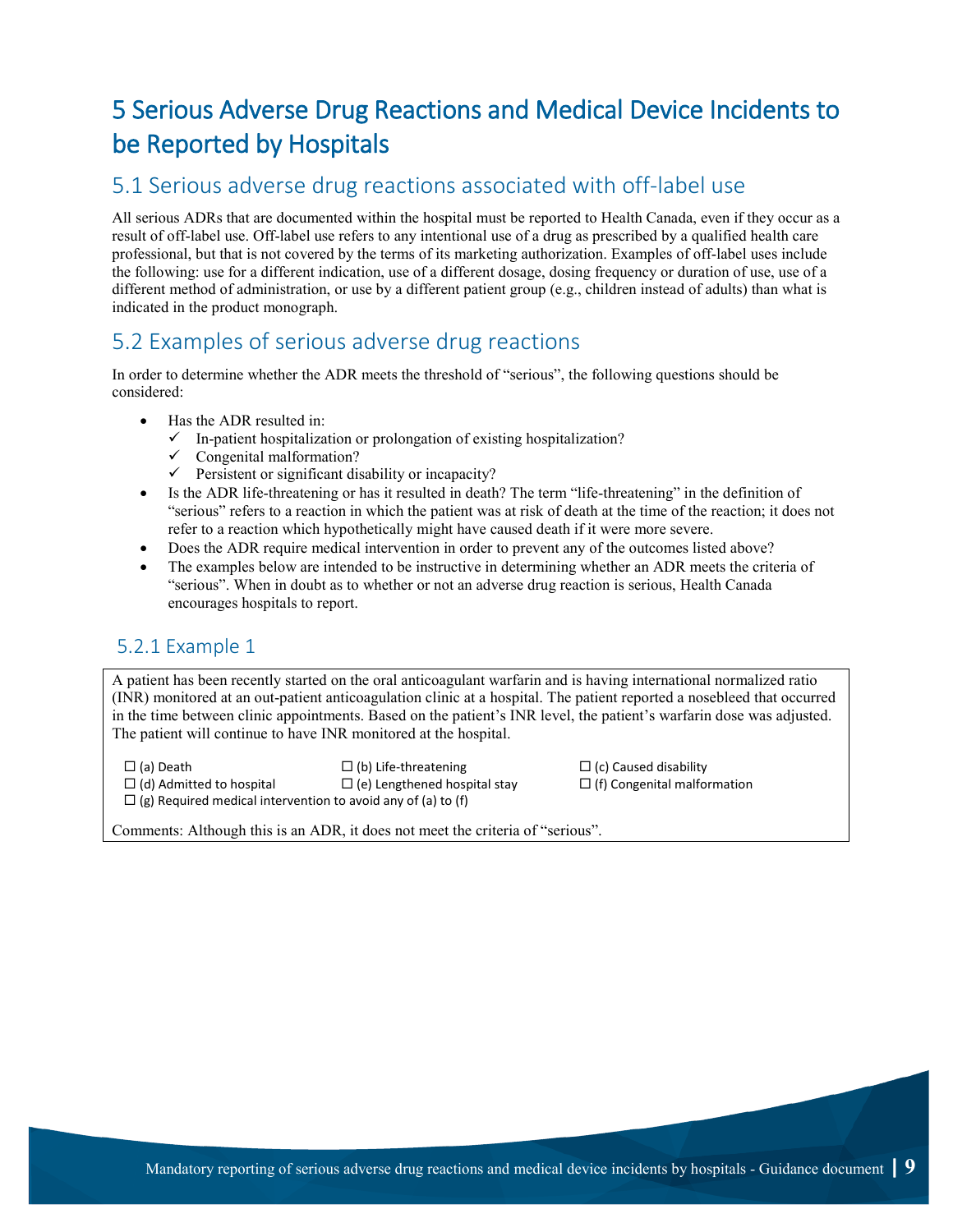#### 5.2.2 Example 2

A patient had been taking warfarin, among other medications, and presented to the emergency with a lifethreatening GI bleed and was required to be hospitalized, in order for the patient to be stabilized.

 $\Box$  (g) Required medical intervention to avoid any of (a) to (f)

 $\square$  (a) Death  $\square$  (c) Caused disability

 $\boxtimes$  (d) Admitted to hospital  $\square$  (e) Lengthened hospital stay  $\square$  (f) Congenital malformation

Comments: This ADR meets the criteria of "serious" because it is a life-threatening event that has resulted in the hospitalization of the patient.

#### 5.2.3 Example 3

A patient who has recently started chemotherapy but is being managed as an out-patient notes to her physician that one of the ADRs she has noticed is alopecia (hair loss).

 $\Box$  (a) Death  $\Box$  (b) Life-threatening  $\Box$  (c) Caused disability  $\Box$  (d) Admitted to hospital  $\Box$  (e) Lengthened hospital stay  $\Box$  (f) Congenital malformation  $\Box$  (g) Required medical intervention to avoid any of (a) to (f)

Comments: This adverse drug reaction, although considered serious from the patient's perspective, does not meet the criteria of "serious" in relation to a reportable ADR.

#### 5.2.4 Example 4

A patient diagnosed with Hodgkin's lymphoma was being treated with doxorubicin, bleomycin, vincristine, and dacarbazine. Following cycle 3, the patient was admitted as an in-patient with complaints of dry cough and shortness of breath on exertion. Bleomycin-induced pulmonary fibrosis was suspected.

 $\Box$  (a) Death  $\Box$  (c) Caused disability

 $\boxtimes$  (d) Admitted to hospital  $\square$  (e) Lengthened hospital stay  $\square$  (f) Congenital malformation  $\Box$  (g) Required medical intervention to avoid any of (a) to (f)

Comments: This ADR meets the criteria of "serious" because it is a life-threatening event that has resulted in the patient being hospitalized.

It also meets the criteria of "serious" because bleomycin-induced pulmonary fibrosis may be considered a persistent and significant disability as it can impact the patient's quality of life given that it can take a long time for an improvement in pulmonary function.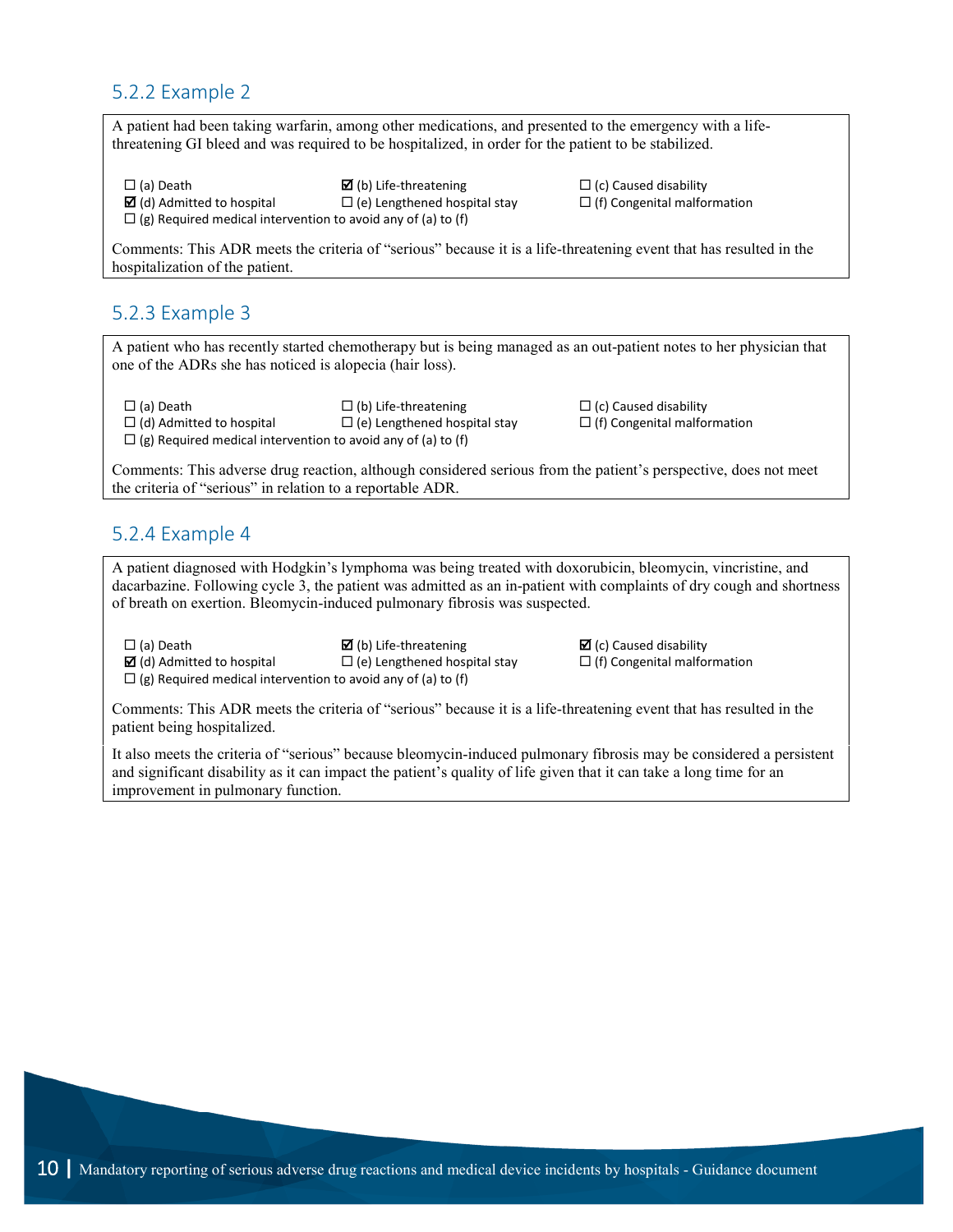#### 5.2.5 Example 5

A patient was being treated with doxorubicin and cyclophosphamide and developed neutropenia. After assessing the severity of the neutropenia, a decision was made to continue with chemotherapy at a reduced dose with growth factor support.

 $\Box$  (a) Death  $\Box$  (b) Life-threatening  $\Box$  (c) Caused disability  $\Box$  (d) Admitted to hospital  $\Box$  (e) Lengthened hospital stay  $\Box$  (f) Congenital malformation  $\Box$  (g) Required medical intervention to avoid any of (a) to (f)

Comments: This ADR would not meet the criteria of "serious". While the patient may be at increased risk for potentially fatal infections, the ADR is not immediately life-threatening. However, if the patient develops febrile neutropenia and requires in-patient hospitalization and treatment with antimicrobials to prevent infectious complications, then the ADR would meet the criteria of serious.

#### <span id="page-16-0"></span>5.3 Serious adverse drug reaction associated with multiple patients

A serious ADR report submitted to Health Canada should refer to one patient only. If a number of patients have experienced the same serious ADR, separate reports should be submitted for each patient. The same situation would apply for mother and child/foetus reports; separate reports should be submitted for the mother and the child/foetus if both experienced a serious ADR.

### <span id="page-16-1"></span>5.4 Reporting criteria for medical device incidents

#### <span id="page-16-2"></span>5.4.1 An incident has occurred

A health care professional working in a hospital suspects that a medical device incident has occurred and documents the details of the incident. The date that is first documented in the hospital is considered Day 0 for the 30 calendar day timeline to report to Health Canada.

#### <span id="page-16-3"></span>5.4.2 Considerations in assessing reportability

In assessing the suspected link between the device and the incident, the hospital should take into account:

- the opinion, based on available information, from a health care professional (as appropriate);
- information concerning previous, similar incidents;
- complaint trends; and
- any other information that is in the control of the hospital (see [section 6.2\)](#page-22-2).

This judgement may be difficult when there are multiple devices involved. If, after becoming aware of a potentially reportable incident, there is uncertainty about whether it is reportable, the hospital should submit a report within the timeframe required. The hospital is not required to perform an investigation to determine the root cause.

### <span id="page-16-4"></span>5.5 The incident led to one of the following outcomes

#### <span id="page-16-5"></span>5.5.1 Death of a patient, user or other person

When the first two criteria to determine whether an incident is reportable (see [section 5.4\)](#page-16-1) are met, **and** when death is the result of an incident, a report to Health Canada must be submitted within 30 calendar days.

#### <span id="page-16-6"></span>5.5.2 Serious deterioration in health of a patient, user or other person

When the first two criteria to determine whether an incident is reportable (see [section 5.4\)](#page-16-1) are met, **and** when serious deterioration in health is the result of an incident, a report to Health Canada must be submitted within 30 calendar days.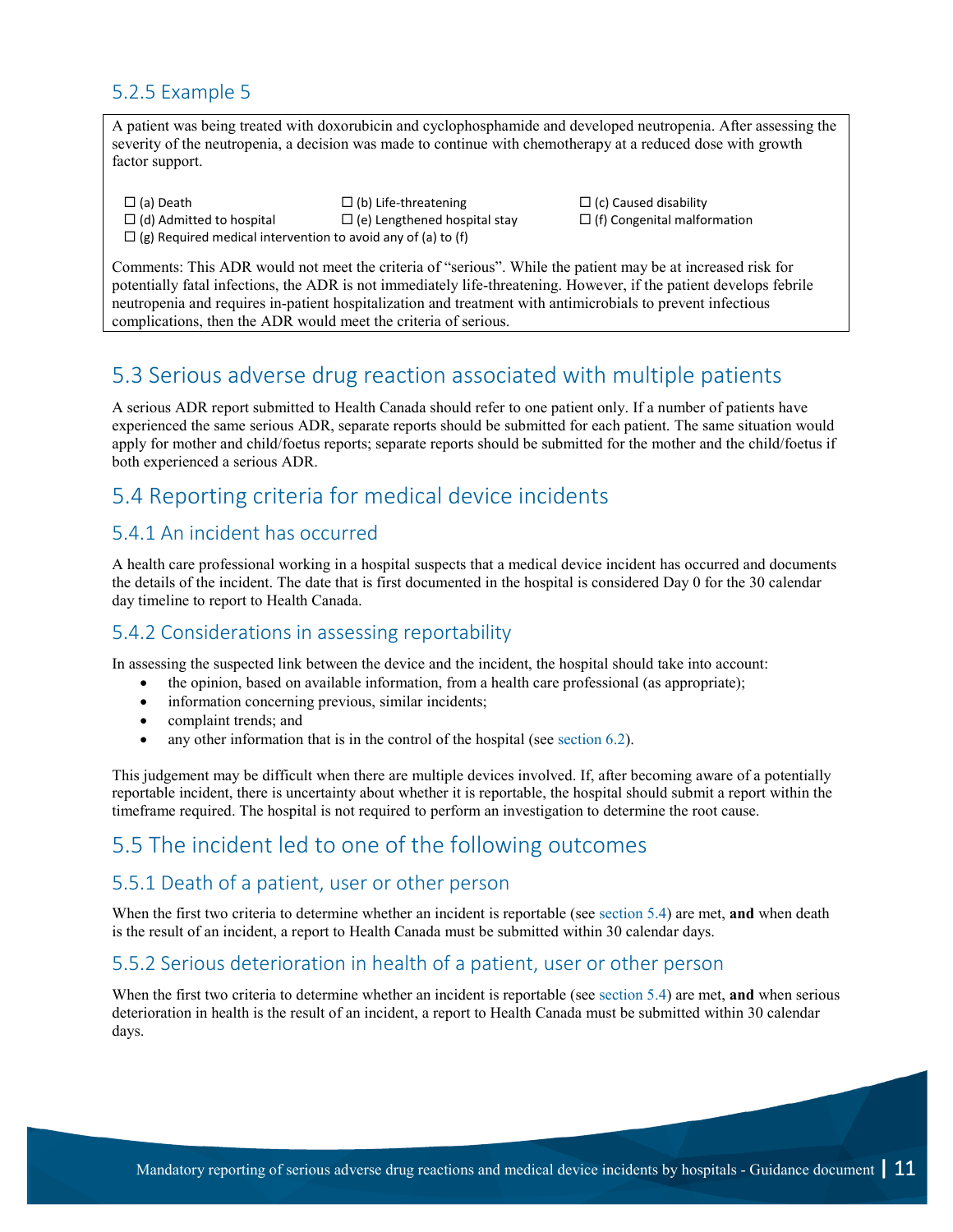Under the regulations, a serious deterioration in health means a life-threatening disease, disorder or abnormal physical state, the permanent impairment of a body function or permanent damage to a body structure, or a condition that necessitates an unexpected medical or surgical intervention to prevent such a disease, disorder or abnormal physical state or permanent impairment or damage.

The interpretation of the term "serious" should be made in consultation with a medical professional, when appropriate. The term "permanent" means irreversible impairment or damage to a body structure or function, and necessarily excludes minor impairment or damage.

Medical intervention is not in itself a serious deterioration in health. The reason that motivated the medical intervention should be used to assess the reportability of an incident.

### <span id="page-17-0"></span>5.5.3 Potential for death or serious deterioration in health of a patient, user or other person

Not all incidents lead to a death or to a serious deterioration in health, either owing to circumstances or to the timely intervention of health care personnel, for example. These situations are known as "near incidents" or "near misses". As the words "could do so were it to recur" are found within the definition of medical device incident, "near incidents" with the potential to cause serious harm if they were to recur are included in the definition of MDIs.

This requirement also applies if the examination of the device, or a deficiency noted in the information supplied with the device, or any information associated with the device, indicates some factor which could lead to an incident involving death or a serious deterioration in health.

An example of a near incident/near miss is the following:

• A monitor suspension system, that was installed, maintained and used according to the manufacturer's instructions, fell from the ceiling when the bolts holding the swivel joint broke off. No one was injured in the surgical theatre at that time. However, if there had been a surgical team and a patient with an open surgical site on the table below there could have been serious harm to one or more people.

#### <span id="page-17-1"></span>5.6 Medical device incident associated with off-label/abnormal use

All MDIs must be reported to Health Canada, even if they occur as a result of an off-label/abnormal use. In the case of devices, sometimes the term *abnormal use* is used but this is synonymous with *off-label use*. Off-label use refers to any intentional use of a product that is not covered by the terms of its licensing. Examples of off-label uses include the following: use for a different indication, use in different environments or under different conditions, duration of use, use with different devices, or use by a different patient group (e.g., children instead of adults) than what is indicated in the licensing conditions.

### <span id="page-17-2"></span>5.7 Examples of medical device incidents

- A batch of out-of-specification blood glucose test strips is released by a manufacturer. The patient uses strips according to instructions, but readings provide incorrect values leading to incorrect insulin dosage, resulting in hypoglycemic shock and hospitalization.
- An infusion pump stopped, due to a malfunction, but failed to give an alarm. The patient received an underinfusion of antibiotics, causing septic shock and a required stay in the hospital's intensive care unit to correct.
- The loss of sensing after a pacemaker has reached "end of life". The elective replacement indicator did not show up in due time, although it should have according to device specifications. This has a potential for serious harm.
- During patient examination, the C-arm on an X-ray vascular system had uncontrolled motion. The patient was hit by the image intensifier and was permanently and severely injured. The system was installed, maintained, and used according to manufacturer's instructions.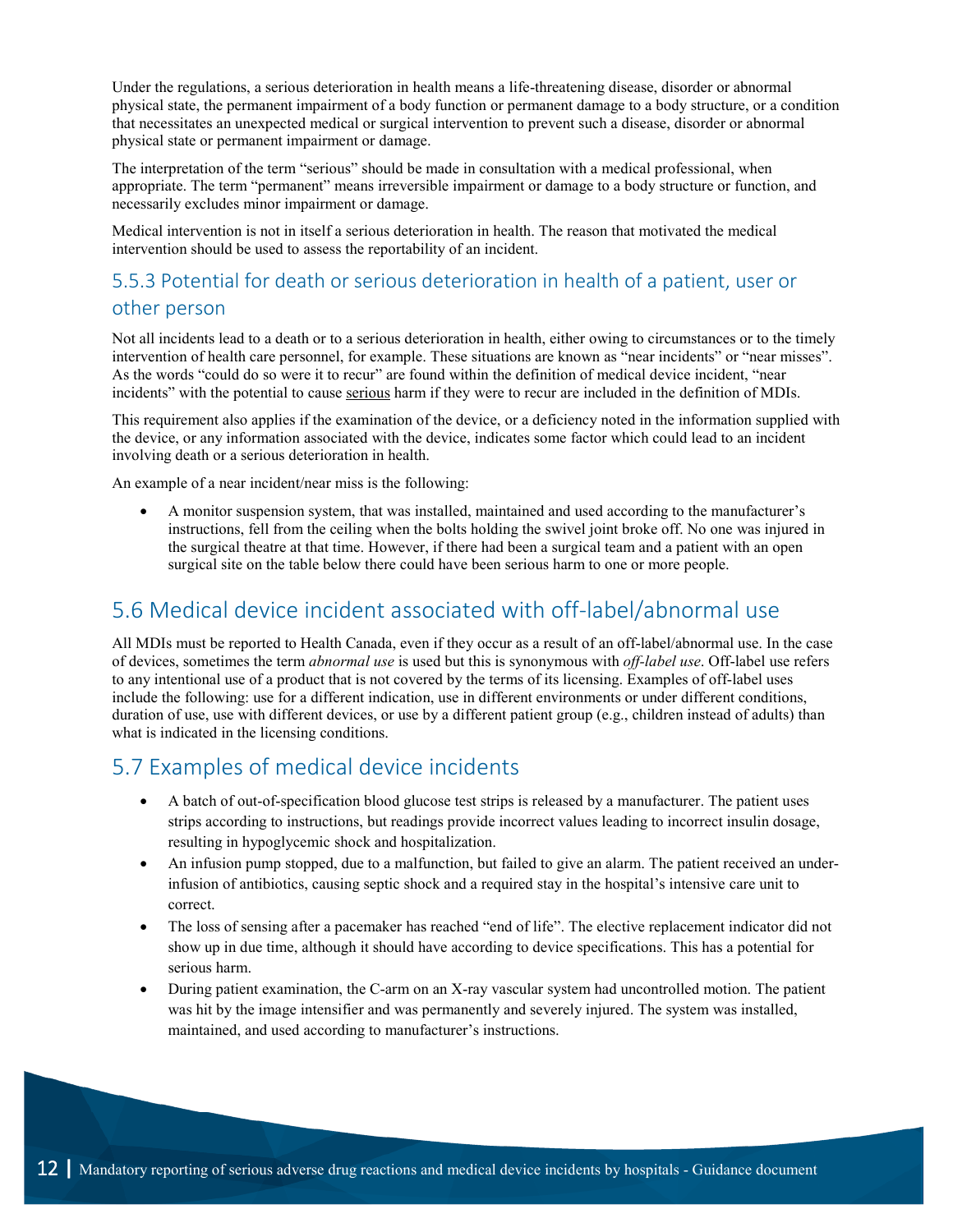- Sterile, single-use implantable device packaging was labelled with the caution, "*Do not use if package is opened or damaged*". By incorrect design, the label is placed on the inner packaging. The device was subsequently stored only in the inner packaging, which did not offer a sufficient sterile barrier. The outer package was removed, but the device was not used during the procedure. There is a potential for serious harm because of potential sepsis.
- The premature revision of an orthopaedic implant due to loosening. No cause yet determined. The patient has the potential of having serious permanent harm caused by this loosening.
- Patients undergoing endometrial ablation of the uterus suffered burns to adjacent organs. Burns of adjacent organs due to thin uterine walls were an unanticipated side effect of ablation. The manufacturer does not change the label of the ablation device, and fails to warn users of this side effect which may be produced when the device is working within specification.
- A health care professional reported that during the implant of a heart valve, the sewing cuff was discovered to be defective. The valve was abandoned, a new valve was implanted and pumping time during surgery was extended. This had the potential to cause serious harm.
- During the use of an external defibrillator on a patient, the defibrillator failed to deliver the programmed level of energy due to a malfunction. The patient was not revived.
	- o **Note:** If the patient was revived, this would be considered a near incident and would also be reportable.
- A user reported that there were insufficient details in the instructions for use regarding cleaning methods for reusable surgical instruments used in brain surgery, despite the risk of variant Creutzfeldt-Jakob Disease (vCJD) transmission.

### <span id="page-18-0"></span>5.8 Non-applicable medical device incidents

#### <span id="page-18-1"></span>5.8.1 Deficiency of a device found by the user prior to patient use

Deficiencies of devices that would always be detected by the user, and where death or serious deterioration in health has not occurred, do not need to be reported, because they do not meet requirements of the definition of medical device incident. In these situations, "always" means that even if the incidents were to recur, the user would, again, always detect the defect or malfunction prior to use.

Example:

• A user performed an inflation test prior to inserting the balloon catheter in the patient as required in the instructions for use accompanying the device. A malfunction on inflation was detected and another balloon was used.

#### <span id="page-18-2"></span>5.8.2 Incident caused by a patient's condition

When the hospital has information that the cause of the incident is definitely due to a patient's condition, the incident does not need to be reported, because it does not meet the requirements of the definition of medical device incident. These conditions could be pre-existing or occurring during device use.

To justify not submitting a report in this case, the hospital should have documented information available to conclude that the device performed as intended and did not cause, or contribute to, death or a serious deterioration in health.

Example:

• A patient died after dialysis treatment. The patient had end-stage renal disease and died of renal failure.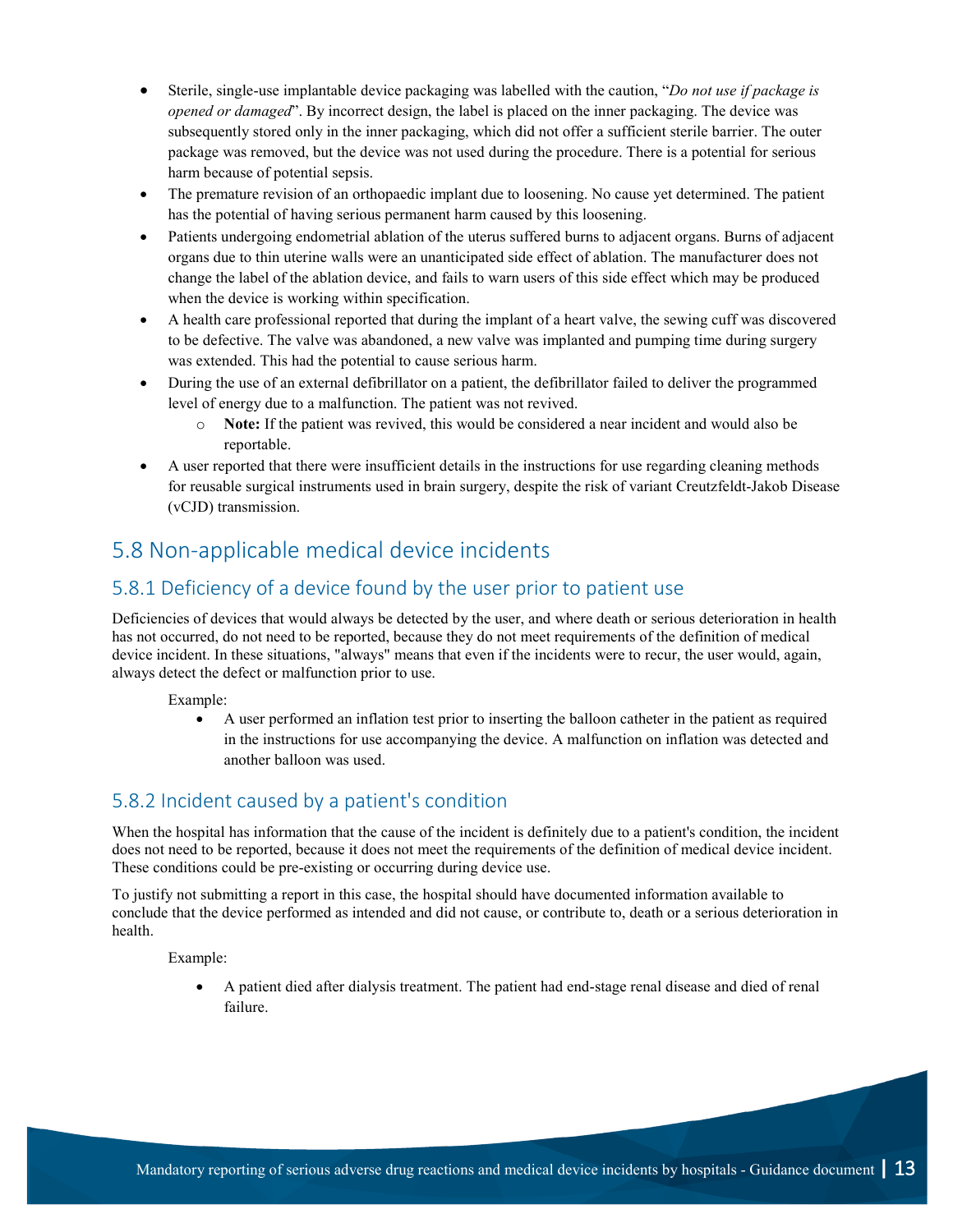#### <span id="page-19-0"></span>5.8.3 Malfunction protection operated correctly

Incidents which did not lead to a death or to a serious deterioration in health because a design feature protected against a malfunction becoming a hazard, do not need to be reported, because they do not meet the requirements of the definition of medical device incident.

Example:

• After a malfunction of an infusion pump that was not related to a manufacturing defect, the pump gives an appropriate alarm and stops. There was no harm to the patient.

### <span id="page-19-1"></span>5.9 Causality assessment between the therapeutic product and serious adverse drug reaction or medical device incident

Hospitals are not required to establish causality between the therapeutic product and a reaction or incident. The information to be submitted by the hospital to Health Canada only needs to represent the suspicions of a health care professional that a serious ADR or MDI has been observed. It is acknowledged that when the serious ADRs and MDIs are documented, there will be some professional judgement exercised in making this assessment. However, there is no need to perform a causality assessment or investigation to determine whether the therapeutic product caused the serious ADR or MDI in order to send the report to Health Canada, although it is encouraged that this information be provided, if available.

In the case of MDIs, the hospital should inform the manufacturer and importer of the incident as soon as possible because they are required to determine root cause and corrective actions, not the hospital or health care professionals.

These approaches for establishing associations are aligned with international best practices for ADR and MDI reporting.

### <span id="page-19-2"></span>5.10 Adverse drug reaction or medical device incident associated with multiple suspect products or devices

If the serious ADR or MDI may be related to a single suspected drug or device, Health Canada would expect the serious ADR or MDI report to be provided for the suspected drug or device with the concomitant therapeutic products identified.

If the serious ADR or MDI may be related to several suspected drugs and/or devices and it could not be determined which of the suspected drugs or devices might have caused the serious ADR or MDI, Health Canada would expect that the ADR or MDI report would be provided with all of the suspected drugs, devices and concomitant therapeutic products identified.

If all of the suspected drugs and/ or devices are subject to these regulations (see sections 4.1 and 4.2 for applicable products), the report would be mandatory.

If none of the suspected drugs and/ or devices are subject to these regulations (see section 4.3 for non-applicable products), the report would not be mandatory.

If some of the suspected drugs and/ or devices are subject to these regulations while others are not, the report would be mandatory.

If there was a serious adverse drug reaction and medical device incident that occurred at the same time in the same patient, a separate ADR and MDI report would each have to be filed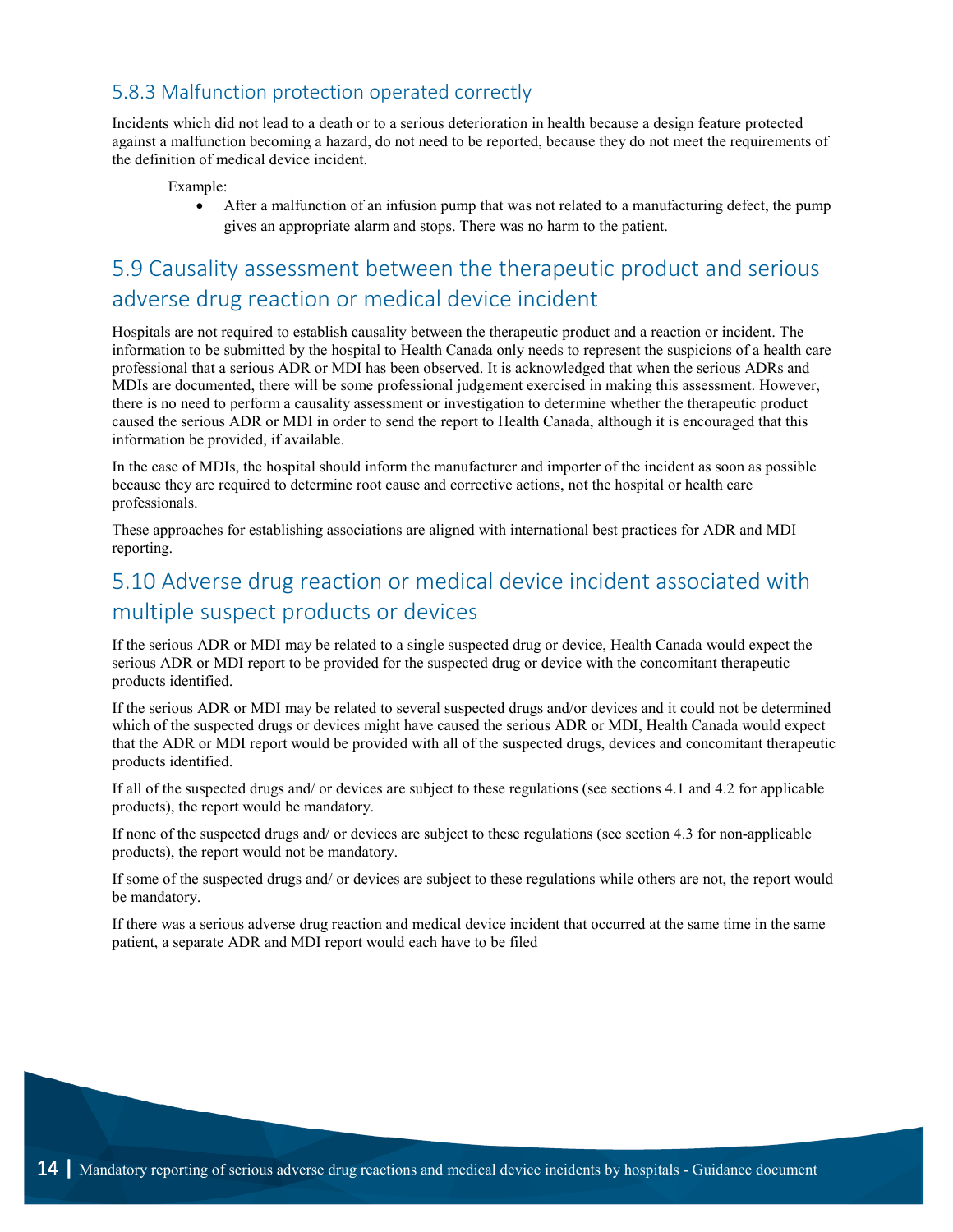### <span id="page-20-0"></span>5.11 Examples of serious adverse drug reaction and medical device incident documentation in a hospital setting

Hospitals are only required to report serious ADRs and MDIs that are documented within the hospital. Examples of serious ADR and MDI documentation could include:

- A serious ADR or MDI that is identified in a patient's clinical/medical record.
- A serious ADR or MDI that is identified in a separate report form (electronic or hard copy) that has been completed by a health care professional. Some examples of these separate report forms include: ADR form as per internal hospital policy, product complaint form (MDIs), pathology report, report in the incident or patient safety learning database, and a computerized prescription recording system.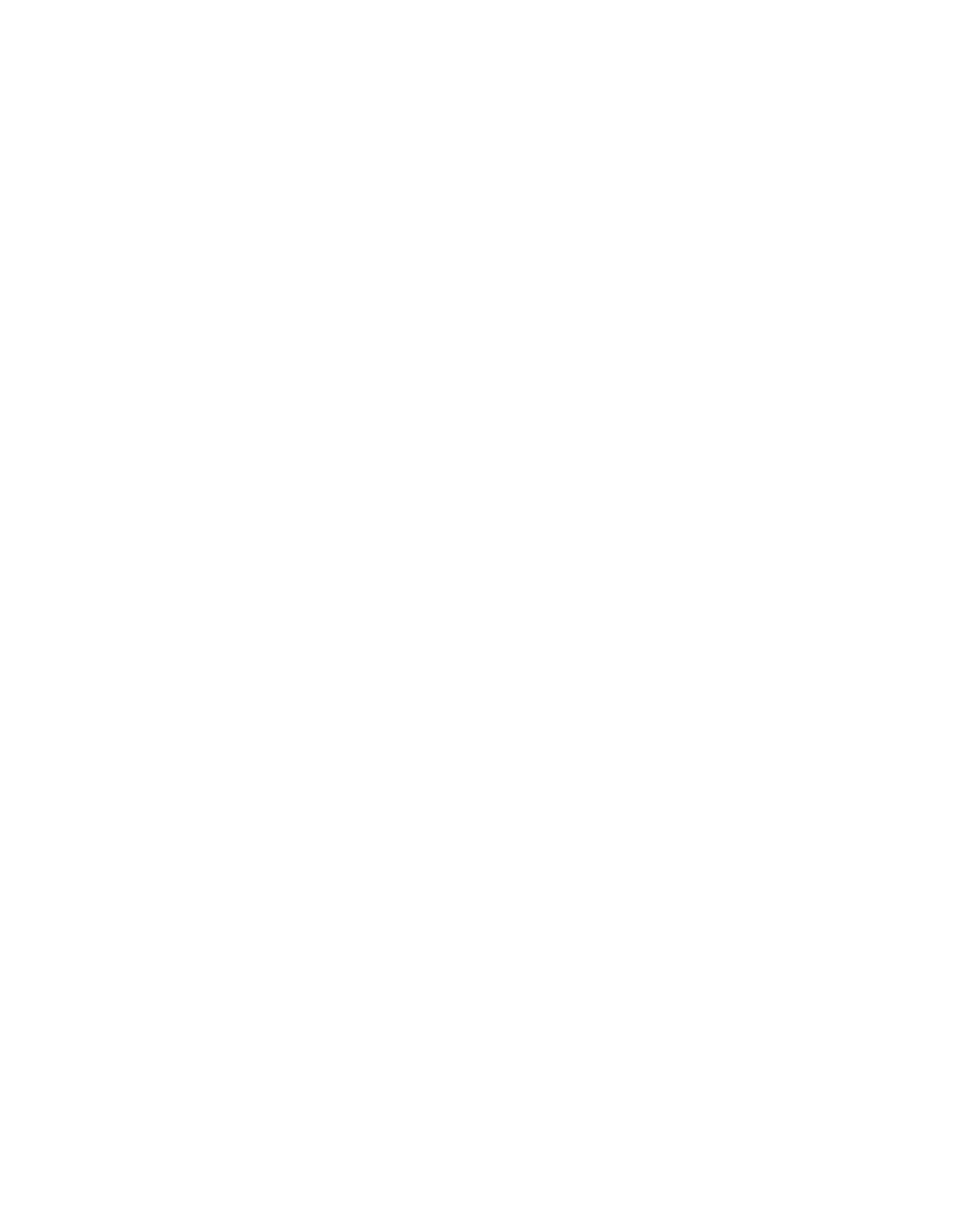## <span id="page-22-0"></span>6 Information Requirements for Serious Adverse Drug Reaction and Medical Device Incident Reports

### <span id="page-22-1"></span>6.1 Information required for serious adverse drug reaction and medical device incident reports

Hospitals can submit reports in either official language.

Based on the regulations, hospitals are required to report certain key pieces of information about serious ADRs and MDIs if the information is in the control of the hospital (see [section 6.2\)](#page-22-2). The information requirements for serious ADRs and MDIs are different from one another due to the differences in the required information for the monitoring of these types of products.

All of the items listed below represent the data elements that are required to be included in reports if the hospital has this information within its control. Additionally, the items marked with a double asterisk (\*\*) represent the data elements that are essential in order for the report to be useful for Health Canada. If a hospital does not have in its control all of the information for the data elements with a double asterisk, it is exempt from having to submit a report.

For serious ADRs, the following information is required:

- (a) the name of the hospital and the contact information of a representative of that hospital;
- (b) \*\*the drug's brand name, proper name or common name;
- (c) \*\*in the case of a drug imported under Part C, Division 10 of the *Food and Drug Regulations* (subsection C.10.001(2)), the identifying number or code of the drug, if any, assigned in the country in which the drug was authorized for sale;
- (d) the drug identification number (DIN) assigned for the drug, if applicable;
- (e) \*\*the patient's age and sex;
- (f) \*\*a description of the serious adverse drug reaction;
- (g) the date on which the serious adverse drug reaction was first documented;
- (h) the date on which the patient first used the drug and, if applicable, the date on which the patient stopped using the drug;
- (i) the date on which the serious adverse drug reaction first occurred and, if applicable, the date on which the patient's health was restored to its state prior to the reaction;
- (j) any medical condition of the patient that directly relates to the serious adverse drug reaction;
- (k) any concomitant therapeutic products used by the patient; and
- (l) the effect of the serious adverse drug reaction on the patient's health.

For MDIs, the following information is required:

- (a) the name of the hospital and the contact information of a representative of that hospital;
- (b) \*\*the name or identifier of the medical device;
- (c) the date on which the medical device incident was first documented;
- (d) the name of the manufacturer of the medical device;
- (e) \*\*a description of the medical device incident;
- (f) the lot number of the device or its serial number;
- (g) any contributing factors to the medical device incident including any medical condition of the patient that directly relates to the medical device incident; and
- (h) the effect of the medical device incident on the patient's health.

#### <span id="page-22-2"></span>6.2 Information 'in the control' of the hospital

Information that is 'in the control' of the hospital is information that would be reasonably accessible within the hospital. While it is encouraged for those who document the serious ADR or MDI to take all reasonable steps to retrieve the information listed above to complete as thorough a report as possible, there is no requirement to do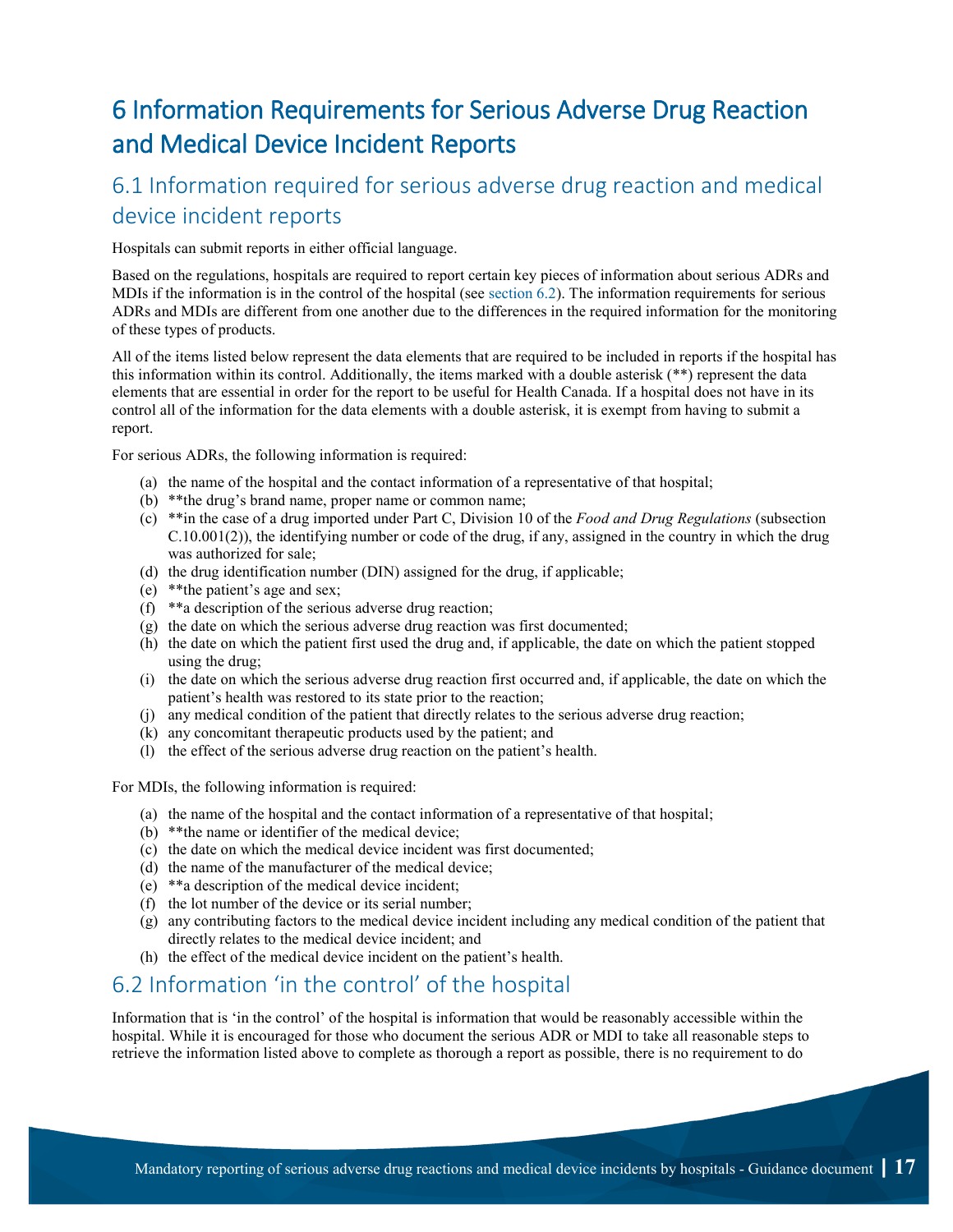further investigation in order to obtain the pieces of information. Thus, if the information listed above is not reasonably accessible within the hospital, it is encouraged, but not required, to take steps to obtain the missing information by contacting sources outside of the hospital (e.g., a family physician's office, pharmacy, or another health care institution).

### <span id="page-23-0"></span>6.3 Information required to be submitted in the adverse drug reaction report

Section C.01.020.1(2) of the *Food and Drug Regulations* sets out the information requirements for an ADR report, if in control (known) by the hospital. The required information is listed below by section number, with a brief explanation where necessary.

**Hospital name and contact information:** the hospital must submit the name of the hospital and the contact information of a representative of that hospital. When submitting the name of the hospital, including its address and/or Health Canada (HC) Institutional Identifier (ID) would also be helpful to Health Canada to correctly identify the hospital. If the HC ID is provided, the address section does not need to be filled out. The first and last name of a representative of the hospital who can be contacted, along with their phone number and/or email, is also necessary to be included in the event that Health Canada needs to conduct a follow-up for additional information  $(C.01.020.1(2)(a))$ .

**Drug's brand name, proper name or common name:** the hospital must submit the drug's brand name, proper name or common name. The reporting of product-specific identifiers is important for traceability of an adverse reaction to a specific suspect drug product. If the drug identification number (DIN) is unknown, biologic drugs including biosimilars can be uniquely identified by providing their brand name. Pharmaceuticals can be uniquely identified by providing their brand name and their generics can be uniquely identified by providing both the generic name and the manufacturer name due to some generics brand names only using the common name as their brand name. Hospitals are encouraged to also include the lot number, if known, to help identify possible quality-related safety issues (C.01.020.1(2)(b)).

**Identifying number or code of the drug:** the hospital must submit, in the case of a drug imported under subsection C.10.001(2) related to Drugs Accessed for an Urgent Public Health Need (UPHN), the identifying code or number of the drug, if any, assigned in the country in which the drug was authorized for sale  $(C.01.020.1(2)(c))$ .

**Drug identification number**: the hospital must submit the drug identification number (DIN) assigned for the drug, if applicable. The 8-digit DIN is a unique identifier for all drug products sold in Canada. It serves to uniquely identify the product characteristics, such as its manufacturer, its product name, its active ingredient(s), the strength(s) of active ingredient(s) and its pharmaceutical form  $(C.01.020.1(2)(d))$ .

**Patient's age and sex:** the hospital must submit the patient's age and sex. Sex refers to the biological anatomy of the patient, and not necessarily the gender identity  $(C.01.020.1(2)(e))$ .

**Description of the serious adverse drug reaction:** the hospital must submit a description of the serious adverse drug reaction (C.01.020.1(2)(f)).

**Date on which the serious adverse drug reaction was first documented:** the hospital must submit the date on which the serious adverse drug reaction was first documented. This date would be considered day zero in the reporting time frames to submit a report to Health Canada within 30 calendar days  $C.01.020.1(2)(g)$ .

**Date on which the patient first used/stopped the drug:** the hospital must submit the date on which the patient first used the drug and, if applicable, the date on which the patient stopped using the drug  $(C.01.020.1(2)(h))$ .

**Date on which the serious adverse drug reaction first occurred/state restored:** the hospital must submit the date on which the serious adverse drug reaction first occurred and, if applicable, the date on which the patient's health was restored to its state prior to the reaction  $(C.01.020.1(2)(i))$ .

**Patient's medical condition:** the hospital must submit any medical condition of the patient that directly relates to the serious adverse drug reaction. With the patient's medical history (e.g., hepatic and/or renal impairment, diabetes mellitus, current pregnancy, etc…), the Canada Vigilance Program also requests patient information regarding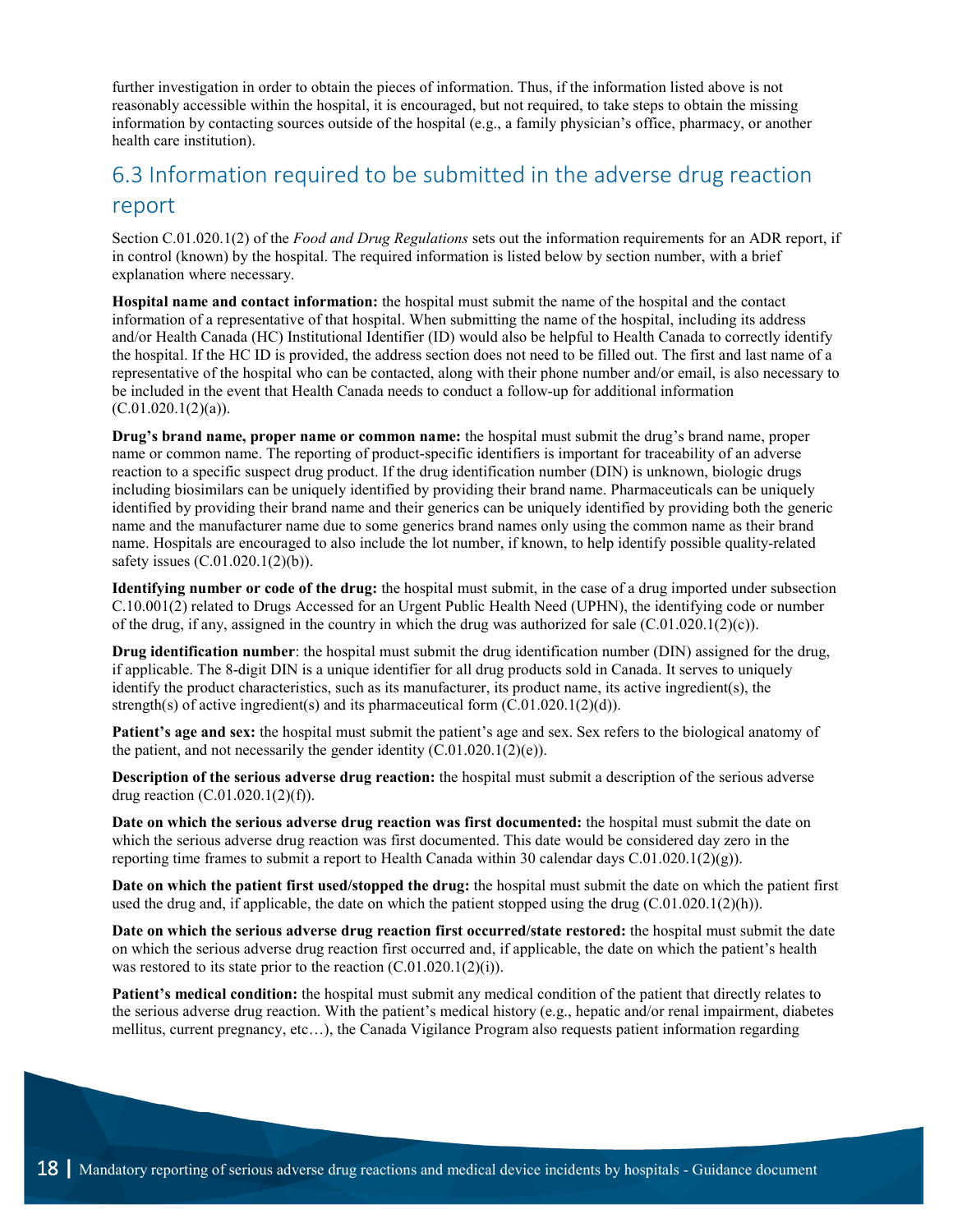lifestyle factors, such as tobacco, cannabis or alcohol use, recreational drug use, etc... These factors can help identify potential pharmacokinetic impacts (C.01.020.1(2)(j)).

**Patient's concomitant therapeutic products:** the hospital must submit any concomitant therapeutic products used by the patient. In other words, any known therapeutic products taken or used proximal to the reaction (e.g., prescription and non-prescription drugs, medical devices, natural health products, etc..., including details of use if available) (C.01.020.1(2)(k)).

**Effect of the serious adverse drug reaction on the patient's health:** the hospital must submit the effect of the serious adverse drug reaction on the patient's health. The relevant recovery status of the patient pertaining to the specific adverse drug reaction may be unknown, fatal, fully recovered, currently recovering, recovered with sequelae or not recovered. If the only information available on an ADR report is that the patient was discharged from the hospital, without any indication on patient's status, the outcome should be considered unspecified and reported as unknown (C.01.020.1(2)(l)).

### <span id="page-24-0"></span>6.4 Information required to be submitted in the medical device incident report

Section 62(2) of the *Medical Devices Regulations* sets out the information requirements for an MDI report, if in control (known) by the hospital. The required information is listed below by section number, with a brief explanation where necessary.

**Hospital name and contact information:** the hospital must submit the name of the hospital and the contact information of a representative of that hospital. When submitting the name of the hospital, including its address and/or Health Canada (HC) Institutional Identifier (ID) would also be helpful to Health Canada to correctly identify the hospital. The first and last name of a representative of the hospital who can be contacted, along with their phone number and/or email, is also necessary to be included in the event that Health Canada needs to conduct a follow-up for additional information  $(62(2)(a))$ .

**Medical device name or identifier:** the hospital must submit the name or identifier of the medical device. This is an essential piece of data for a report. Reporting of this information is important for traceability of an incident to a specific suspect medical device. The name of the device includes any information necessary for the user to identify the device and to distinguish it from similar devices. An example of this would be the full trade name that is found on the label of a medical device. In lieu of the name of the device, an identifier can be provided. An identifier is a unique series of letters or numbers or any combination of these or a bar code that is assigned to a medical device by the manufacturer and that identifies it and distinguishes it from similar devices. An example of this would be a device catalogue number; this information would be available on the device labelling or packaging  $(62(2)(b))$ .

**Date on which the medical device incident was first documented:** the hospital must submit the date on which the medical device incident was first documented. This date would be considered day zero in the reporting time frames to submit a report to Health Canada within 30 calendar days (62(2)(c)).

**Medical device manufacturer's name:** the hospital must submit the name of the manufacturer of the medical device involved in the incident  $(62(2)(d))$ .

**Description of the medical device incident:** the hospital must submit a description of the medical device incident. This is an essential piece of data for a report  $(62(2)(e))$ .

This section should include any details that might be relevant to understanding the incident such as the following:

- What happened (where, when, how, to whom)? Please do not include any identifying information about the patient or staff involved;
- Information about the affected person(s) and other concomitant therapy involved during the incident;
- Incident details such as date of incident and location;
- Whether this was a reoccurring issue in your organization;
- Details about the use of the device such as implant details, duration of use, how many units were involved, reprocessed single use, expiry dates;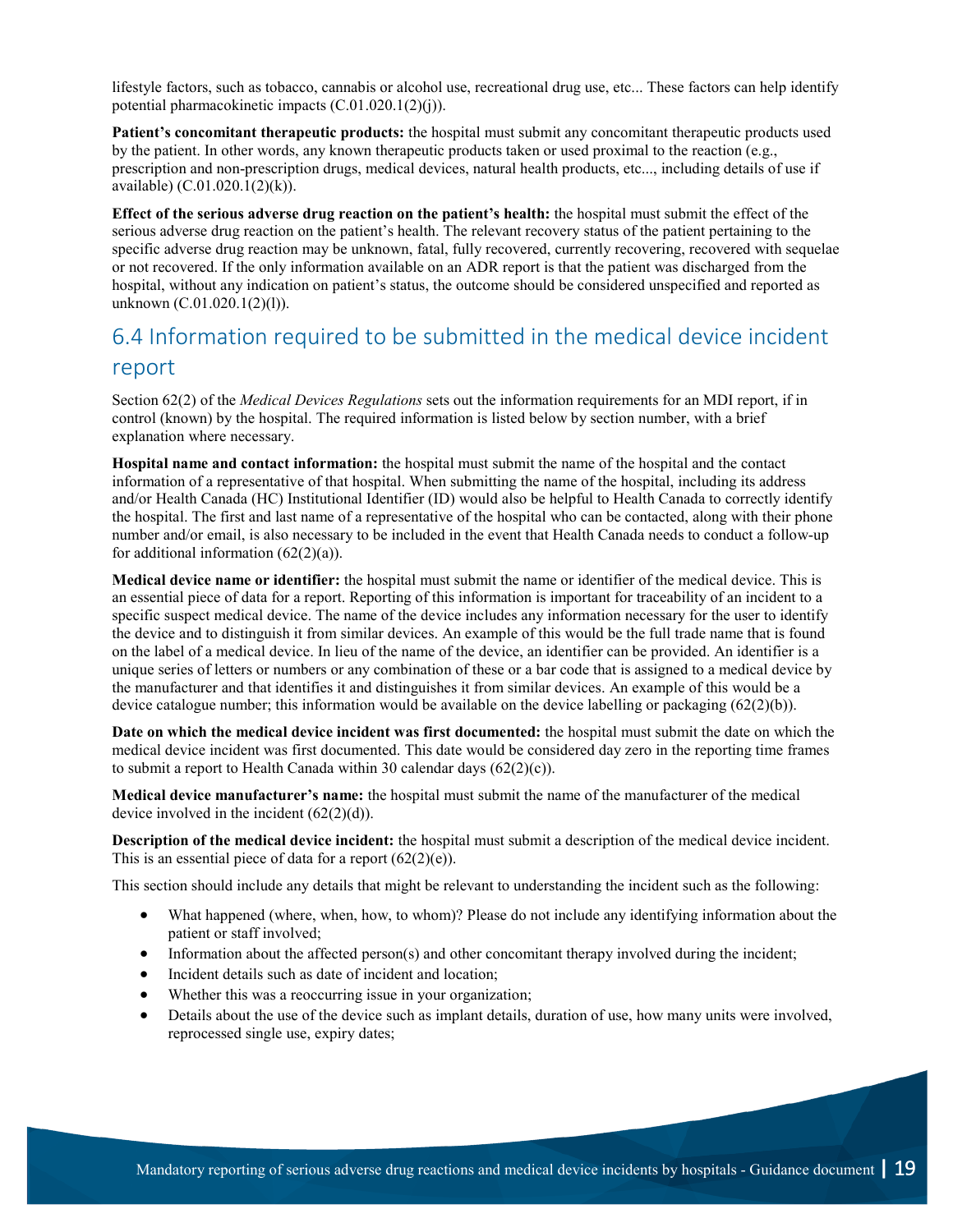- Any environmental contributing factors such as other device/use concerns such as maintenance issues, physical setting, storage issues, instructions or training issues, and
- Any actions taken as a result of the incident.

**Medical device lot or serial number:** the hospital must submit the lot number of the device or its serial number; this information would be available on the device labelling or packaging  $(62(2)(f))$ .

**Medical device incident contributing factors:** the hospital must submit any contributing factors to the medical device incident, including any medical condition of the patient that directly relates to the medical device incident. These can include but are not limited to: medical directives or clinical guidelines on the use of the device, patient therapies such as oxygen, chemo, radiation, dialysis, immunotherapy, pain/sedation/psychiatric/cardiac medication, or patient conditions such as allergies, alcohol-drug use, COPD, diabetes, heart disease, obesity, pregnancy, premature infant, smoking, recent accident, stroke, surgery (62(2)(g)).

**Effect of the medical device incident on the patient's health:** the hospital must submit the effect of the medical device incident on the patient's health. The details of the impact to the affected person should contain details of any serious harmful (or potential for serious harm) health effect(s) from the incident, the severity of the effect(s) and any treatment required  $(62(2)(h))$ .

### <span id="page-25-0"></span>6.5 Additional information encouraged to be submitted to Health Canada to enhance the value of an adverse reaction report/medical device incident report

If the hospital has more information than those listed in section 6.1 above as required information for a serious ADR or MDI, Health Canada encourages the hospital to include this information in the serious ADR or MDI report sent to Health Canada.

The mandatory ADR or MDI reporting form templates contain key data elements that enhance the quality of an ADR or MDI report. The hospital is encouraged to provide information on as many listed items as are relevant to the case.

Having the maximum information assists Health Canada in conducting assessment, causality reviews, and signal detection activities, in addition to decreasing the processing time of ADR and MDI reports.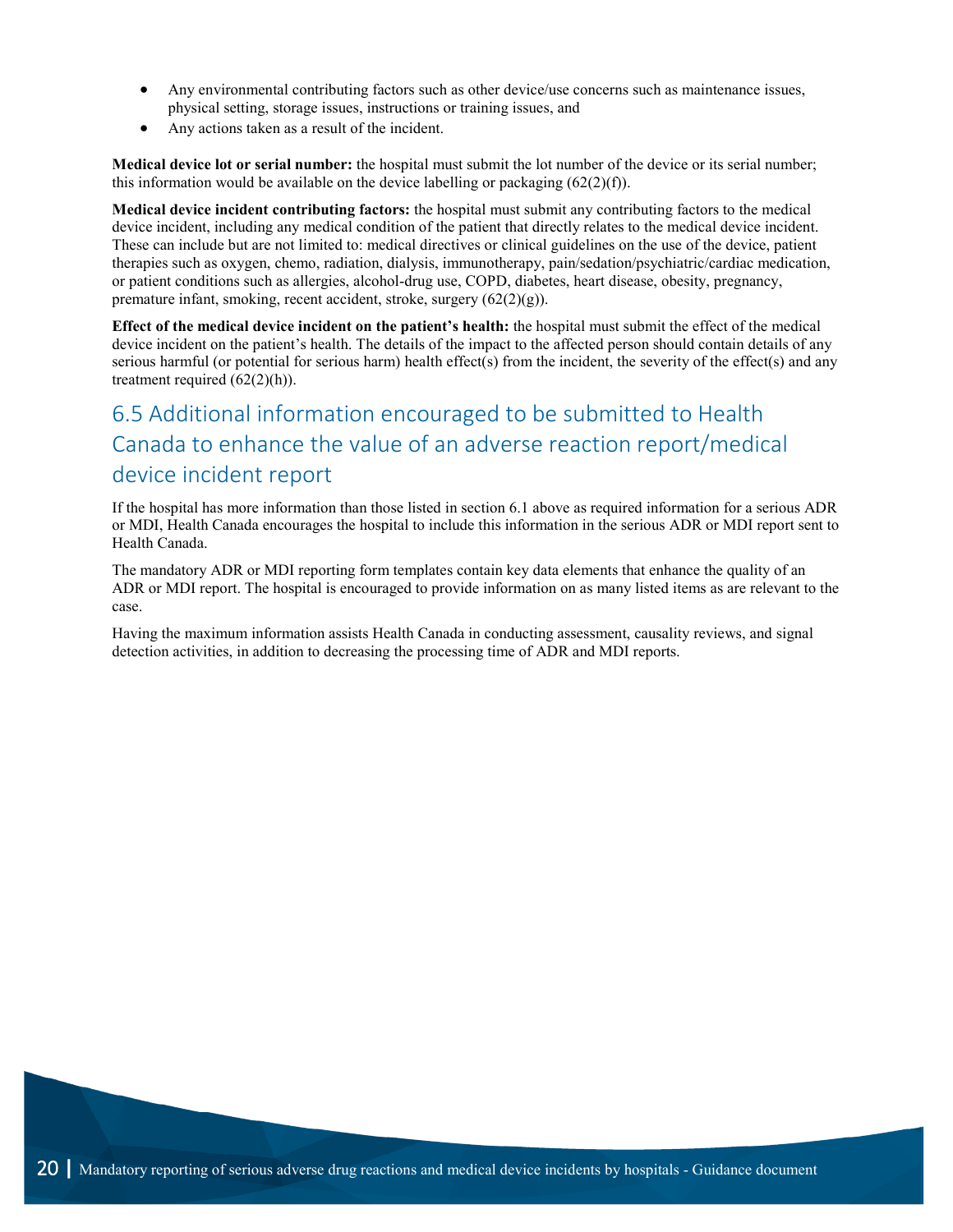## <span id="page-26-0"></span>7 When and How to Submit Serious Adverse Drug Reaction and Medical Device Incident Reports

### <span id="page-26-1"></span>7.1 Timeline for reporting serious adverse drug reactions and medical device incidents to Health Canada

Serious ADRs and MDIs are required to be reported, in writing, to Health Canada within 30 calendar days from the date of first documentation within the hospital. The date that is first documented in the hospital is considered Day 0. If the report is completed earlier than the 30 days, Health Canada encourages hospitals to report sooner. Serious ADRs and MDIs that were first documented prior to the coming into force date of these regulations (December 16, 2019) are not required to be reported.

If the hospital becomes aware of additional information about a serious ADR or MDI they have previously submitted to Health Canada, they can submit a follow-up report whenever the information becomes available

In order to accurately identify a follow-up report, the hospital should clearly indicate whether this is the first report submitted or a follow-up to a previously submitted report by checking off the appropriate selection on the mandatory ADR or MDI reporting form for hospitals (i.e. initial vs. follow-up). Health Canada also encourages hospitals to reference any number (e.g. internal submitter/organization file number) specific to the initial report, which will help reconcile the information correctly when follow-up information is submitted. The date on which the hospital first documented the adverse drug reaction or medical device incident should also be provided if available. Submitting information that is as complete as possible will minimize the need for Health Canada to conduct a follow-up for additional information.

### <span id="page-26-2"></span>7.2 Follow-up on reports submitted Health Canada

Hospitals should be aware that they may be contacted for additional information in regards to the serious ADR and MDI reports submitted to Health Canada. Thus, hospitals should consider implementing a tracking system for the reports that are submitted to Health Canada. Please consider providing Health Canada with your internal submitter/organization file number so we have an additional report identification mechanism if we have follow-up questions about the case.

As part of quality assurance, surveillance and signal detection activities, Health Canada may need to follow-up with the identified hospital representative, in order to clarify or obtain more information on the case reported. Reasons for a follow-up by Health Canada may include, but not limited to the following considerations:

- Missing key data element(s) as outlined in section  $6.1$ ;
- Contradicting information provided;
- Legibility issues requiring clarification;
- Compliance promotion initiatives.

Once a follow-up is identified as necessary, Health Canada will contact the hospital contact provided on the report, via telephone or email, and document any additional information related to the case that is obtained.

### <span id="page-26-3"></span>7.3 Submission methods and formats

To provide the greatest flexibility for hospitals and to allow them to use their existing systems and processes, Health Canada will be able to receive reports via various submission methods and formats and hospitals will be able to select the most efficient ones for their circumstances. Hospitals are encouraged to seek opportunities to leverage their existing databases (e.g. incident databases, electronic health records) to create efficiencies to facilitate reporting.

Health Canada also has [online tools](https://www.canada.ca/en/health-canada/services/drugs-health-products/medeffect-canada.html) (https://www.canada.ca/en/health-canada/services/drugs-healthproducts/medeffect-canada.html) for reporting such as the online reporting applications. The ADR and MDI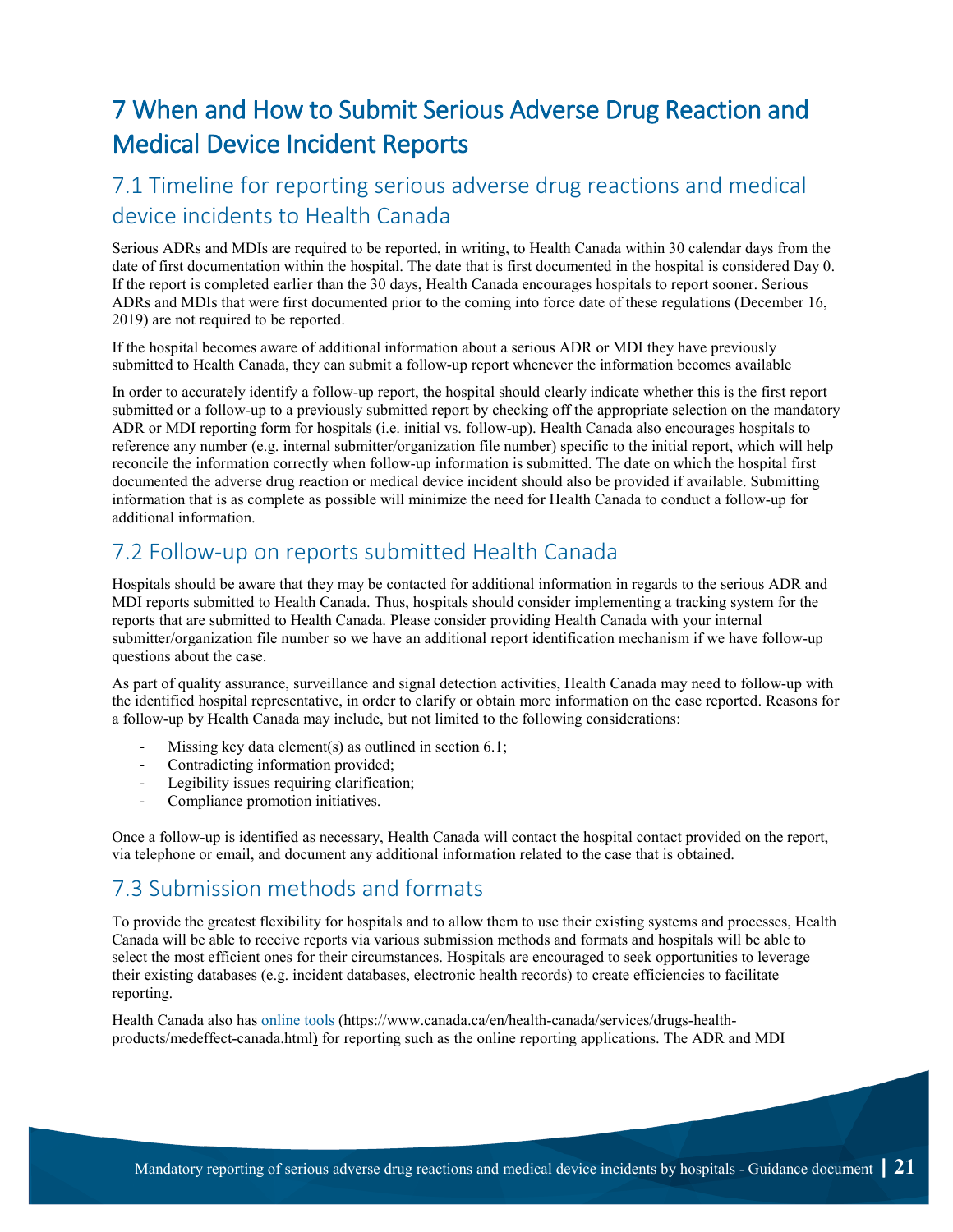reporting forms can be found online and can be faxed or can be mailed to Health Canada to satisfy the reporting obligation.

Hospitals may submit serious ADR and MDI reports to the Canada Vigilance National Office using one of the following reporting methods:

#### • **Electronic reporting**

If you are interested in submitting reports electronically (e.g. secure File Transfer Protocol - sFTP, system-tosystem exchanges) to Health Canada, please email the Canada Vigilance Program at [hc.canada.vigilance.sc@canada.ca](mailto:hc.canada.vigilance.sc@canada.ca).

#### • **Online**

Complete and submit a report using the online reporting applications available at: [canada.ca/medeffect.](https://www.canada.ca/en/health-canada/services/drugs-health-products/medeffect-canada.html?utm_source=canada-ca-medeffect-en&utm_medium=vurl&utm_campaign=medeffect)

#### • **Fax or Mail**

Download, print and complete the applicable form: [Serious Adverse Drug Reaction Reporting Form for](https://www.canada.ca/content/dam/hc-sc/documents/services/drugs-health-products/medeffect-canada/adverse-reaction-reporting/mandatory-reporting-hospital-drug-eng.pdf)  [Hospitals](https://www.canada.ca/content/dam/hc-sc/documents/services/drugs-health-products/medeffect-canada/adverse-reaction-reporting/mandatory-reporting-hospital-drug-eng.pdf) (https://www.canada.ca/content/dam/hc-sc/documents/services/drugs-health-products/medeffectcanada/adverse-reaction-reporting/mandatory-reporting-hospital-drug-eng.pdf) or [Medical Device Problem](https://www.canada.ca/content/dam/hc-sc/documents/services/drugs-health-products/medeffect-canada/adverse-reaction-reporting/mandatory-reporting-hospital-device-eng.pdf)  [Report Form for Health Care Professionals](https://www.canada.ca/content/dam/hc-sc/documents/services/drugs-health-products/medeffect-canada/adverse-reaction-reporting/mandatory-reporting-hospital-device-eng.pdf) (https://www.canada.ca/content/dam/hcsc/documents/services/drugs-health-products/medeffect-canada/adverse-reaction-reporting/mandatoryreporting-hospital-device-eng.pdf)

- o Send by fax at: 1-866-678-6789
- o Mail it to the Canada Vigilance National Office:

Canada Vigilance Program Health Products Surveillance and Epidemiology Bureau Marketed Health Products Directorate Health Products and Food Branch Health Canada Address Locator 1908C Ottawa, Ontario K1A 0K9

If you have any questions related to mandatory reporting for hospitals, you may contact the Canada Vigilance Program by:

- Email: [hc.canada.vigilance.sc@canada.ca](mailto:hc.canada.vigilance.sc@canada.ca)
- Toll-free telephone: 1-866-234-2345

#### <span id="page-27-0"></span>7.4 Reporting forms

ADR and MDI reporting forms have been created for hospitals. They identify the minimum criteria to report, what is required information if in the control of the hospital and other additional information that Health Canada deems important to collect in order to fully understand the serious ADR or MDI. Please refer to the Serious [Adverse Drug](https://www.canada.ca/content/dam/hc-sc/documents/services/drugs-health-products/medeffect-canada/adverse-reaction-reporting/mandatory-reporting-hospital-drug-eng.pdf)  [Reaction Reporting Form for Hospitals](https://www.canada.ca/content/dam/hc-sc/documents/services/drugs-health-products/medeffect-canada/adverse-reaction-reporting/mandatory-reporting-hospital-drug-eng.pdf) (https://www.canada.ca/content/dam/hc-sc/documents/services/drugs-healthproducts/medeffect-canada/adverse-reaction-reporting/mandatory-reporting-hospital-drug-eng.pdf) and to the [Medical Device Problem Report Form for Health Care Professionals](https://www.canada.ca/content/dam/hc-sc/documents/services/drugs-health-products/medeffect-canada/adverse-reaction-reporting/mandatory-reporting-hospital-device-eng.pdf) (https://www.canada.ca/content/dam/hcsc/documents/services/drugs-health-products/medeffect-canada/adverse-reaction-reporting/mandatory-reportinghospital-device-eng.pdf).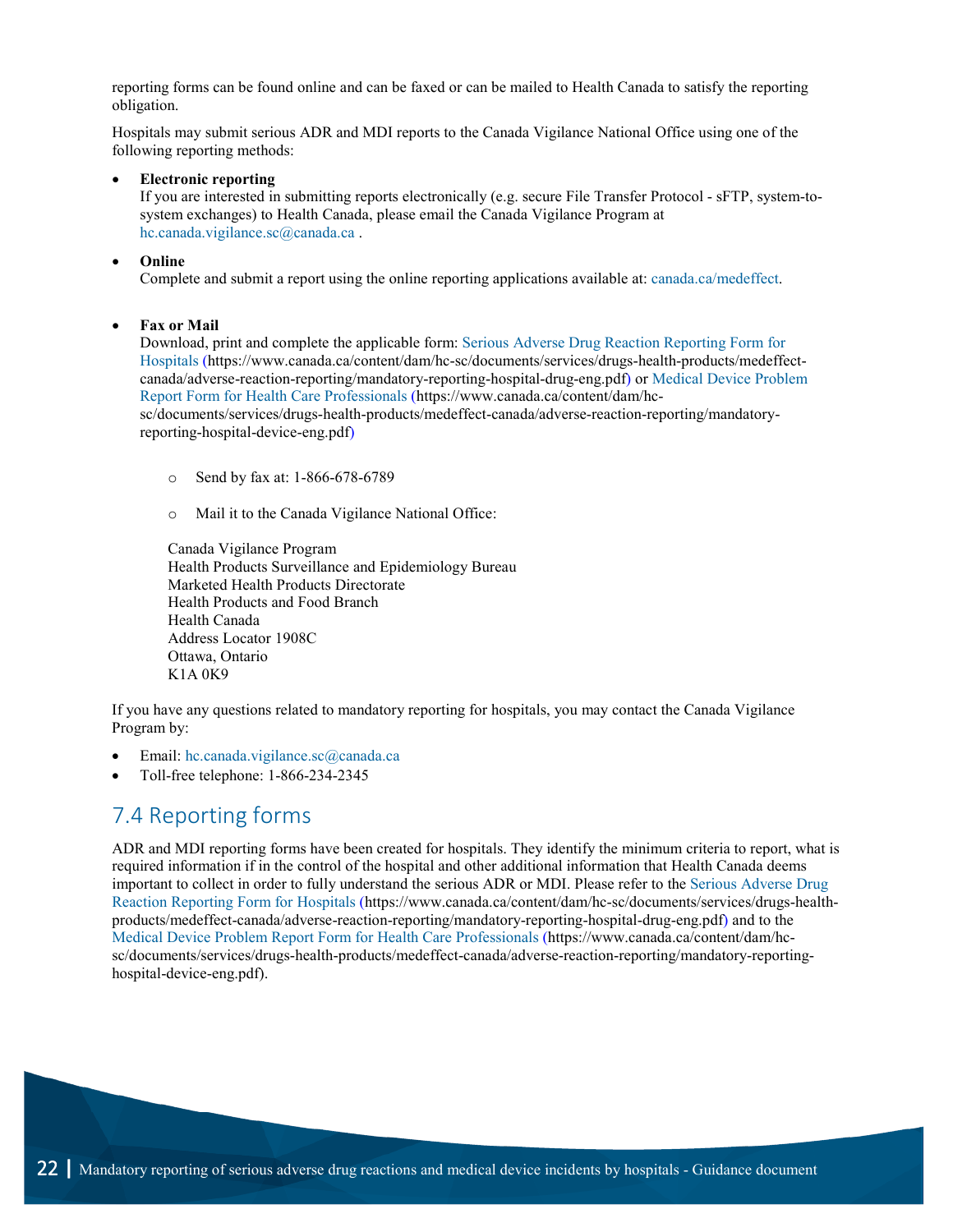## <span id="page-28-0"></span>7.5 Submitting reports to Health Canada using a third party such as a regional health authority

The hospital, as per the definition in the mandatory reporting regulations, is the party responsible for reporting serious ADRs and MDIs documented within the hospital to Health Canada. However, a hospital may use a third party such as a regional health authority, other reporting programs or another agent to send reports to Health Canada, on the hospital's behalf. In order to do this, an agreement between the hospital and the third party would need to be set up in order to: (1) authorize the collection of information by the third party on behalf of the hospitals; and (2) to provide that the reports submitted would meet the legal requirements of the regulations such as the timeliness and the required content. This agreement would need to be signed by both the hospital and the third party, and be provided to Health Canada. Please se[e Appendix 2](#page-39-0) for an example of such an agreement.

### <span id="page-28-1"></span>7.6 Feedback

Traditionally, Health Canada has used serious ADR and MDI information submitted to Health Canada primarily to support regulatory decision making within Canada and with our international regulatory colleagues.

Health Canada then shares this information publically through various mechanisms, including summary safety reviews, risk communications and an annual report. Several measures to improve access to timely, useful and relevant health and safety information, while respecting privacy, confidentiality and security considerations are already underway and will continue:

- The [Canada Vigilance Adverse Reaction Online Database](https://open.canada.ca/data/en/dataset/9cbaef00-b52c-4a70-9fed-d9aa8263ab74) (https://open.canada.ca/data/en/dataset/9cbaef00 b52c-4a70-9fed-d9aa8263ab74) contains information about suspected adverse reactions that have been reported from all sources. As noted below, Health Canada recently developed a public-facing, searchable [online database](https://hpr-rps.hres.ca/mdi_landing.php) (https://hpr-rps.hres.ca/mdi\_landing.php) for MDIs.
- The Department produces a report to provide the annual numbers and trends of adverse drug reaction case reports and medical device incident reports sent to Health Canada.
- [Health Product InfoWatch](https://www.canada.ca/en/health-canada/services/drugs-health-products/medeffect-canada/health-product-infowatch.html) (https://www.canada.ca/en/health-canada/services/drugs-healthproducts/medeffect-canada/health-product-infowatch.html) is a monthly publication intended to alert health professionals and consumers to potential signals detected through the review of case reports submitted to Health Canada. It is a useful mechanism to disseminate information on suspected adverse reactions to health products occurring in humans before comprehensive risk-benefit evaluations and regulatory decisions are undertaken.
- Summaries of [safety reviews](https://www.canada.ca/en/health-canada/services/drugs-health-products/medeffect-canada/safety-reviews.html#Safety_Reviews) (https://www.canada.ca/en/health-canada/services/drugs-healthproducts/medeffect-canada/safety-reviews.html#Safety\_Reviews) are also posted online. Each summary outlines what was assessed, what was found and what action was taken by Health Canada, if any.
- Health Canada disseminates findings to healthcare professionals and the public to [alert](http://healthycanadians.gc.ca/recall-alert-rappel-avis/index-eng.php) (http://healthycanadians.gc.ca/recall-alert-rappel-avis/index-eng.php) them about identified health risks related to drugs and medical devices.

Reporting institutions, provinces and territories (PTs) and other decision makers, including patients, can benefit from timely sharing of intelligence gathered by the enhanced reporting through these regulations. As such, Health Canada is undertaking new activities to support expanded sharing of intelligence:

- Health Canada aims to provide reports back to institutions and PTs with the information they need and in the format(s), which will optimize its uptake and use. Consultations are currently underway to finalize the format/content and frequency of reports with the intended end users.
- Health Canada will launch a webinar series that will allow for timely sharing of information on potential safety issues when they arise. This series will capitalize on the existing webinar platforms and established audiences of health care professional partners and will allow Health Canada to provide a forum to share and discuss safety issues with relevant, targeted health professional groups as issues arise.
- Health Canada has recently made available online a searchable MDI database that provides Canadians the opportunity to search the MDI case reports themselves, while maintaining the privacy of the patients who experienced the MDIs. Like the Canada Vigilance database, which is already available to Canadians online,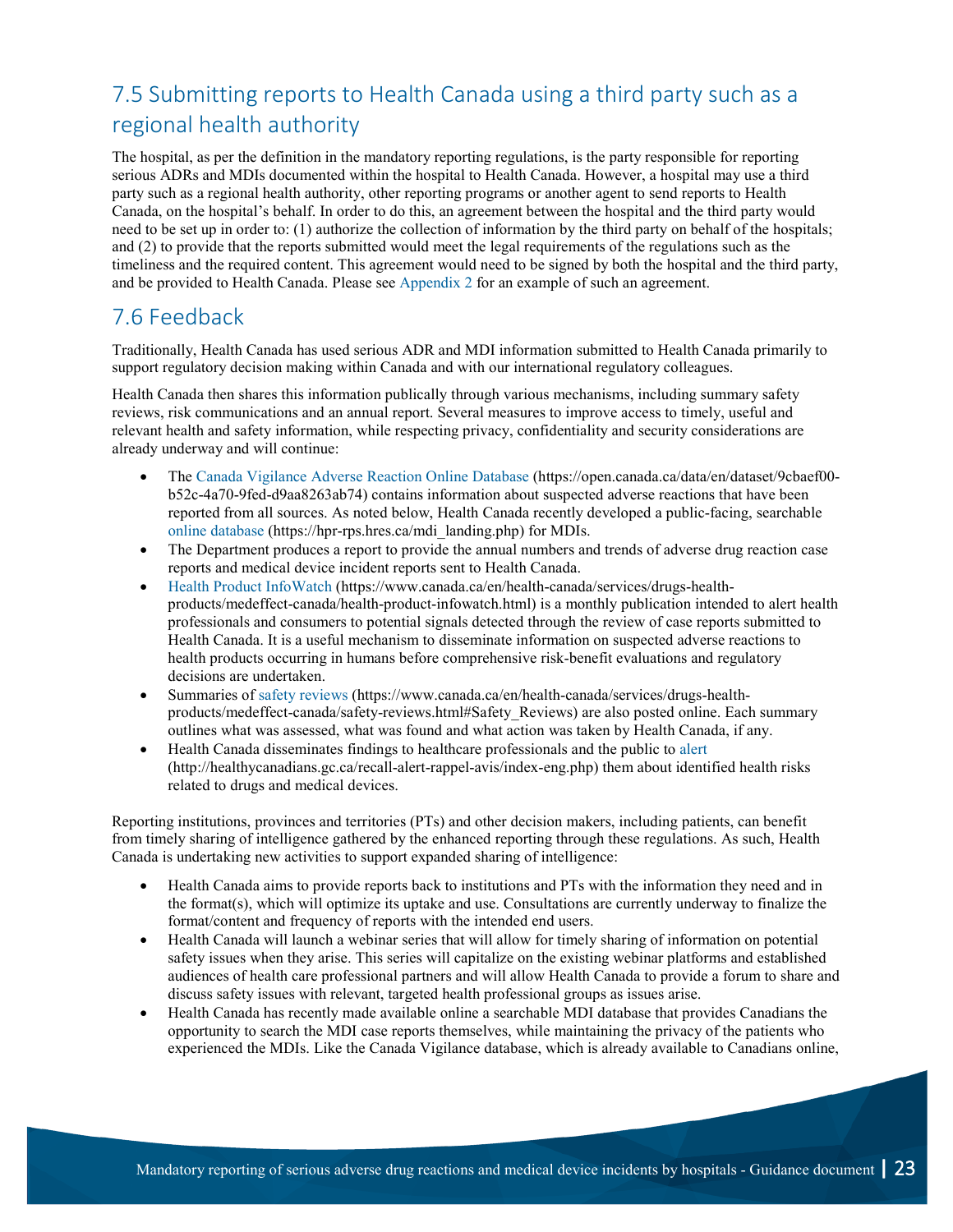the MDI database will be updated regularly to support open and transparent sharing of the data.

Together, these activities will serve to ensure partners have timely, appropriate access to that information and that Canadians and reporting institutions understand and experience the benefits of reporting SADRs and MDIs to Health Canada. Health Canada will not follow up individually with hospitals to communicate results or conclusions from each report.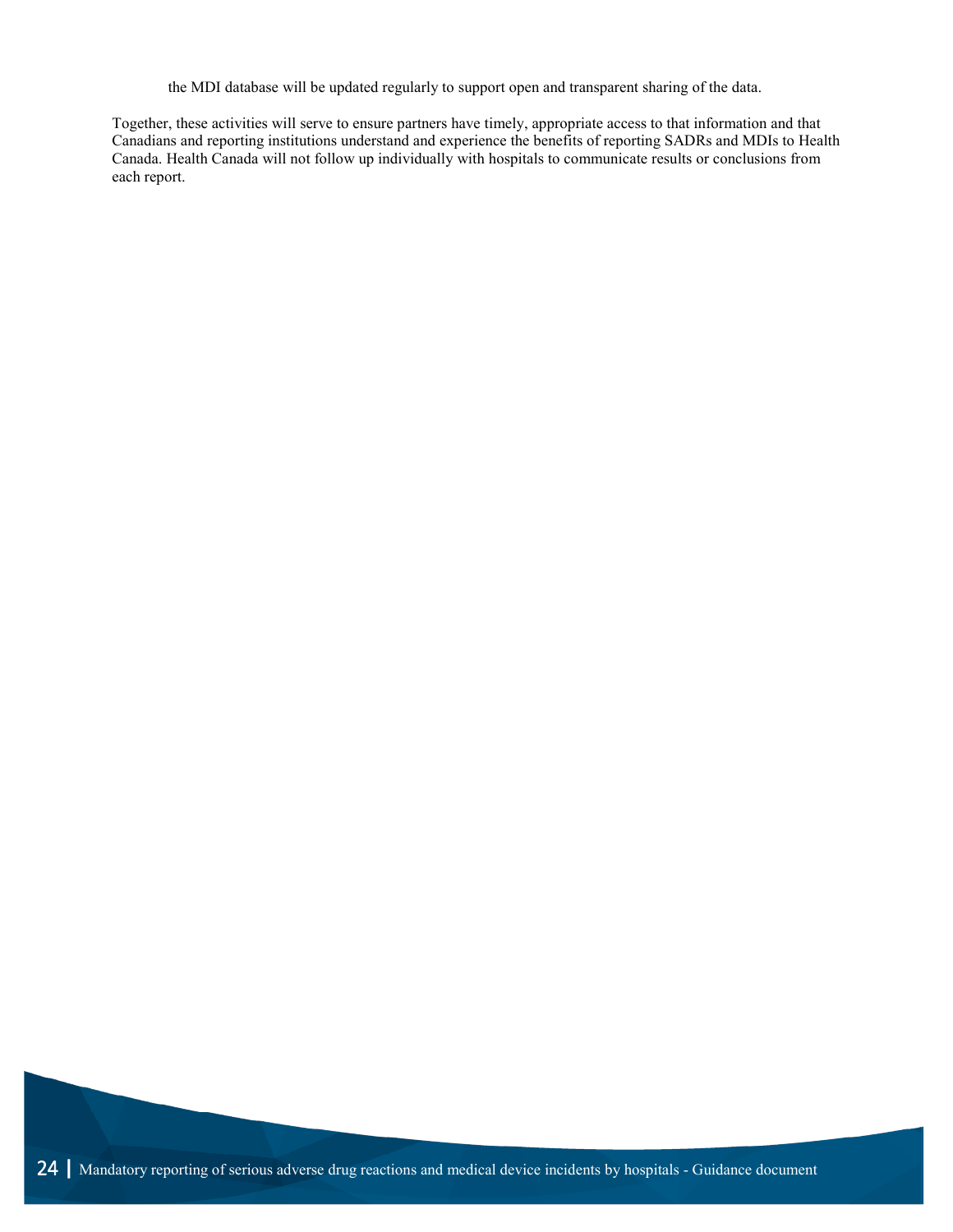## <span id="page-30-0"></span>8 Privacy

### <span id="page-30-1"></span>8.1 Management of potential privacy issues associated with patient information in serious adverse drug reaction and medical device incident reports

When submitting serious ADR or MDI reports, Health Canada encourages reporters to use unique patient identifiers that would not breach privacy (e.g., avoid providing the patient's full name, social insurance number, any social circumstances that do not add valuable clinical information, etc…). While direct identifiers regarding the patient would not be sought under the mandatory reporting requirement, Health Canada has protocols in place to ensure that any information it receives related to the identity of the patient is protected as personal information under the federal *Privacy Act* [\(http://laws-lois.justice.gc.ca/eng/acts/P-21/index.html\)](http://laws-lois.justice.gc.ca/eng/acts/P-21/index.html).

Please refer to the forms instructions for more details about the Privacy Notices regarding the collection of information related to mandatory reporting (se[e section 7.4](#page-27-0) for link to forms).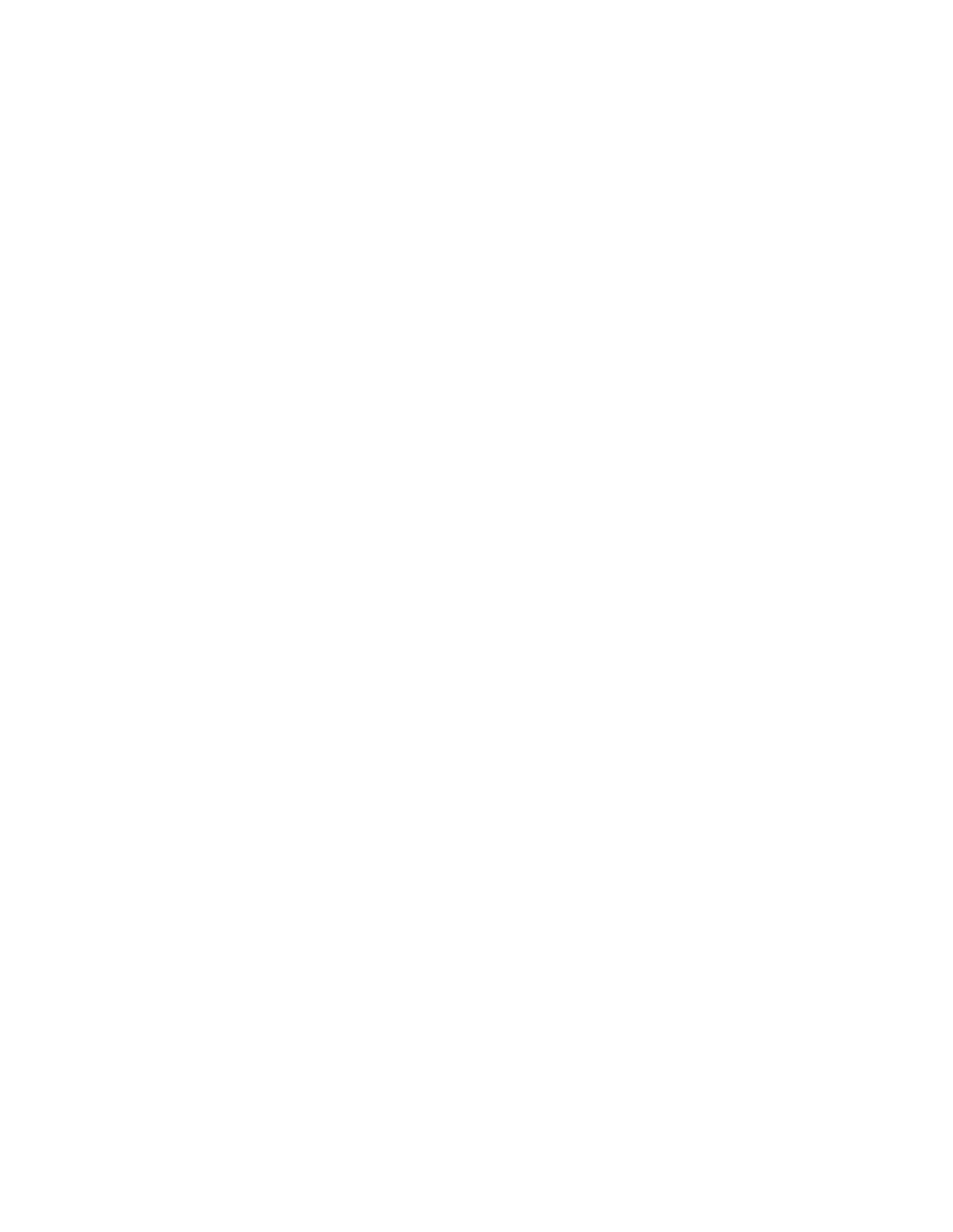## <span id="page-32-0"></span>9 Additional Reporting Considerations

### <span id="page-32-1"></span>9.1 Submission of reports to manufacturers by hospitals

The regulations require hospitals to report serious ADRs and MDIs to Health Canada. Health Canada acknowledges the important role that manufacturers play in monitoring the safety of their products and encourages hospitals to continue to report serious ADRs and MDIs to manufacturers (and importers) for patient safety reasons, as well as to Health Canada, since this allows manufacturers to be aware of potential safety for their products. However, hospitals are not required under the regulations to report to the manufacturer. As part of their surveillance activities, manufacturers are expected to consult the Canada Vigilance Adverse Reaction and the Drugs and Medical Devices Online Databases to identify reports for their products that were sent directly to the Canada Vigilance Program. Manufacturers are required to report cases specific to drugs identified from these sources back to Health Canada only when new information is available from the manufacturer, as per the Notice ["Clarification of section 4.3](https://www.canada.ca/en/health-canada/services/drugs-health-products/reports-publications/medeffect-canada/reporting-adverse-reactions-marketed-health-products-guidance-industry/notice.html)  [\(Regulatory Authority Sources\) of the Reporting Adverse Reactions to Marketed Health Products -](https://www.canada.ca/en/health-canada/services/drugs-health-products/reports-publications/medeffect-canada/reporting-adverse-reactions-marketed-health-products-guidance-industry/notice.html) Guidance [Document for Industry"](https://www.canada.ca/en/health-canada/services/drugs-health-products/reports-publications/medeffect-canada/reporting-adverse-reactions-marketed-health-products-guidance-industry/notice.html)(https://www.canada.ca/en/health-canada/services/drugs-health-products/reportspublications/medeffect-canada/reporting-adverse-reactions-marketed-health-products-guidanceindustry/notice.html).

For MDIs in particular, Health Canada recognizes the important role that information received from hospitals and health care professionals plays in contributing to the manufacturer or importer's assessment of the root cause of the incident and plan for the corrective actions taken in respect of the incident, as applicable. As such, reporting to the manufacturer is strongly encouraged.

#### <span id="page-32-2"></span>9.1.2 Identification of duplicate reports associated with the same event submitted by different reporters

Duplicate reports are those that document the exact same case but by different reporters/sources (e.g., a patient could report the same unique event as the hospital and/or the manufacturer). These reports need to be linked as duplicates in the Canada Vigilance Adverse Reaction and the Drugs and Medical Devices Online Databases in order to reflect the accurate number of serious ADR and MDI cases for signal detection purposes. Linking the reports avoids issues related to multiple counting of a single event. In order to help Health Canada identify and link duplicate reports efficiently for both serious ADR and MDI reports, hospitals should include the date on which the hospital first documented the ADR or MDI in the report submission. Information about the patient such as the age and sex are examples of essential ADR identifiers, while device details are essential to be provided for MDIs to help with duplicate conciliation, in addition to other key data elements requested in section 6.1. Hospitals are encouraged to indicate in their report if the case has also been submitted to the manufacturer (section D 13b. on the Mandatory ADR Reporting Form for Hospitals and section C for MDIs) and provide reference numbers unique to the report (e.g. internal submitter/organization file number).

#### <span id="page-32-3"></span>9.2 Canadian Medical Devices Sentinel Network (CMDSNet)

CMDSNet uses a proactive approach to surveillance that encourages the reporting of medical device problem reports from all types of institutions so that Health Canada can better identify emerging safety issues and improve the safe use of medical devices. CMDSNet will continue to operate and play an important role in Health Canada's postmarket surveillance of medical devices even with the new regulations. While it is a requirement for hospitals to report MDIs to Health Canada under the regulations for mandatory reporting, CMDSNet-participating institutions (including hospitals) are encouraged to report to this network, on a voluntary basis, incidents occurring with medical devices that fall outside of the scope of mandatory reporting. As well, CMDSNet will aim to continue to expand its network of facilities outside of the hospital setting, which are not subject to the regulations for mandatory reporting, including long-term care facilities and private clinics. In this way, CMDSNet and the regulations for mandatory reporting will complement one another to better inform post-market evaluations.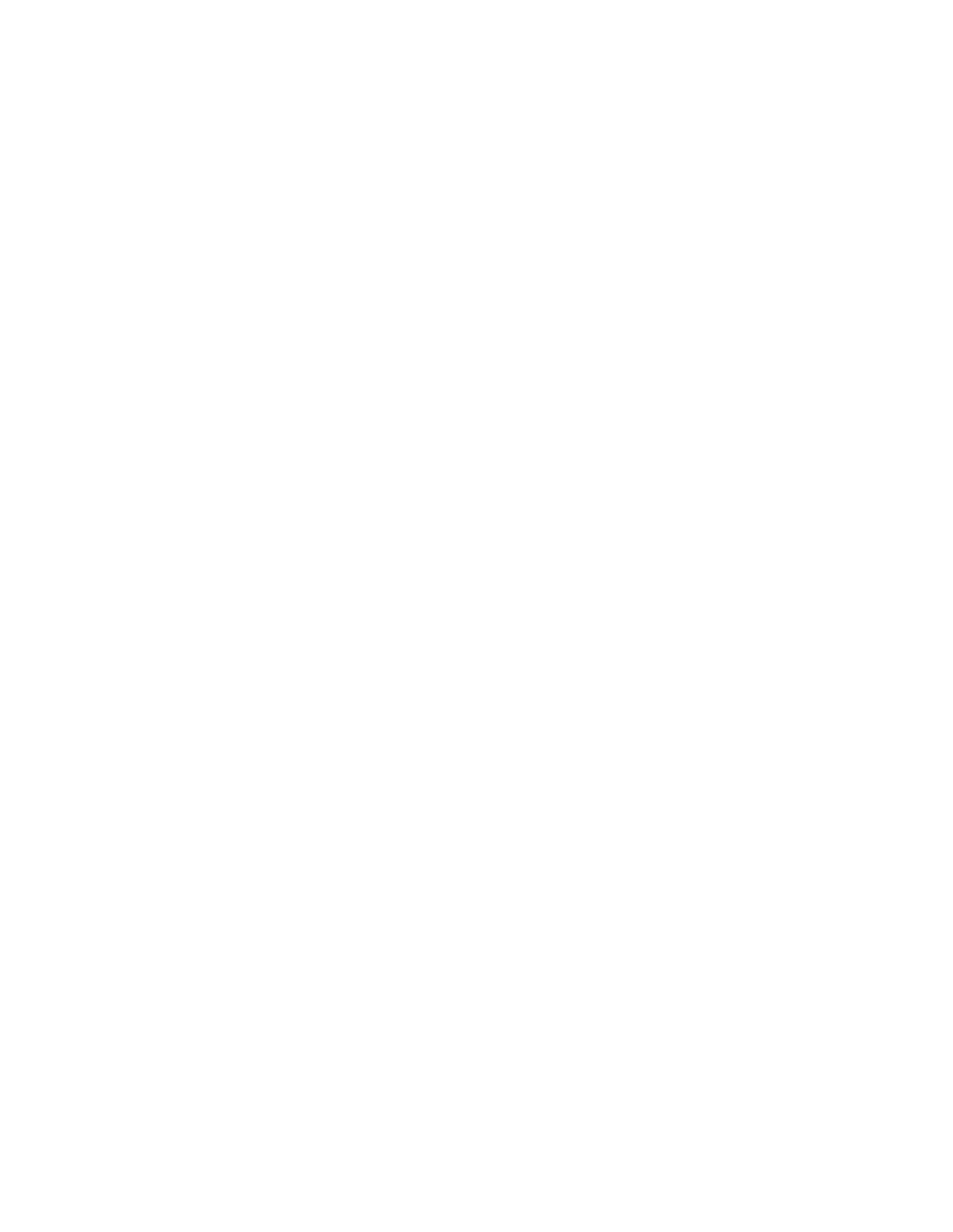## <span id="page-34-0"></span>10 Compliance and Enforcement

### <span id="page-34-1"></span>10.1 Health Canada compliance and enforcement actions for hospitals

The primary objective of Health Canada's compliance and enforcement approach is to manage the risks to Canadians using the most appropriate level of intervention, proportional to the risk posed to the general public. For the purposes of compliance monitoring, Health Canada has implemented an oversight mechanism to verify that the reports are being received and that they are complete and provide information of sufficient quality to meet the regulatory requirements. When a situation of non-compliance is identified, Health Canada will work with hospitals to help them meet the mandatory reporting requirements under Vanessa's Law, building on guidance, outreach and education efforts, and address any issues that may lead to situations of future non-compliance.

In the event that Health Canada identifies instances of more persistent non-compliance, additional compliance and enforcement measures could be taken by the Regulatory Operations and Enforcement Branch (ROEB) in accordance with the risk-based approach detailed in [Health Canada's Compliance and Enforcement Policy](https://www.canada.ca/en/health-canada/services/drugs-health-products/compliance-enforcement/good-manufacturing-practices/policies-standards/compliance-enforcement-policy-0001.html) (POL-0001)(https://www.canada.ca/en/health-canada/services/drugs-health-products/compliance-enforcement/goodmanufacturing-practices/policies-standards/compliance-enforcement-policy-0001.html).

In the unlikely event that a situation of non-compliance is not resolved through this approach, Health Canada may use provisions of the *Food and Drugs Act* and its associated regulations, for example seeking an injunction under section 21.5 of the *Act* to compel a hospital to comply with the regulations. In determining the appropriateness of exercising enforcement measures, the Department would take into consideration whether the non-compliance of a hospital is shown to pose a serious health risk to Canadians, as well as other factors outlined in POL-0001.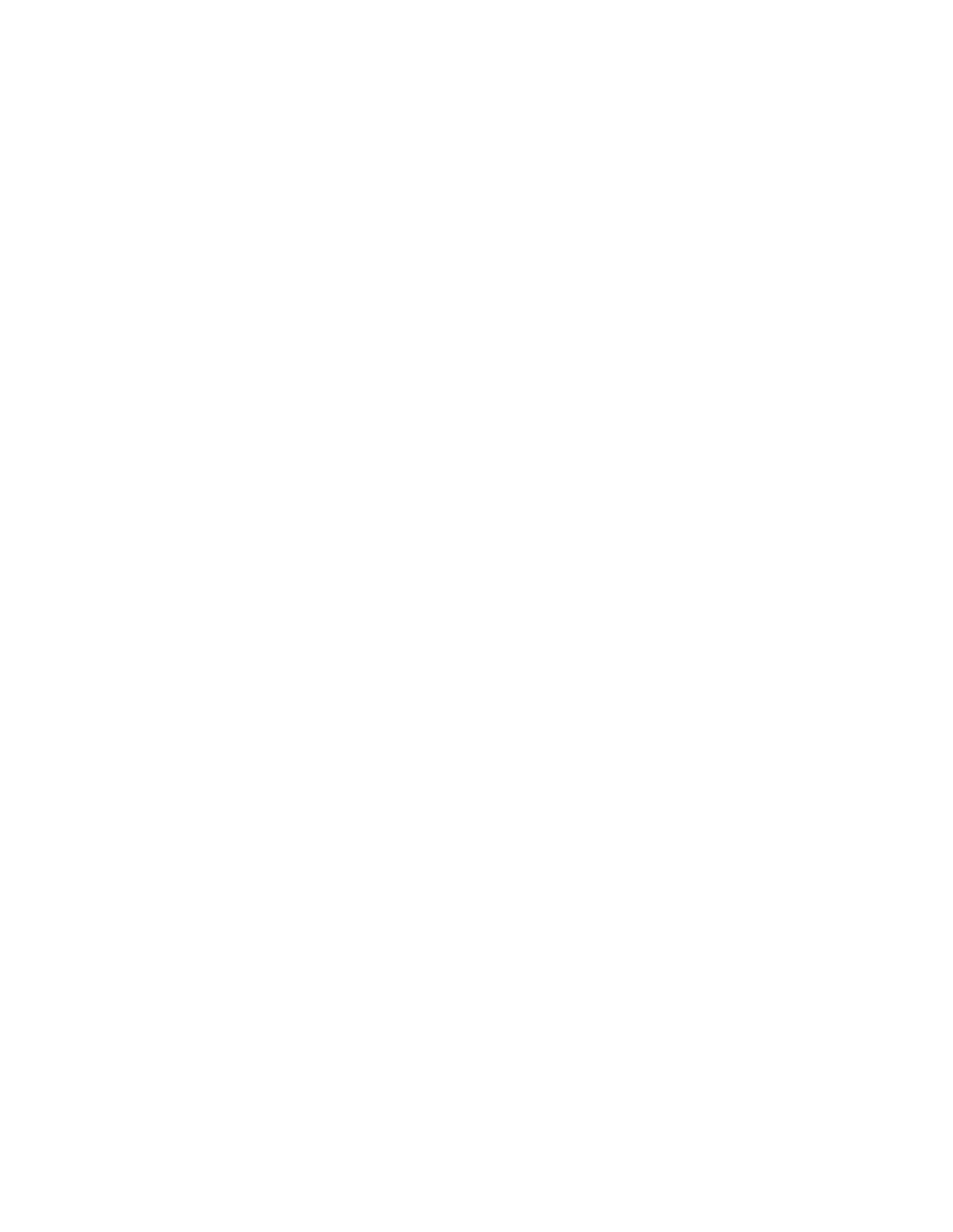## <span id="page-36-0"></span>Appendix 1 - Glossary: Acronyms, Definitions and Terminology

**ADR: Adverse Drug Reaction AEFI: Adverse Events Following Immunization CMDSNet: Canadian Medical Devices Sentinel Network CVP: Canada Vigilance Program DIN: Drug Identification Number DPD: Drug Product Database FDA:** *Food and Drug Act* **FTP: File Transfer Protocol HC: Health Canada ID: Identifier IT: Investigational Testing MDALL: Medical Devices Active Licence Listing MDI: Medical Device Incident ROEB: Regulatory Operations and Enforcement Branch SAP: Special Access Programme vCJD: Variant Creutzfeldt-Jakob Disease**

#### **Allergy**

Exaggerated or pathological reaction (i.e. sneezing, respiratory embarrassment, itching, or skin rashes) to substances, situations, or physical states that are without comparable effect on the average individual.

#### **Brand name (Food and Drug Regulations)**

With reference to a drug, the name, whether or not including the name of any manufacturer, corporation, partnership or individual, in English or French,

- (a) that is assigned to the drug by its manufacturer,
- (b) under which the drug is sold or advertised, and
- (c) that is used to distinguish the drug.

#### **Common name (Food and Drug Regulations)**

With reference to a drug, the name in English and French by which the drug is

- (a) commonly known, and
- (b) designated in scientific or technical journals, other than the publications referred to in Schedule B to the *Food and Drugs Act*.

#### **Date of documentation**

Date on which a serious adverse drug reaction or a medical device incident is first documented in the hospital that is submitting a report.

#### **Drug (Food and Drugs Act)**

According to the *Food and Drugs Act*, a drug includes any substance or mixture of substances manufactured, sold or represented for use in:

- (a) the diagnosis, treatment, mitigation or prevention of a disease, disorder or abnormal physical state, or its symptoms, in human beings or animals,
- (b) restoring, correcting or modifying organic functions in human beings or animals, or
- (c) disinfection in premises in which food is manufactured, prepared or kept.

#### **Expected Adverse Drug Reaction**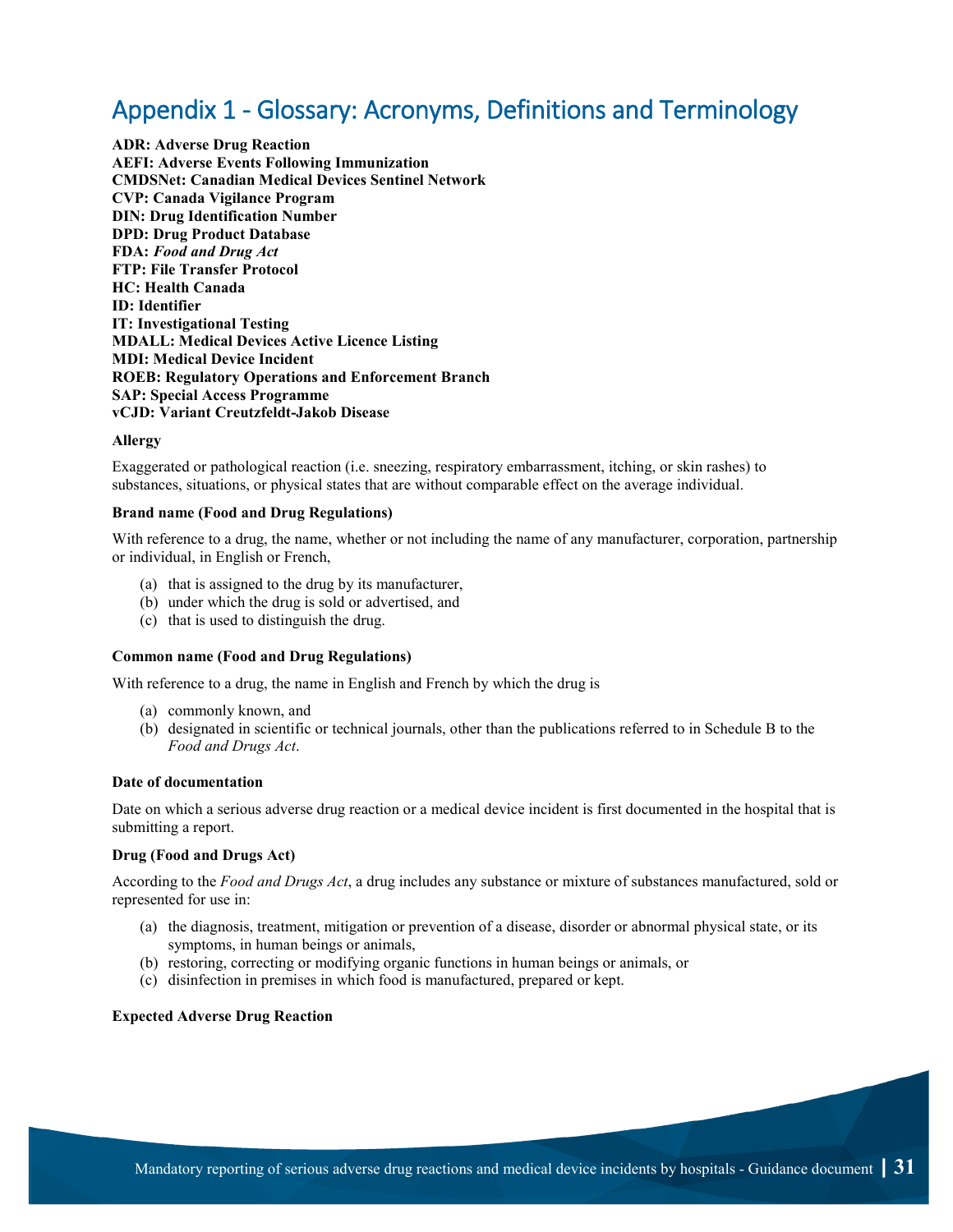An adverse drug reaction whose nature (i.e., specificity or outcome), severity or frequency is consistent with the terms or description used in the product labelling should be considered expected.

#### **Hospital (Food and Drug Regulations)**

The regulations define a hospital as a facility that:

- is licensed, approved or designated as a hospital by a province or territory, in accordance with the laws of the province or territory, to provide care or treatment to persons suffering from any form of disease or illness; or
- is operated by the Government of Canada and provides health services to in-patients.

**Health Canada (HC) Institutional Identifier (ID):** Indicates the submitter's unique hospital/institutional identifier as assigned by Health Canada. To obtain this identifier, please contact hc.canadavigilance.sc@canada.ca.

**Health Canada (HC) Reference Number:** Refers to the reference number of an ADR or MDI report, generated by Health Canada and provided to the submitter following the report submission.

#### **Identifier (Medical Devices Regulations)**

Identifier means a unique series of letters or numbers or any combination of these or a bar code that is assigned to a medical device by the manufacturer and that identifies it and distinguishes it from similar devices.

**Internal submitter/organization file number:** Refers to the internal reference number of an ADR or MDI report, generated by the submitter or hospital.

#### **Medical device (Section 1 of the** *Food and Drugs Act)*

Device means an instrument, apparatus, contrivance or other similar article, or an in vitro reagent, including a component, part or accessory of any of them, that is manufactured, sold or represented for use in:

- (a) Diagnosing, treating, mitigating or preventing a disease, disorder or abnormal physical state, or any of their symptoms, in human beings or animals,
- (b) Restoring, modifying or correcting the body structure of human beings or animals or the functioning of any part of the bodies of human beings or animals,
- (c) Diagnosing pregnancy in human beings or animals,
- (d) Caring for human beings or animals during pregnancy or at or after the birth of the offspring, including caring for the offspring, or
- (e) Preventing conception in human beings or animals;

However, it does not include such an instrument, apparatus, contrivance or article, or a component, part or accessory of any of them, that does any of the actions referred to in paragraphs (a) to (e) solely by pharmacological, immunological or metabolic means or solely by chemical means in or on the body of a human being or animal; (instrument)

In the *Medical Devices Regulations*, a device within the meaning of the *Act*, but does not include any device that is intended for use in relation to animals.

#### **Manufacturer (Medical Devices Regulations)**

Manufacturer means a person who sells a medical device under their own name, or under a trade-mark, design, trade name or other name or mark owned or controlled by the person, and who is responsible for designing, manufacturing, assembling, processing, labelling, packaging, refurbishing or modifying the device, or for assigning to it a purpose, whether those tasks are performed by that person or on their behalf.

#### **Medical device incident (Medical Devices Regulations)**

In accordance with section 62(4) of the *Medical Devices Regulations*, a medical device incident refers to an incident related to a failure of a medical device or a deterioration in its effectiveness, or any inadequacy in its labelling or in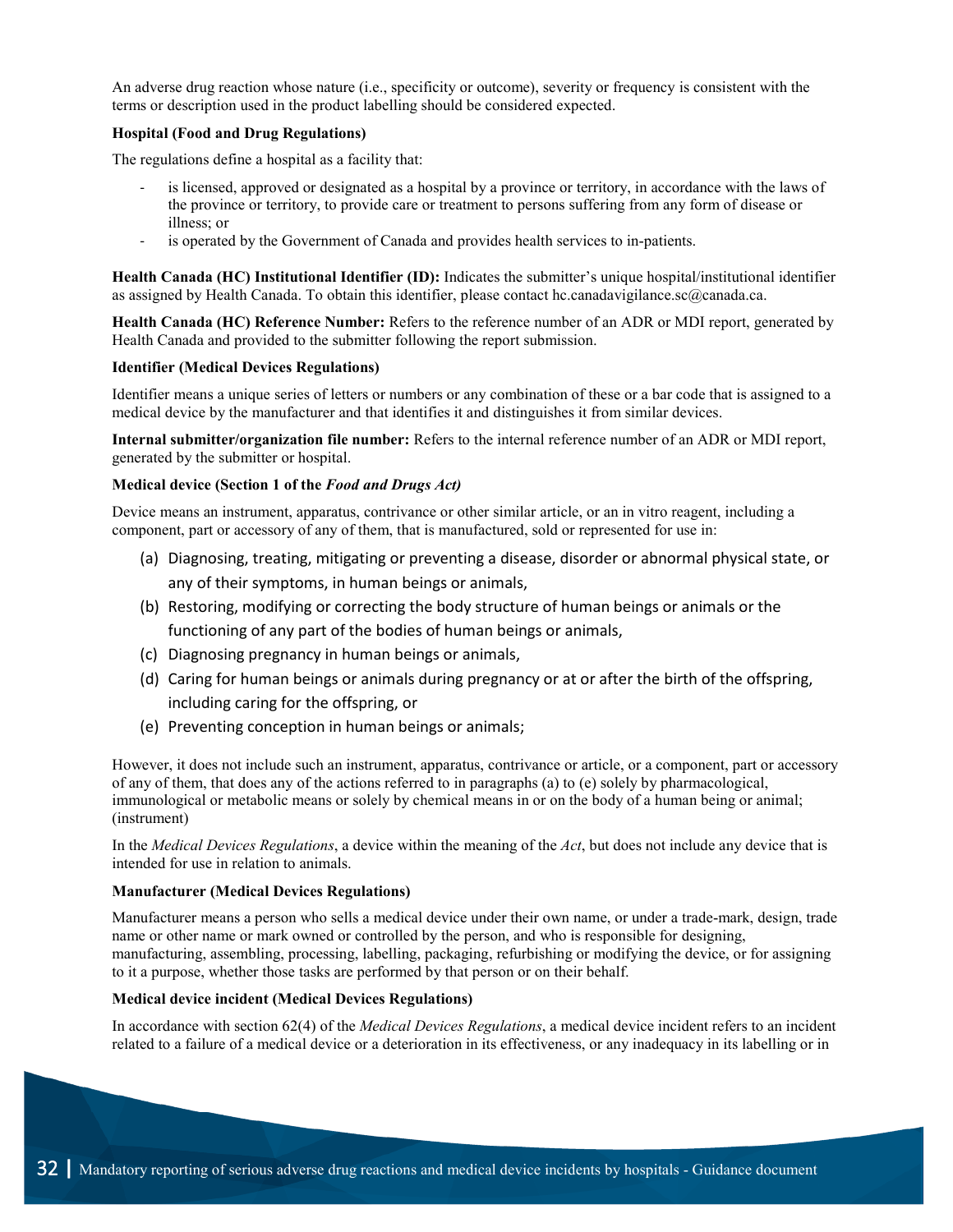its directions for use that has led to the death or a serious deterioration in the state of health of a patient, user, or other person, or could do so were it to recur.

#### **Medical intervention**

In medicine, a treatment or action taken to prevent or treat disease, or improve health in other ways.

#### **Medication**

See definition for "Drug".

#### **Outcome**

The result of evaluating the final state of a person who experienced an adverse event (examples: recovered/resolved, recovering/resolving, not recovered/not resolved, recovered/resolved with sequelae, fatal, unknown).

- **Outcome death** An indication or description that a specific activity resulted in the death of a subject.
- **Recovered or resolved with sequelae** One of the possible results of an adverse event outcome where the subject recuperated but retained pathological conditions resulting from the prior disease or injury.
- **Recovered or resolved without sequelae** One of the possible results of an adverse event outcome where the subject recuperated and is free of any pathological conditions resulting from the prior disease or injury.
- **Recovering or resolving** One of the possible results of an adverse event outcome that indicates that the event is improving.
- **Not recovered or not resolved** One of the possible results of an adverse event outcome that indicates that the event has not improved or recuperated.
- **Unknown** Not known, not observed, not documented, or refused.
- **Persistent or significant disability or incapacity** An indication or description of a continuing and significant impairment (loss or abnormality of psychological, physiological or anatomical function).

#### **Proper name (Food and Drug Regulations)**

With reference to a drug, the name in English or French

- (a) assigned to the drug in section C.01.002,
- (b) that appears in bold-face type for the drug in these regulation*s* and, where the drug is dispensed in a form other than that described in this Part the name of the dispensing form,
- (c) specified in the Canadian licence in the case of drugs included in Schedule C or Schedule D to the *Act*,
- (d) or assigned in any of the publications mentioned in Schedule B to the *Act* in the case of drugs not included in subparagraphs (a), (b) or (c) of this paragraph.

For products with multiple ingredients, there is no proper name for the product but there is a proper name for each ingredient. Example of a proper name - acetaminophen, azithromycin capsules

#### **Serious adverse drug reaction** *(Food and Drug Regulations)*

A serious adverse drug reaction, as defined in the *Food and Drug Regulations*, is a noxious and unintended response to a drug that occurs at any dose and that requires in-patient hospitalization or prolongation of existing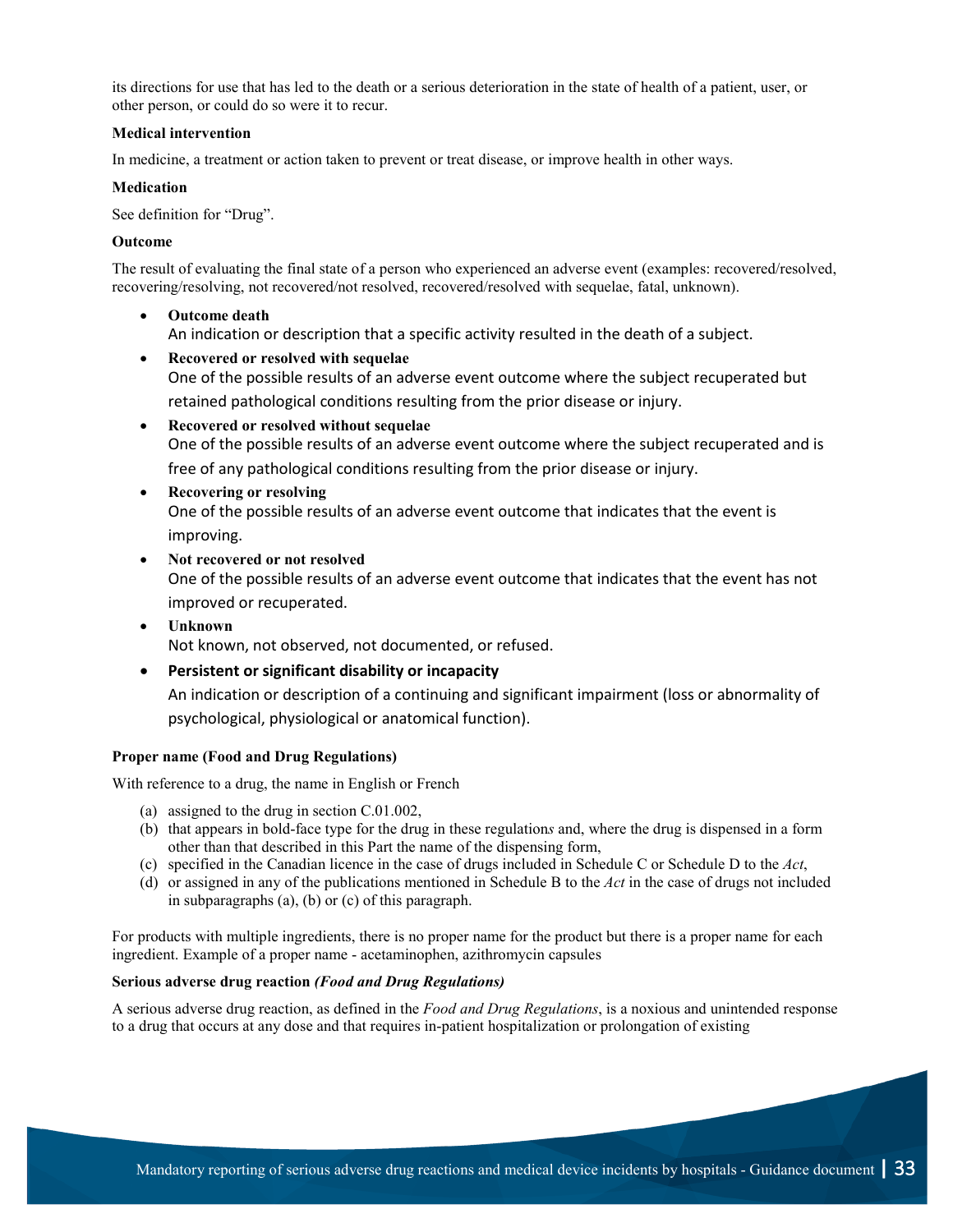hospitalization, causes congenital malformation, results in persistent or significant disability or incapacity, is lifethreatening or results in death.

#### **Serious deterioration in the state of health (***Medical Devices Regulations***)**

Serious deterioration in the state of health means a life-threatening disease, disorder or abnormal physical state, the permanent impairment of a body function or permanent damage to a body structure, or a condition that necessitates an unexpected medical or surgical intervention to prevent such a disease, disorder or abnormal physical state or permanent impairment or damage.

#### **Serious Unexpected Adverse Drug Reaction (***Food and Drug Regulations***)**

A serious adverse drug reaction that is not identified in nature, severity or frequency in the risk information set out on the label of the drug.

#### **Submitter**

<span id="page-39-0"></span>The person submitting on behalf of the hospital that is required to report mandatory adverse drug reaction/ medical device incident reports to Health Canada, in accordance with the *Regulations*.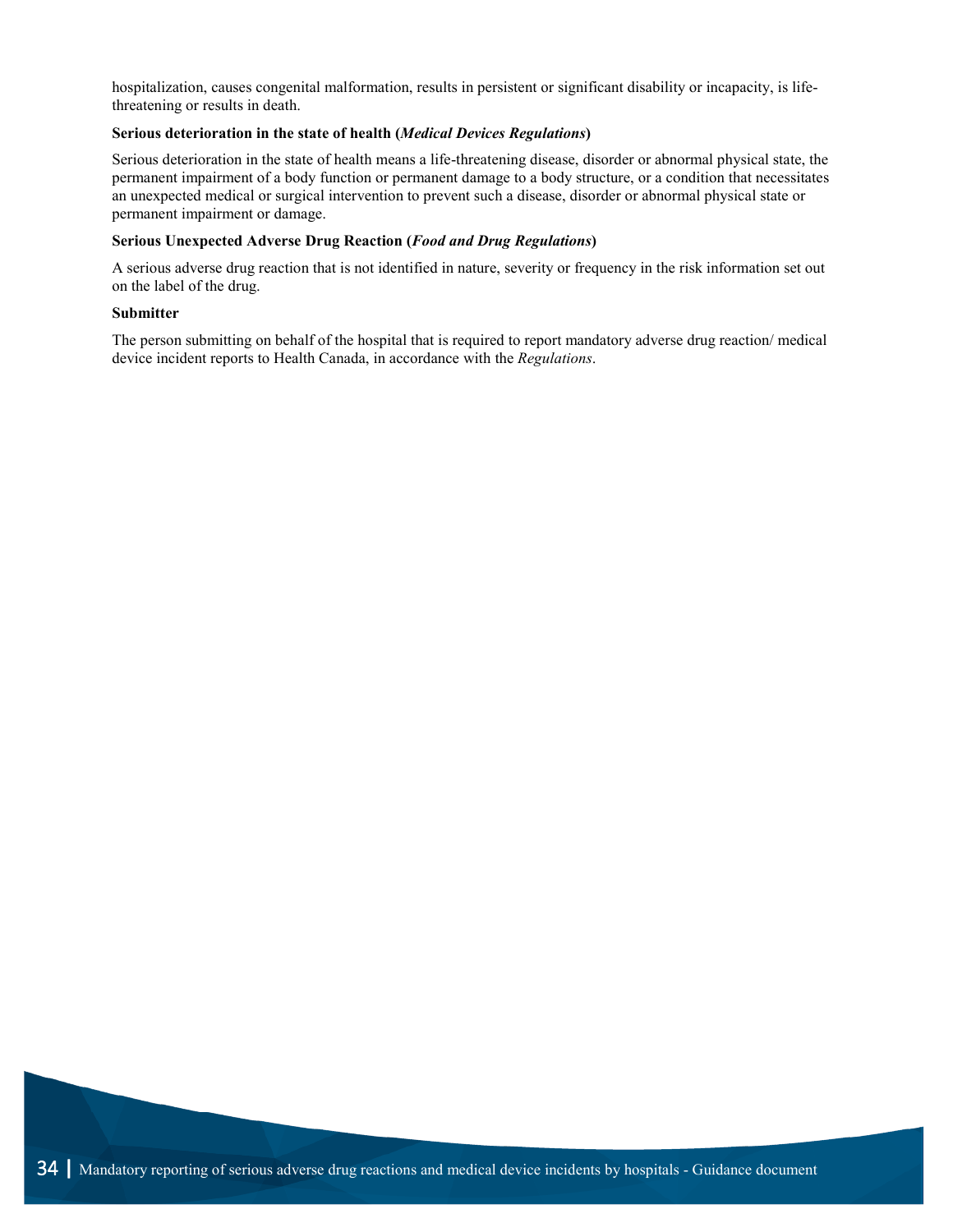## <span id="page-40-0"></span>Appendix 2 - Authorization for Reporting via a Third Party

This form authorizes the organization named in Section B (third party) to act on behalf of the organization named in Section A (Hospital) in regard to hospital mandatory reporting of serious adverse drug reactions and medical device incidents to the Marketed Health Products Directorate of Health Canada. Upon completion, the hospital should submit this authorization form to Health Canada's Canada Vigilance Program via email [\(hc.canada.vigilance.sc@canada.ca\)](mailto:hc.canada.vigilance.sc@canada.ca).

#### Section A (Hospital)

o I hereby authorize the organization named in Section B to prepare and submit serious adverse drug reactions and/or medical device incident reports according to the requirements defined in section C.01.020(4) of the *Food and Drug Regulations* and section 61(4) of the *Medical Devices Regulations* on my behalf.

| Hospital:         |  |
|-------------------|--|
| Name:             |  |
| Address:          |  |
| Telephone Number: |  |
| Signature:        |  |
| Date:             |  |
| Title:            |  |

Section B (Third Party)

o I hereby accept the authorization in regard to hospital mandatory reporting on behalf of the organization named in Section A.

<span id="page-40-1"></span>

| Third Party:      |  |
|-------------------|--|
| Name:             |  |
| Address:          |  |
| Telephone Number: |  |
| Signature:        |  |
| Date:             |  |
| Title:            |  |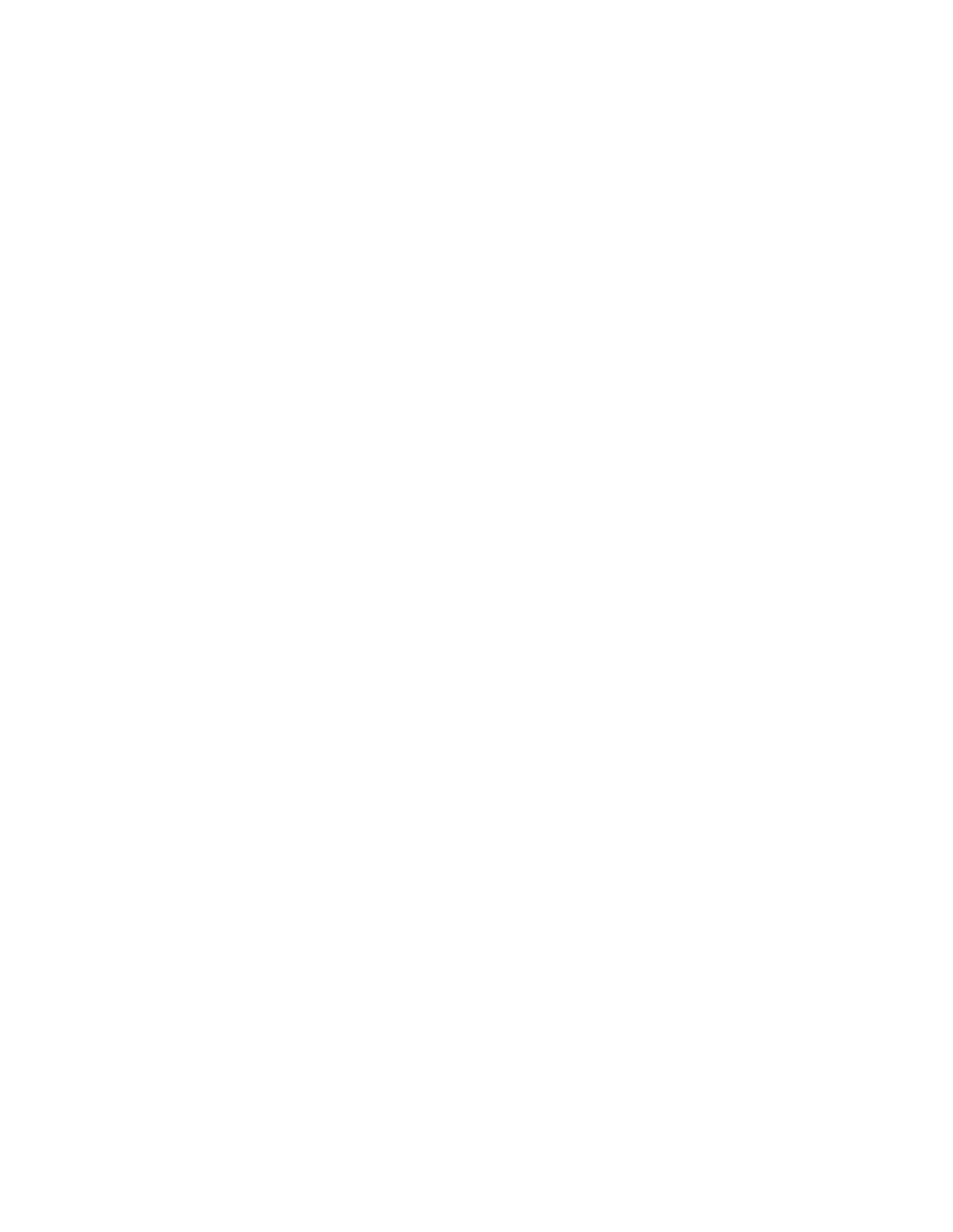<span id="page-42-0"></span>Appendix 3 - Summary of the reporting requirements for therapeutic products not subject to the mandatory reporting requirements for hospitals under section C.01.020(4) of the Food and Drug Regulations and section 61(4) of the Medical Device **Regulations** 

| requirements for hospitals<br>Therapeutic<br>product | <b>Reporting requirement</b>                                                                      | Who reports to Health<br>Canada                                  |
|------------------------------------------------------|---------------------------------------------------------------------------------------------------|------------------------------------------------------------------|
| Cells, tissues and                                   | Mandatory reporting to Health Canada under the                                                    | Source establishment <sup>1</sup>                                |
| organs                                               | Safety of Human Cells, Tissues and Organs for                                                     |                                                                  |
|                                                      | Transplantation Regulations (pursuant to section 30                                               |                                                                  |
|                                                      | of the Food and Drugs Act) (https://laws-                                                         |                                                                  |
|                                                      | lois.justice.gc.ca/eng/regulations/SOR-2007-                                                      |                                                                  |
|                                                      | 118/page-8.html)                                                                                  |                                                                  |
| Blood and blood                                      | Mandatory reporting of ARs related to the safety or                                               | Blood establishment                                              |
| products                                             | qualify of the blood to Health Canada under the Blood                                             | responsible for the activity                                     |
|                                                      | Regulations (pursuant to section 30 of the Food and                                               | that was the root cause                                          |
|                                                      | Drugs Act) (http://laws-                                                                          | leading to the $AR^2$                                            |
|                                                      | lois.justice.gc.ca/eng/regulations/SOR-2013-                                                      |                                                                  |
| Semen                                                | 178/page-10.html)<br>Mandatory reporting to Health Canada under the                               | Processor of semen <sup>3</sup>                                  |
|                                                      | Processing and Distribution of Semen for Assisted                                                 |                                                                  |
|                                                      | Conception Regulations (pursuant to subsection 30(1)                                              |                                                                  |
|                                                      | of the Food and Drugs Act) (http://laws-                                                          |                                                                  |
|                                                      | lois.justice.gc.ca/eng/regulations/SOR-96-254/page-                                               |                                                                  |
|                                                      | 2.html)                                                                                           |                                                                  |
| Clinical trial drugs                                 | Mandatory reporting to Health Canada under the                                                    | Drug sponsor                                                     |
|                                                      | Food and Drug Regulations (pursuant to the Food                                                   |                                                                  |
|                                                      | and Drugs Act)                                                                                    |                                                                  |
|                                                      | (https://laws.justice.gc.ca/eng/regulations/c.r.c., c. 8                                          |                                                                  |
|                                                      | 70/page-132.html)                                                                                 |                                                                  |
| Investigational                                      | Mandatory reporting to Health Canada under the                                                    | Device Sponsor                                                   |
| trials (medical                                      | Medical Device Regulations (pursuant to the Food                                                  |                                                                  |
| devices)                                             | and Drugs Act) (https://laws-                                                                     |                                                                  |
|                                                      | lois.justice.gc.ca/eng/regulations/sor-98-282/page-                                               |                                                                  |
| Special access                                       | 9.html)                                                                                           |                                                                  |
| programme (SAP)                                      | Mandatory reporting to Health Canada under the<br>Food and Drug Regulations (pursuant to the Food | Health care practitioner<br>dispensing the SAP drug <sup>4</sup> |
| drugs                                                | and Drugs Act)                                                                                    |                                                                  |
|                                                      | (https://laws.justice.gc.ca/eng/regulations/c.r.c.,_c._8                                          |                                                                  |
|                                                      | 70/page-140.html)                                                                                 |                                                                  |
| Special access                                       | Mandatory reporting to Health Canada under the                                                    | Health care practitioner                                         |
| programme (SAP)                                      | Medical Device Regulations (pursuant to the Food                                                  | dispensing the SAP device                                        |
| devices                                              | and Drugs Act) (https://laws-                                                                     |                                                                  |
|                                                      | lois.justice.gc.ca/eng/regulations/sor-98-282/page-                                               |                                                                  |
|                                                      | 9.html)                                                                                           |                                                                  |
| Vaccines                                             | Hospitals and health care professionals submit reports                                            | The Public Health Agency                                         |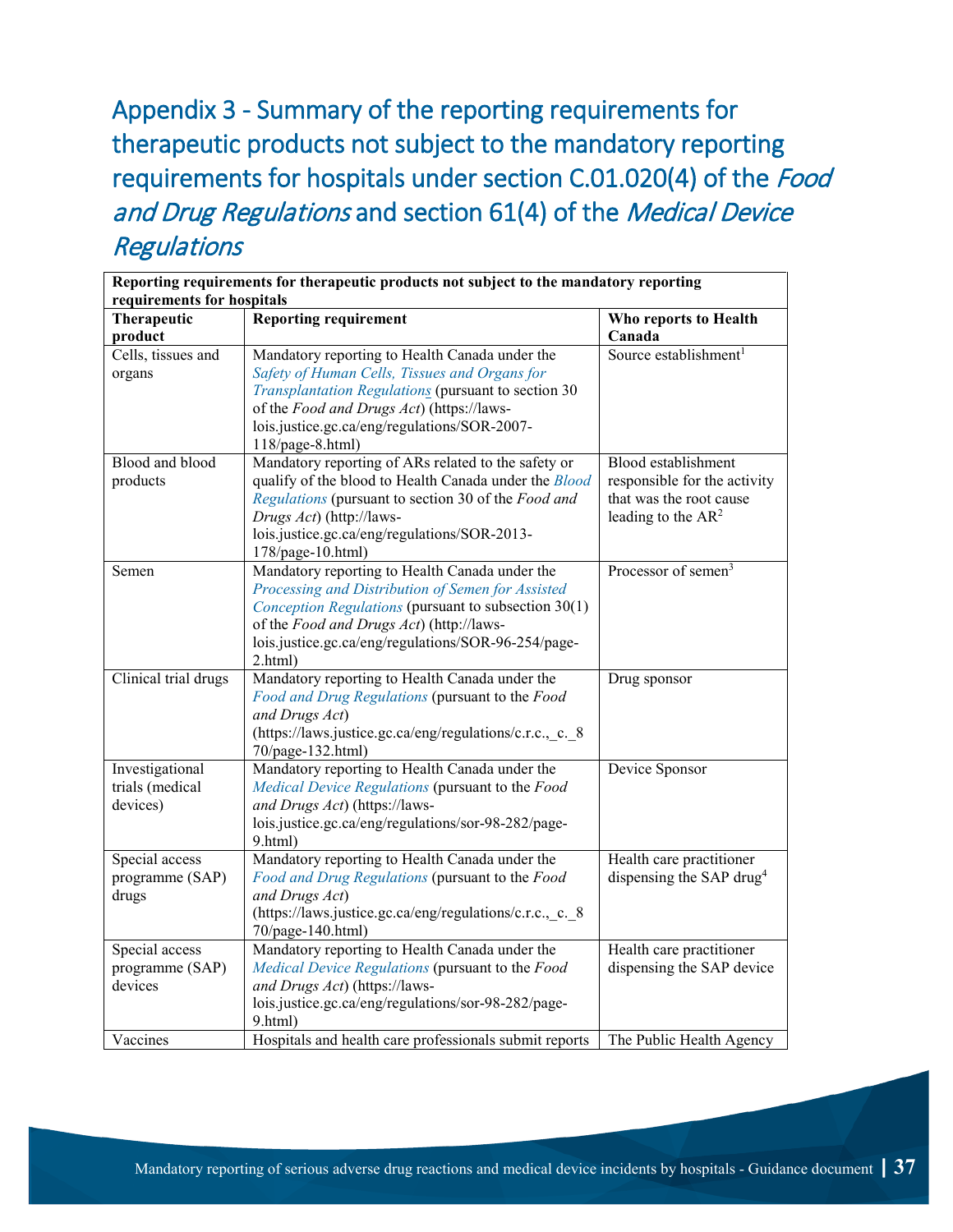| administered under | to local health units, who forward these reports to       | of Canada shares data with |
|--------------------|-----------------------------------------------------------|----------------------------|
| a provincial/      | provincial/ territorial health authorities and the Public | Health Canada              |
| territorial        | Health Agency of Canada                                   |                            |
| immunization       |                                                           |                            |
| program            |                                                           |                            |

1 Non-source establishments must notify the source establishments or importers of an adverse reaction, while source establishments must notify all other establishments that received or imported the implicated cells, tissues and organs. Furthermore, source establishments must conduct investigations and forward copies of their reports to Health Canada and all other implicated health establishments.

2 Establishment means a person that conducts any of the following activities in respect of blood: (a) importation; (b) processing; (c) distribution; (d) transformation; or (e) transfusion.

3 Physicians must report contaminated semen to the processor of semen, who in turn, must investigate and report to Health Canada.

4 Health care practitioners dispensing SAP drugs must report adverse reactions to the manufacturers, in addition to reporting to Health Canada.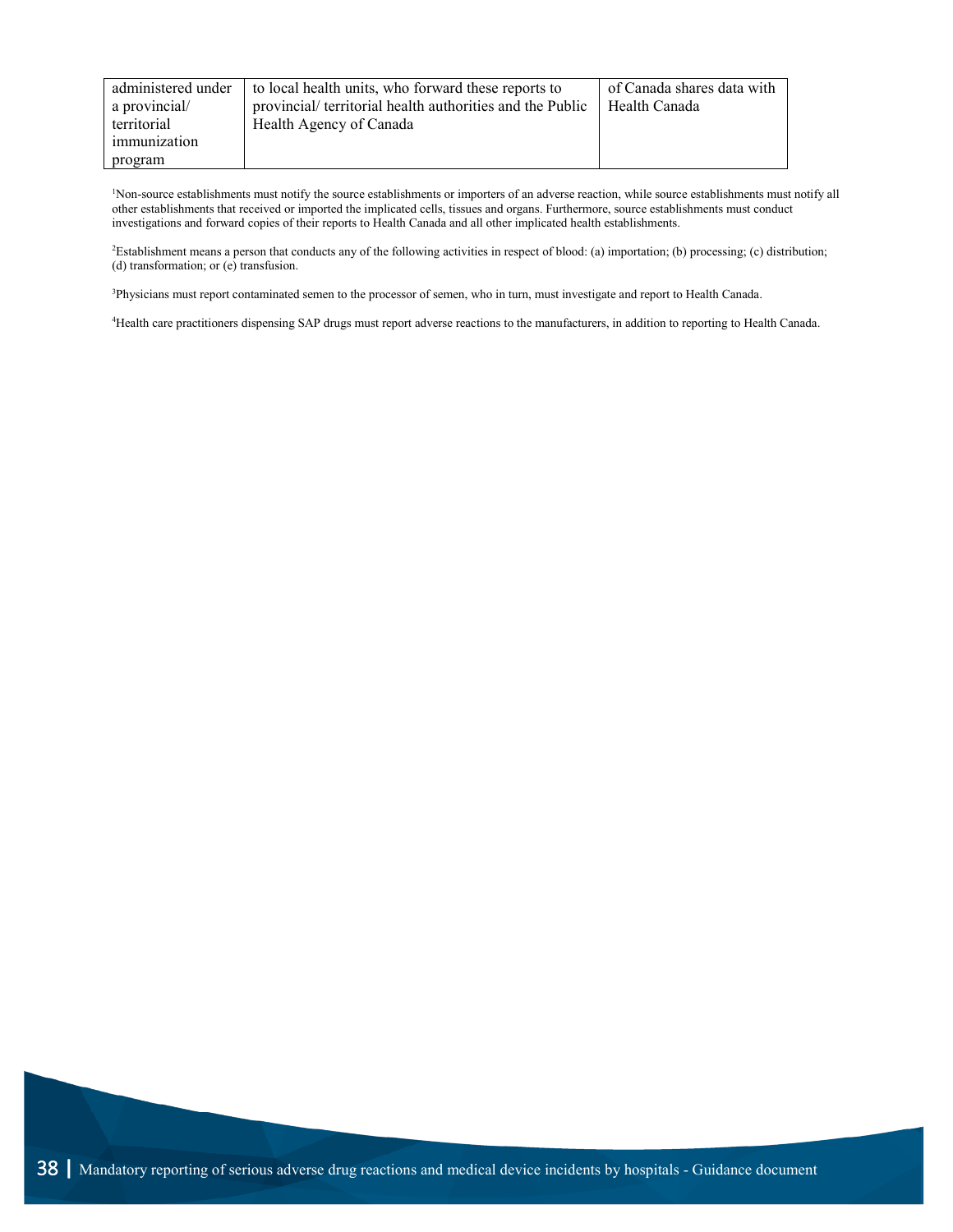## <span id="page-44-0"></span>Appendix 4 - Quick Reference Guide

| <b>Quick Reference Guide</b>     |                                                                                                                                                                                                                                                                                                                                                                                                                                                                                                                                                                                                                                                                                                           |  |
|----------------------------------|-----------------------------------------------------------------------------------------------------------------------------------------------------------------------------------------------------------------------------------------------------------------------------------------------------------------------------------------------------------------------------------------------------------------------------------------------------------------------------------------------------------------------------------------------------------------------------------------------------------------------------------------------------------------------------------------------------------|--|
| <b>Regulation</b><br>requirement | Section C.01.020.1 of the Food and Drug Regulations and section 62 of the Medical<br>Devices Regulations, require hospitals to report to Health Canada all serious adverse drug<br>reactions (ADRs) and medical device incidents (MDIs) within 30 days of being<br>documented within the hospital.                                                                                                                                                                                                                                                                                                                                                                                                        |  |
| What to report                   | All documented serious ADRs as well as all documented MDIs, where the required<br>information is within the control of the hospital, must be reported in accordance with the<br>regulations.                                                                                                                                                                                                                                                                                                                                                                                                                                                                                                              |  |
|                                  | A serious ADR is a noxious and unintended response to a drug that occurs at any dose<br>and that:                                                                                                                                                                                                                                                                                                                                                                                                                                                                                                                                                                                                         |  |
|                                  | requires in-patient hospitalization or prolongation of existing hospitalization<br>causes congenital malformation<br>results in persistent or significant disability or incapacity, or                                                                                                                                                                                                                                                                                                                                                                                                                                                                                                                    |  |
|                                  | is life-threatening or results in death.<br>$\bullet$                                                                                                                                                                                                                                                                                                                                                                                                                                                                                                                                                                                                                                                     |  |
|                                  | A medical device incident means an incident related to a failure of a medical device or a<br>deterioration in its effectiveness, or any inadequacy in its labelling or in its directions for<br>use that has led to the death or a serious deterioration in the state of health of a patient,<br>user, or other person, or could do so were it to recur.                                                                                                                                                                                                                                                                                                                                                  |  |
|                                  | Information that is 'in the control' of the hospital is information that would be reasonably<br>accessible within the hospital. Additional information on the regulatory requirements<br>related to mandatory reporting can be found in the Guidance Document and Guidelines<br>section of the Reports and Publications - MedEffect Canada page<br>(https://www.canada.ca/en/health-canada/services/drugs-health-products/reports-<br>publications/medeffect-canada.html#a2).                                                                                                                                                                                                                             |  |
|                                  | When in doubt, Health Canada encourages hospitals to report.                                                                                                                                                                                                                                                                                                                                                                                                                                                                                                                                                                                                                                              |  |
| Why report                       | Health Canada's monitoring of therapeutic product safety plays a vital role in public<br>health and patient safety, providing health care providers and patients with the most up-<br>to-date knowledge on product safety so as to prevent and mitigate ADRs and MDIs. By<br>reporting ADRs and MDIs, health care professionals and hospitals are participating in the<br>system that makes health products safer. Reports of serious adverse drug reactions and<br>medical device incidents are often the first sign of emerging safety problems. Improved<br>reporting will help Health Canada take action more quickly against products that may<br>pose a risk to the health and safety of Canadians. |  |
| Who is regulated                 | This regulatory requirement only applies to hospitals.                                                                                                                                                                                                                                                                                                                                                                                                                                                                                                                                                                                                                                                    |  |
|                                  | Hospital is defined as a facility that:<br>is licensed, approved or designated as a hospital by a province or territory, in<br>accordance with the laws of the province or territory, to provide care or treatment to<br>persons suffering from any form of disease or illness; or<br>is operated by the Government of Canada and provides health services to in-patients.<br>-                                                                                                                                                                                                                                                                                                                           |  |
| What therapeutic                 | The mandatory reporting requirements for hospitals apply to the following therapeutic                                                                                                                                                                                                                                                                                                                                                                                                                                                                                                                                                                                                                     |  |
| products are within<br>scope     | products:<br>pharmaceuticals (prescription and non-prescription);<br>biologic drugs (biotechnology products, fractionated blood products, plasma<br>proteins, as well as vaccines, excluding those administered under a routine<br>immunization program of a province or territory);<br>radiopharmaceutical drugs;<br>disinfectants;                                                                                                                                                                                                                                                                                                                                                                      |  |